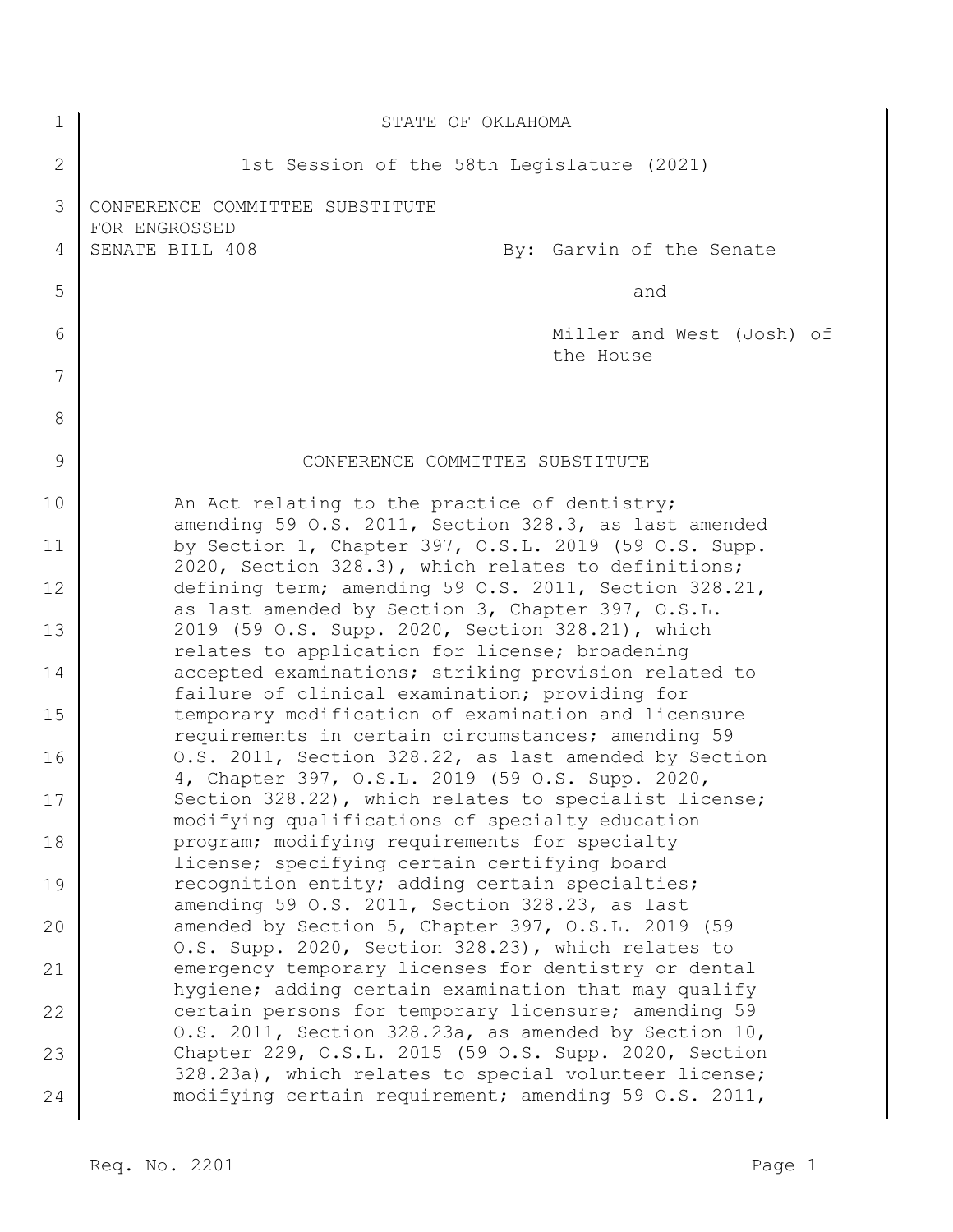1 2 3 4 5 6 7 8 9 10 11 12 13 14 15 16 17 18 19 20 21 22 23 24 Section 328.25, as last amended by Section 11, Chapter 363, O.S.L. 2019 (59 O.S. Supp. 2020, Section 328.25), which relates to oral maxillofacial surgery assistant permits; modifying certain continuing education requirements; updating statutory reference; amending 59 O.S. 2011, Section 328.26, as last amended by Section 4, Chapter 302, O.S.L. 2017 (59 O.S. Supp. 2020, Section 328.26), which relates to dental student intern, resident or fellowship permits; allowing certain Residents and Fellows to supervise clinics under certain authority; amending Section 19, Chapter 229, O.S.L. 2015 (59 O.S. Supp. 2020, Section 328.31b), which relates to patient record keeping requirements; modifying certain records requirement; amending 59 O.S. 2011, Section 328.32, as last amended by Section 34, Chapter 161, O.S.L. 2020 (59 O.S. Supp. 2020, Section 328.32), which relates to grounds for penalties; modifying certain grounds; adding reference; amending 59 O.S. 2011, Section 328.33, as last amended by Section 5, Chapter 113, O.S.L. 2016 (59 O.S. Supp. 2020, Section 328.33), which relates to disciplinary action; adding certain violations; authorizing certain advertisement; amending 59 O.S. 2011, Section 328.36a, which relates to laboratory prescriptions; modifying time period of certain requirement; allowing certain referrals; amending 59 O.S. 2011, Section 328.41, as last amended by Section 9, Chapter 397, O.S.L. 2019 (59 O.S. Supp. 2020, Section 328.41), which relates to continuing education requirements; modifying requirements; amending 59 O.S. 2011, Section 328.48, which relates to annual statements of receipts and expenditures; updating term; providing for certain electronic transmission; amending Section 13, Chapter 270, O.S.L. 2012 (59 O.S. Supp. 2020, Section 328.54), which relates to dental practice; allowing certain dentists to practice teledentistry; providing for the practice of dentistry during pandemics, disasters and emergencies; authorizing dentists and dental hygienists to administer vaccinations; repealing 59 O.S. 2011, Section 328.29, which relates to unlawful practices for dental hygienists; repealing 59 O.S. 2011, Section 328.41, as last amended by Section 4, Chapter 428, O.S.L. 2019 (59 O.S. Supp. 2020, Section 328.41), which relates to dentistry; providing for codification; and declaring an emergency.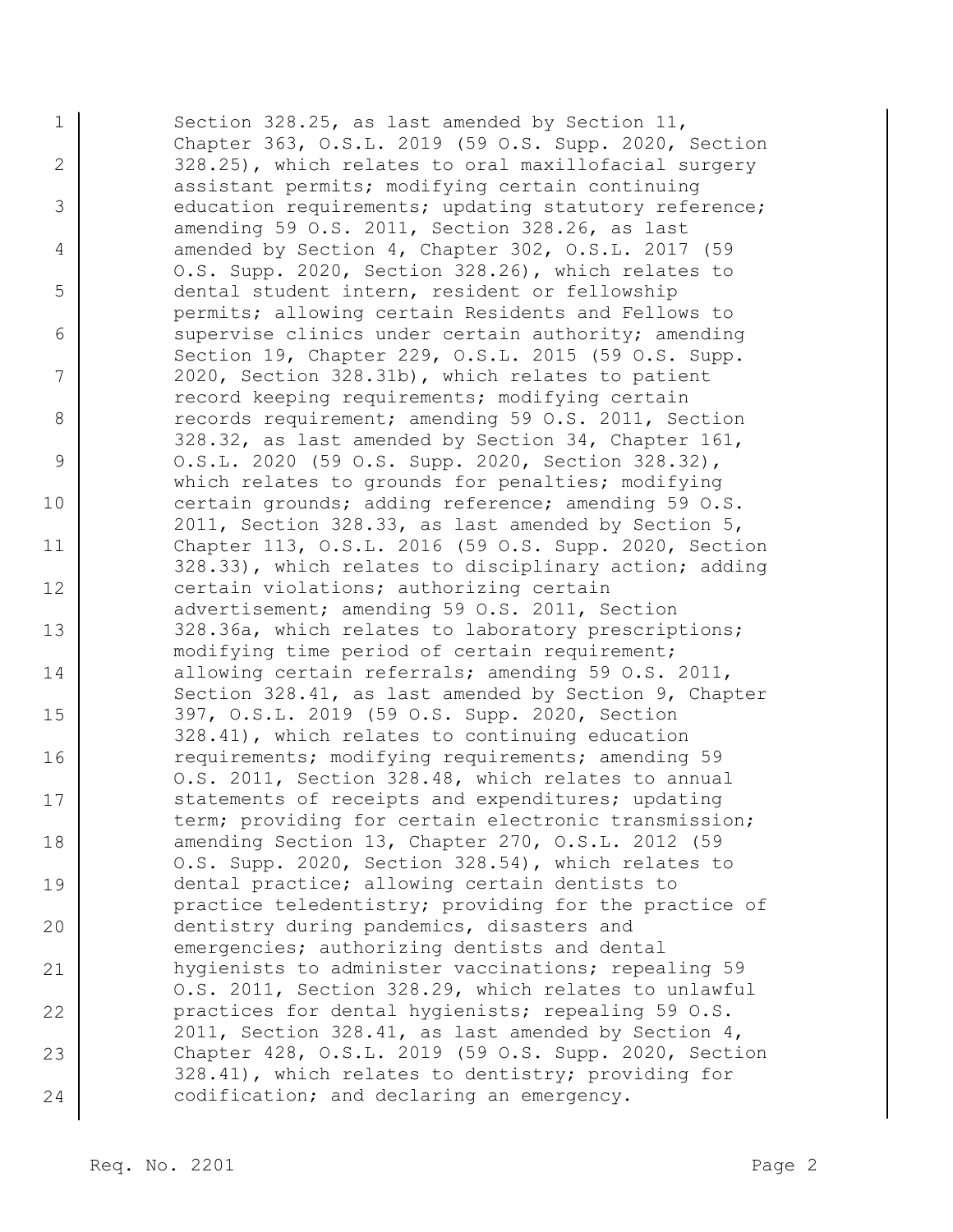1

2 3 4 5 6 7 8 9 10 11 12 13 14 15 16 17 18 19 20 21 22 23 24 BE IT ENACTED BY THE PEOPLE OF THE STATE OF OKLAHOMA: SECTION 1. AMENDATORY 59 O.S. 2011, Section 328.3, as last amended by Section 1, Chapter 397, O.S.L. 2019 (59 O.S. Supp. 2020, Section 328.3), is amended to read as follows: Section 328.3. As used in the State Dental Act, the following words, phrases, or terms, unless the context otherwise indicates, shall have the following meanings: 1. "Accredited dental college" means an institution whose dental educational program is accredited by the Commission on Dental Accreditation of the American Dental Association; 2. "Accredited dental hygiene program" means a dental hygiene educational program which is accredited by the Commission on Dental Accreditation of the American Dental Association; 3. "Accredited dental assisting program" means a dental assisting program which is accredited by the Commission on Dental Accreditation of the American Dental Association; 4. "Board" means the Board of Dentistry; 5. "Certified dental assistant" means a dental assistant who has earned and maintains current certified dental assistant certification from the Dental Assisting National Board (DANB); 6. "Coronal polishing" means a procedure limited to the removal of plaque and stain from exposed tooth surfaces, utilizing a slow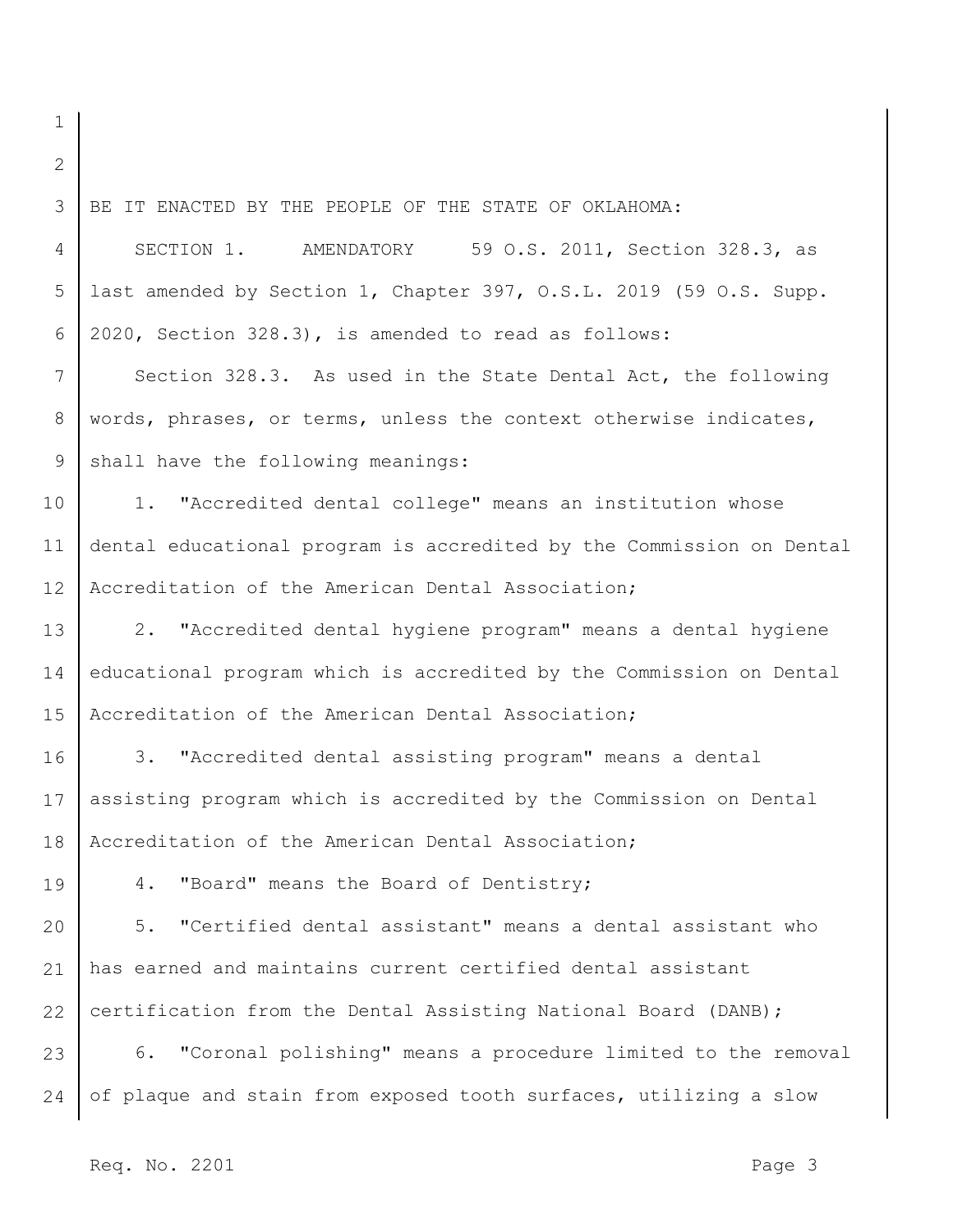1 2 3 4 speed hand piece with a prophy/polishing cup or brush and polishing agent and is not prophylaxis. To be considered prophylaxis, examination for calculus and scaling must be done by a hygienist or dentist;

5 6 7 8 9 10 11 7. "Deep sedation" means a drug-induced depression of consciousness during which patients cannot be easily aroused but respond purposefully following repeated or painful stimulation. The ability to independently maintain ventilator function may be impaired. Patients may require assistance in maintaining a patent airway, and spontaneous ventilation may be inadequate. Cardiovascular function is usually maintained;

12 13 8. "Dentistry" means the practice of dentistry in all of its branches;

14 15 16 9. "Dentist" means a graduate of an accredited dental college who has been issued a license by the Board to practice dentistry as defined in Section 328.19 of this title;

17 18 19 20 21 10. "Dental ambulatory surgical center (DASC)" means a facility that operates exclusively for the purpose of furnishing outpatient surgical services to patients. A DASC shall have the same privileges and requirements as a dental office and additionally must be an accredited facility by the appropriate entity;

22 23 11. "Dental office" means an establishment owned and operated by a dentist for the practice of dentistry, which may be composed of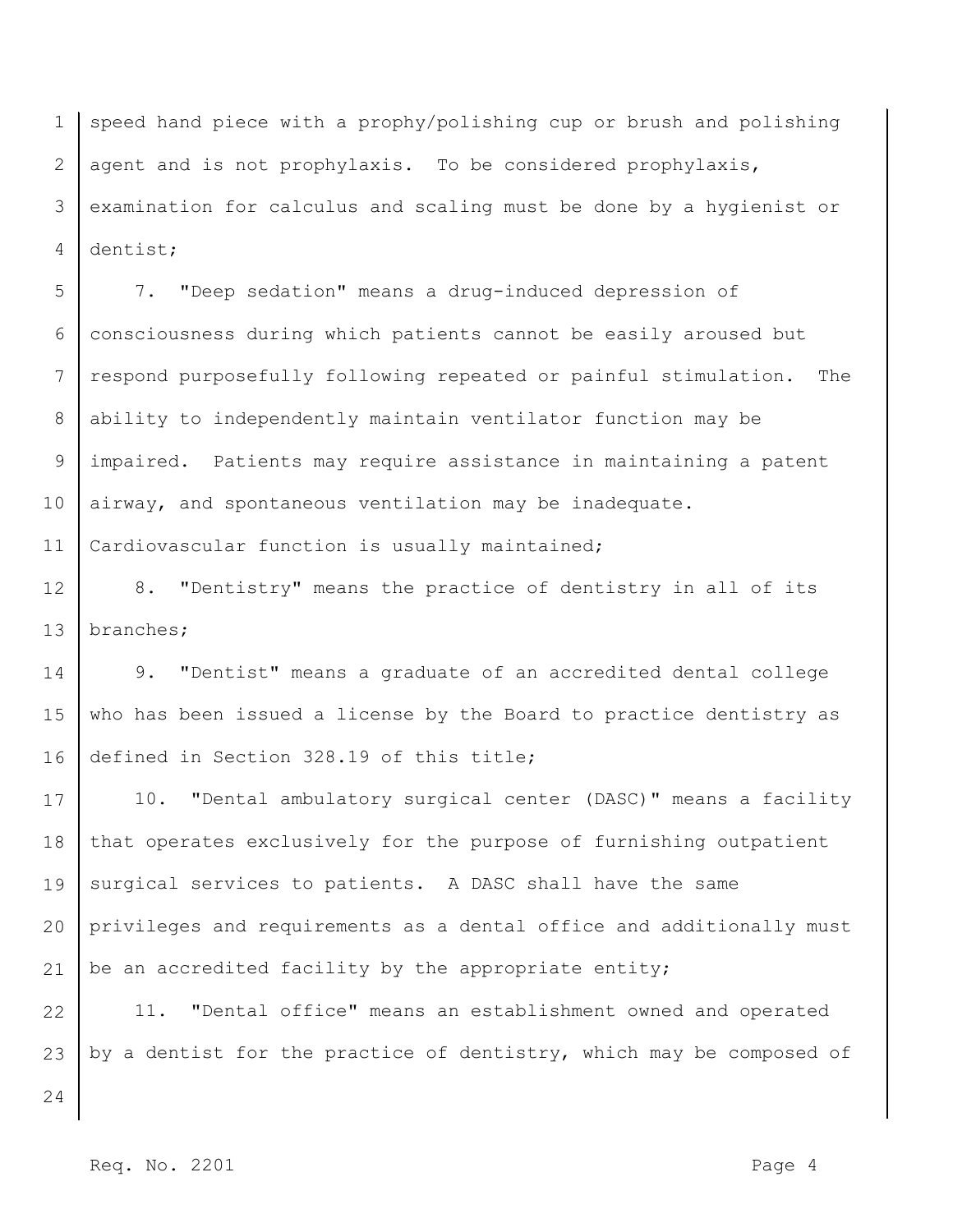1 2 reception rooms, business offices, private offices, laboratories, and dental operating rooms where dental operations are performed;

3 4 5 6 7 12. "Dental hygienist" means an individual who has fulfilled the educational requirements and is a graduate of an accredited dental hygiene program and who has passed an examination and has been issued a license by the Board and who is authorized to practice dental hygiene as hereinafter defined;

8 9 10 11 12 13 14 15 16 17 18 13. "Dental assistant or oral maxillofacial surgery assistant" means an individual working for a dentist, under the dentist's direct supervision or direct visual supervision, and performing duties in the dental office or a treatment facility- including the limited treatment of patients in accordance with the provisions of the State Dental Act. A dental assistant or oral maxillofacial surgery assistant may assist a dentist with the patient; provided, this shall be done only under the direct supervision or direct visual supervision and control of the dentist and only in accordance with the educational requirements and rules promulgated by the Board;

19 20 21 14. "Dental laboratory" means a location, whether in a dental office or not, where a dentist or a dental laboratory technician performs dental laboratory technology;

22 23 24 15. "Dental laboratory technician" means an individual whose name is duly filed in the official records of the Board, which authorizes the technician, upon the laboratory prescription of a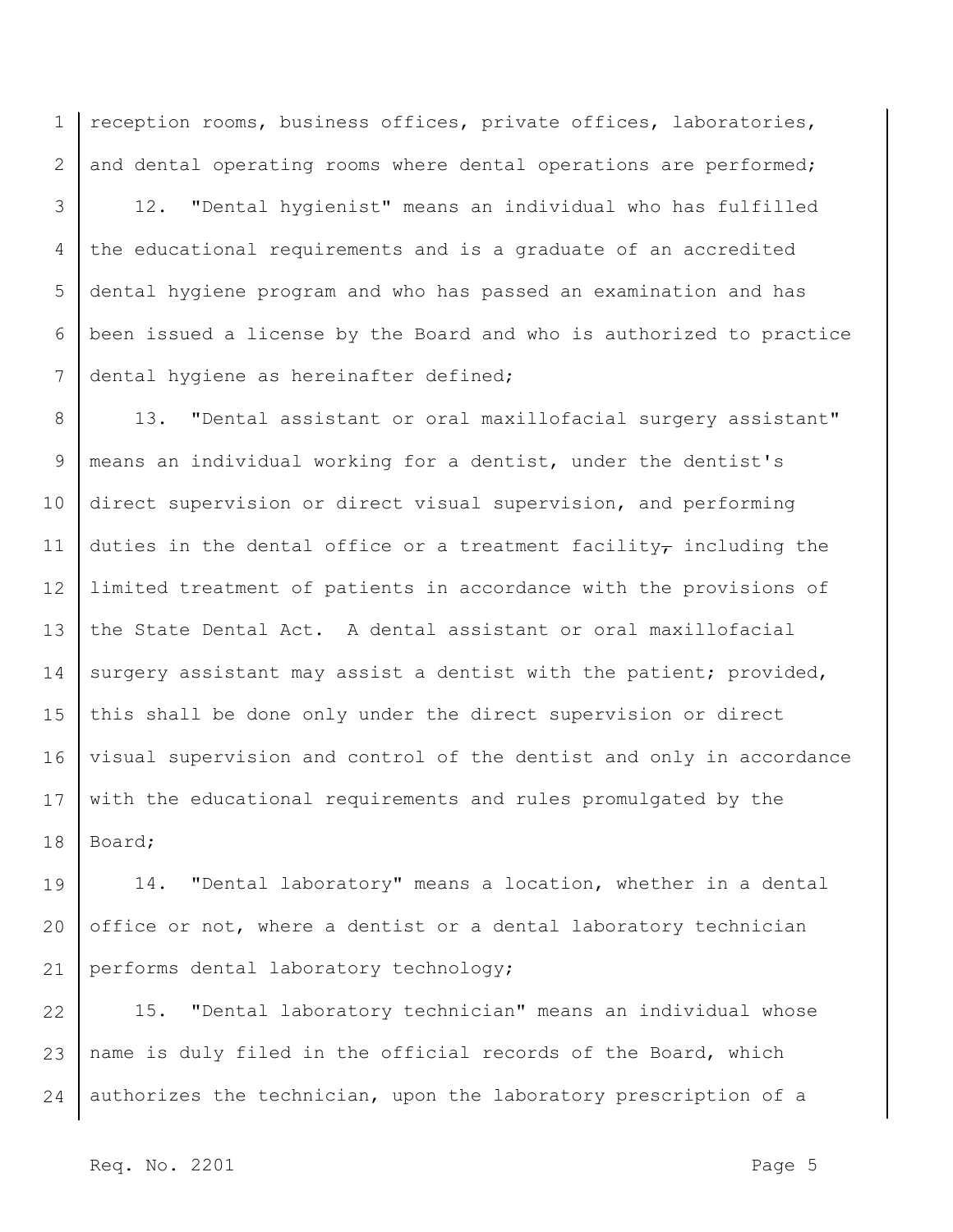1 2 3 dentist, to perform dental laboratory technology, which services must be rendered only to the prescribing dentist and not to the public;

4 5 6 7 16. "Dental laboratory technology" means using materials and mechanical devices for the construction, reproduction or repair of dental restorations, appliances or other devices to be worn in a human mouth;

8 9 10 11 12 13 14 17. "Dental specialty" means a specialized practice of a branch of dentistry, recognized by the Board, where the dental college and specialty program are accredited by the Commission on Dental Accreditation (CODA), or a dental specialty recognized by the Board, requiring a minimum number of hours of approved education and training and/or recognition by a nationally recognized association or accreditation board;

15 16 17 18 19 20 21 22 23 18. "Direct supervision" means the supervisory dentist is in the dental office or treatment facility and, during the appointment, personally examines the patient, diagnoses any conditions to be treated, and authorizes the procedures to be performed by a dental hygienist, dental assistant, or oral maxillofacial surgery assistant. The supervising dentist is continuously on-site and physically present in the dental office or treatment facility while the procedures are being performed and, before dismissal of the patient, evaluates the results of the dental treatment;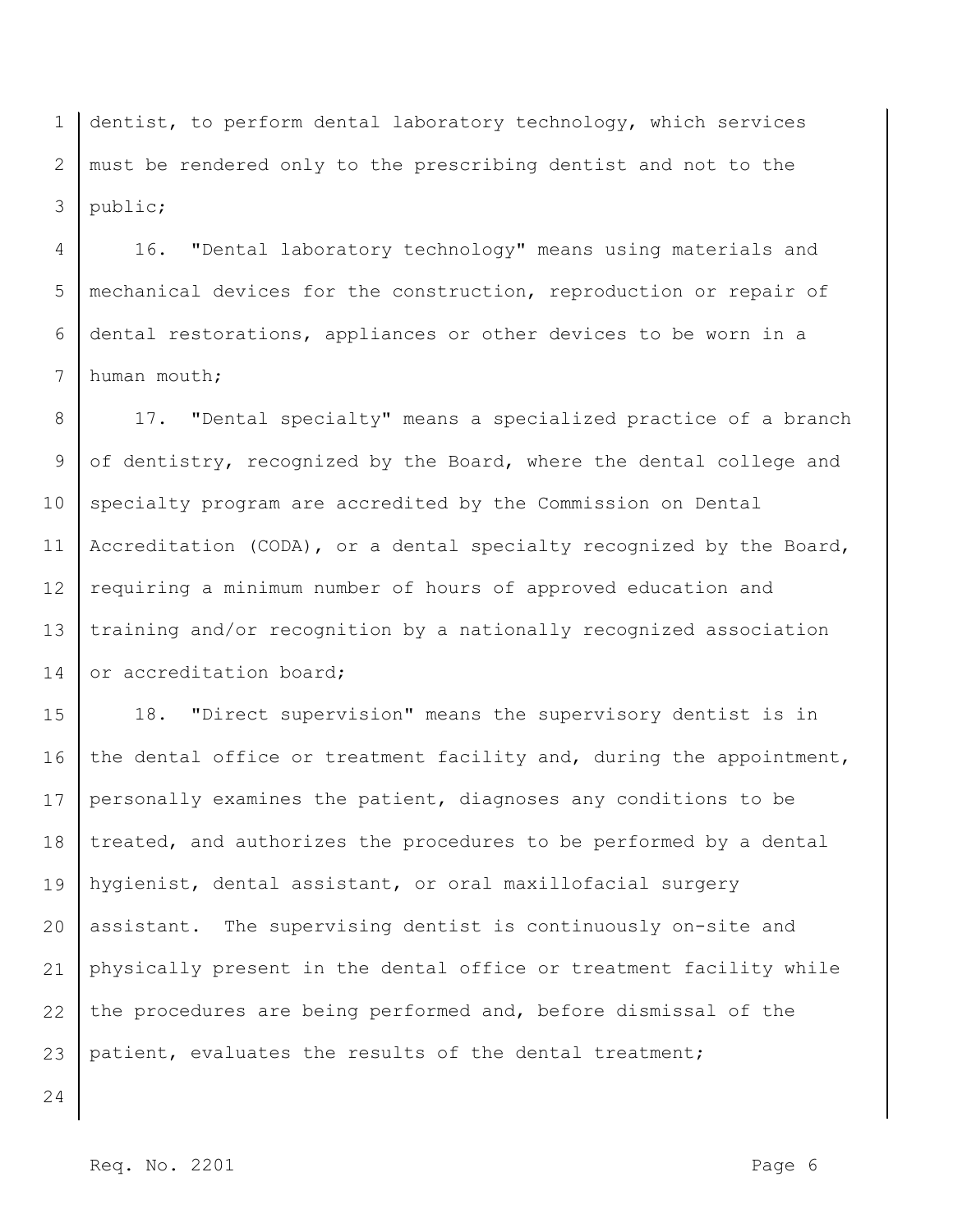1 2 3 4 19. "Direct visual supervision" means the supervisory dentist has direct ongoing visual oversight which shall be maintained at all times during any procedure authorized to be performed by a dental assistant or an oral maxillofacial surgery assistant;

5 6 20. "Fellowship" means a program designed for post-residency graduates to gain knowledge and experience in a specialized field;

7 8 9 10 11 12 13 14 21. "General anesthesia" means a drug-induced loss of consciousness during which patients are not arousable, even by painful stimulation. The ability to independently maintain ventilator function is often impaired. Patients often require assistance in maintaining a patent airway, and positive pressure ventilation may be required because of depressed spontaneous ventilation or drug-induced depression of neuromuscular function. Cardiovascular function may be impaired;

15 16 17 18 19 20 21 22 23 24 22. "General supervision" means the supervisory dentist has diagnosed any conditions to be treated within the past thirteen (13) months, has personally authorized the procedures to be performed by a dental hygienist, and will evaluate the results of the dental treatment within a reasonable time as determined by the nature of the procedures performed, the needs of the patient, and the professional judgment of the supervisory dentist. General supervision may only be used to supervise a hygienist and may not be used to supervise an oral maxillofacial surgery assistant or dental assistant;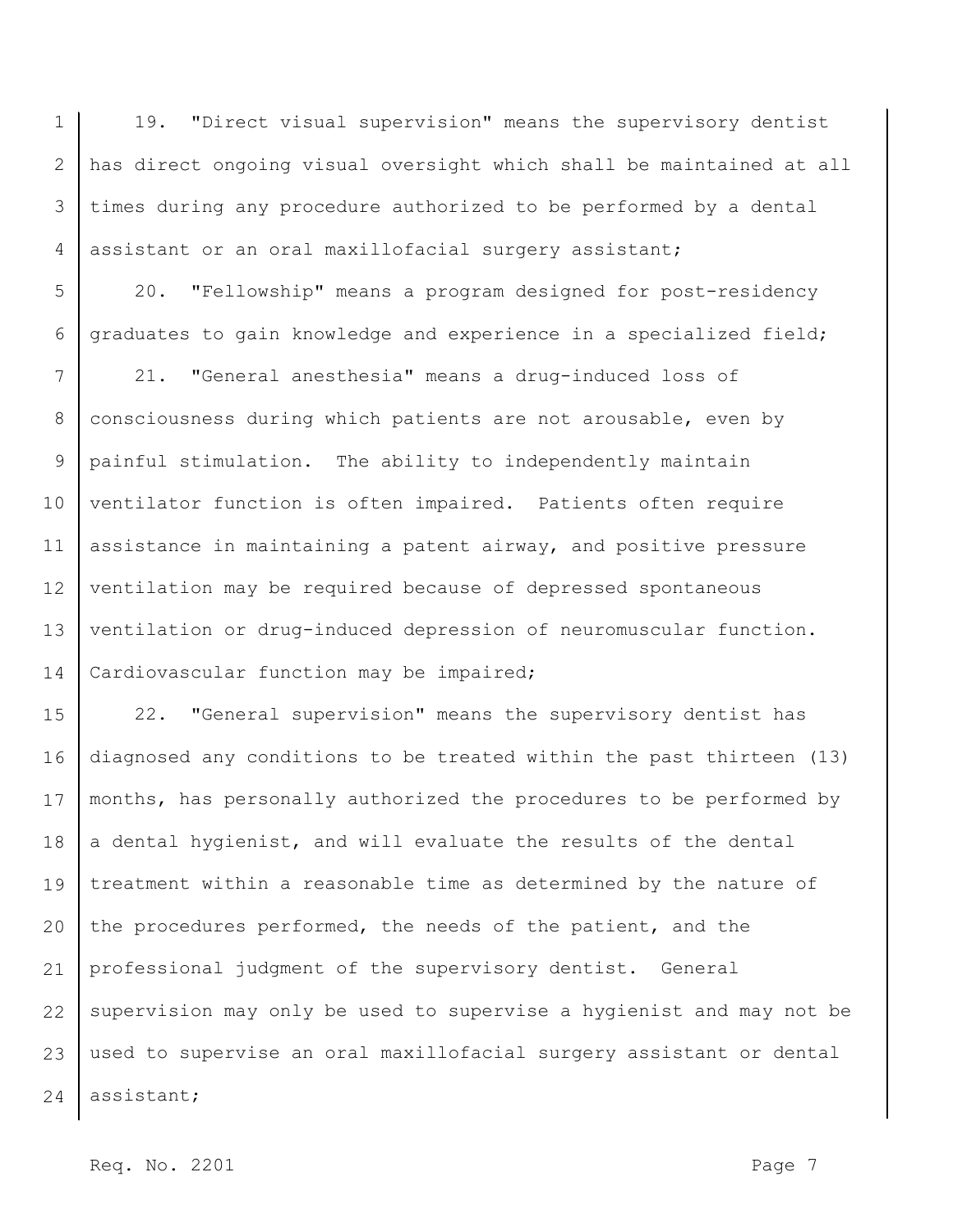1 2 3 4 5 6 7 8 9 10 23. "Indirect supervision" means the supervisory dentist is in the dental office or treatment facility and has personally diagnosed any conditions to be treated, authorizes the procedures to be performed by a dental hygienist, remains in the dental office or treatment facility while the procedures are being performed, and will evaluate the results of the dental treatment within a reasonable time as determined by the nature of the procedures performed, the needs of the patient, and the professional judgment of the supervisory dentist. Indirect supervision may not be used for an oral maxillofacial surgery assistant or a dental assistant;

11 12 13 14 24. "Investigations" means an investigation proceeding, authorized under Sections 328.15A and 328.43a of this title, to investigate alleged violations of the State Dental Act or the rules of the Board;

15 16 17 25. "Laboratory prescription" means a written description, dated and signed by a dentist, of dental laboratory technology to be performed by a dental laboratory technician;

18 19 20 21 22 23 24 26. "Minimal sedation" means a minimally depressed level of consciousness, produced by a pharmacological method, that retains the patient's ability to independently and continuously maintain an airway and respond normally to tactile stimulation and verbal command. Although cognitive function and coordination may be modestly impaired, ventilator and cardiovascular functions are unaffected;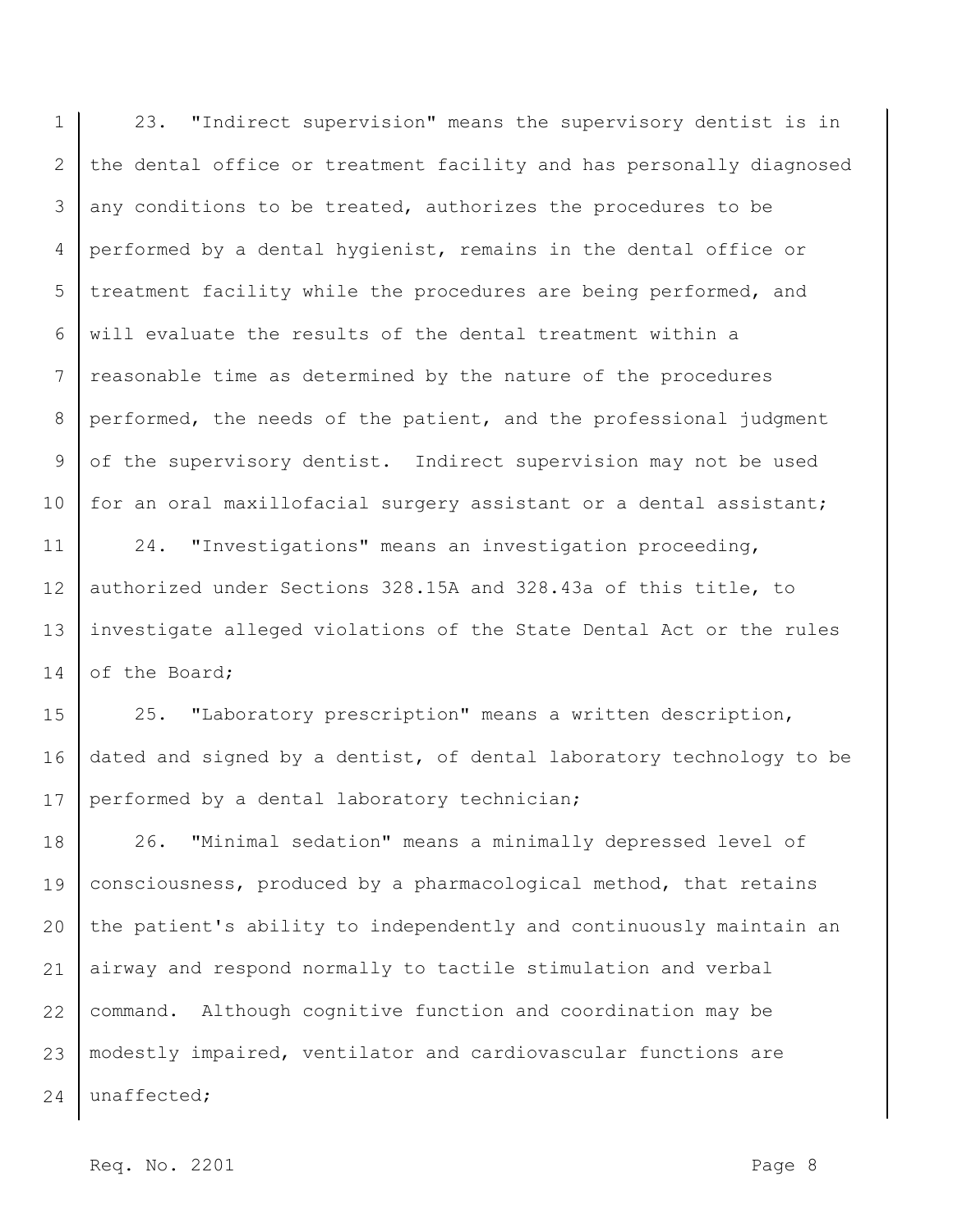1 2 3 4 27. "Mobile dental anesthesia provider" means a licensed and anesthesia-permitted dentist, physician or certified registered nurse anesthetist (CRNA) that has a mobile dental unit and provides anesthesia in dental offices and facilities in the state;

5 6 7 8 9 10 11 12 13 14 15 16 17 18 19 28. "Mobile dental clinic" means a permitted motor vehicle or trailer utilized as a dental clinic, and/or that contains dental equipment and is used to provide dental services to patients on-site and shall not include a mobile dental anesthesia provider. A mobile dental clinic shall also mean and include a volunteer mobile dental facility that is directly affiliated with a church or religious organization as defined by Section 501(c)(3) or 501(d) of the United States Internal Revenue Code, the church or religious organization with which it is affiliated is clearly indicated on the exterior of the mobile dental facility, and such facility does not receive any form of payment either directly or indirectly for work provided to patients other than donations through the affiliated church or religious organization; provided, that the volunteer mobile dental facility shall be exempt from any registration fee required under the State Dental Act;

20 21 22 23 29. "Moderate sedation" means a drug-induced depression of consciousness during which patients respond purposefully to verbal commands, either alone or accompanied by light tactile stimulation. No interventions are required to maintain a patent airway, and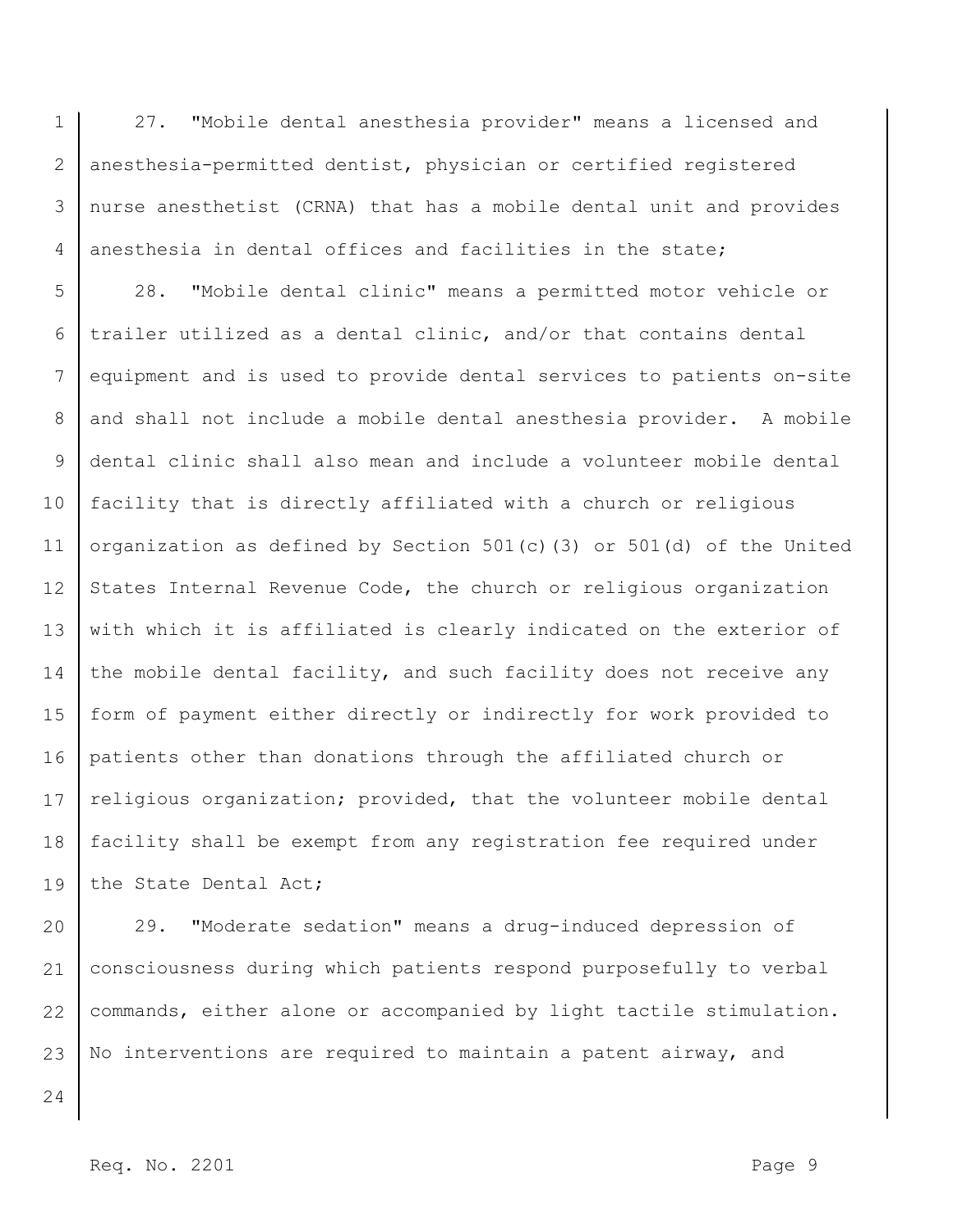1 2 spontaneous ventilation is adequate. Cardiovascular function is usually maintained;

3 4 5 6 7 8 30. "Prophylaxis" means the removal of any and all calcareous deposits, stains, accretions or concretions from the supragingival and subgingival surfaces of human teeth, utilizing instrumentation by scaler or periodontal curette on the crown and root surfaces of human teeth including rotary or power-driven instruments. This procedure may only be performed by a dentist or dental hygienist;

9 10 11 31. "Patient" or "patient of record" means an individual who has given a medical history and has been examined and accepted by a dentist for dental care;

12 13 14 15 32. "Residencies" are programs designed for advanced clinical and didactic training in general dentistry or other specialties or other specialists at the post-doctoral level recognized by the Commission on Dental Accreditation (CODA) or the Board;

16 17 18 19 20 33. "Supervision" means direct supervision, direct visual supervision, indirect supervision or general supervision; and 34. "Teledentistry" means the remote delivery of dental patient care via telecommunications and other technology for the exchange of clinical information and images for dental consultation, preliminary

21 treatment planning and patient monitoring; and

35. "Treatment facility" means:

## 23 24 a. a federal, tribal, state or local public health facility,

Req. No. 2201 **Page 10**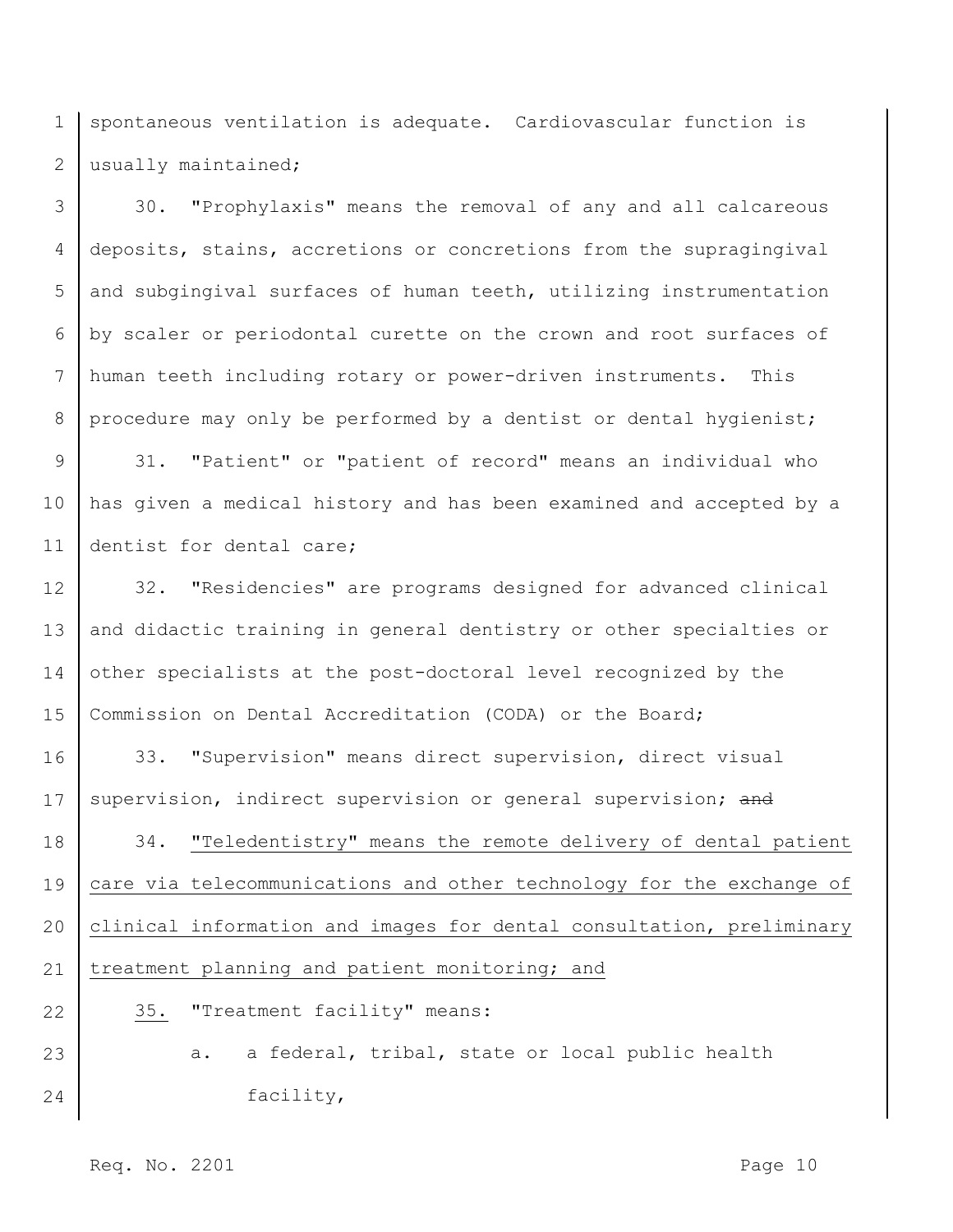| $\mathbf 1$  | b.             | a federal qualified health care facility Federally                 |
|--------------|----------------|--------------------------------------------------------------------|
| $\mathbf{2}$ |                | Qualified Health Center (FQHC),                                    |
| 3            | $\mathtt{C}$ . | a private health facility,                                         |
| 4            | d.             | a group home or residential care facility serving the              |
| 5            |                | elderly, handicapped or juveniles,                                 |
| 6            | е.             | a hospital or dental ambulatory surgery center (DASC),             |
| 7            | f.             | a nursing home,                                                    |
| 8            | $g$ .          | a penal institution operated by or under contract with             |
| 9            |                | the federal or state government,                                   |
| 10           | h.             | a public or private school,                                        |
| 11           | i.             | a patient of record's private residence,                           |
| 12           | $\mathbf{j}$ . | a mobile dental clinic,                                            |
| 13           | k.             | a dental college, dental program, dental hygiene                   |
| 14           |                | program or dental assisting program accredited by the              |
| 15           |                | Commission on Dental Accreditation, or                             |
| 16           | 1.             | such other places as are authorized by the Board.                  |
| 17           | SECTION 2.     | 59 O.S. 2011, Section 328.21, as<br>AMENDATORY                     |
| 18           |                | last amended by Section 3, Chapter 397, O.S.L. 2019 (59 O.S. Supp. |
| 19           |                | 2020, Section 328.21), is amended to read as follows:              |
| 20           |                | Section 328.21. A. No person shall practice dentistry or           |
| 21           |                | dental hygiene without first applying for and obtaining a license  |
| 22           |                | from the Board of Dentistry.                                       |
| 23           |                |                                                                    |
| 24           |                |                                                                    |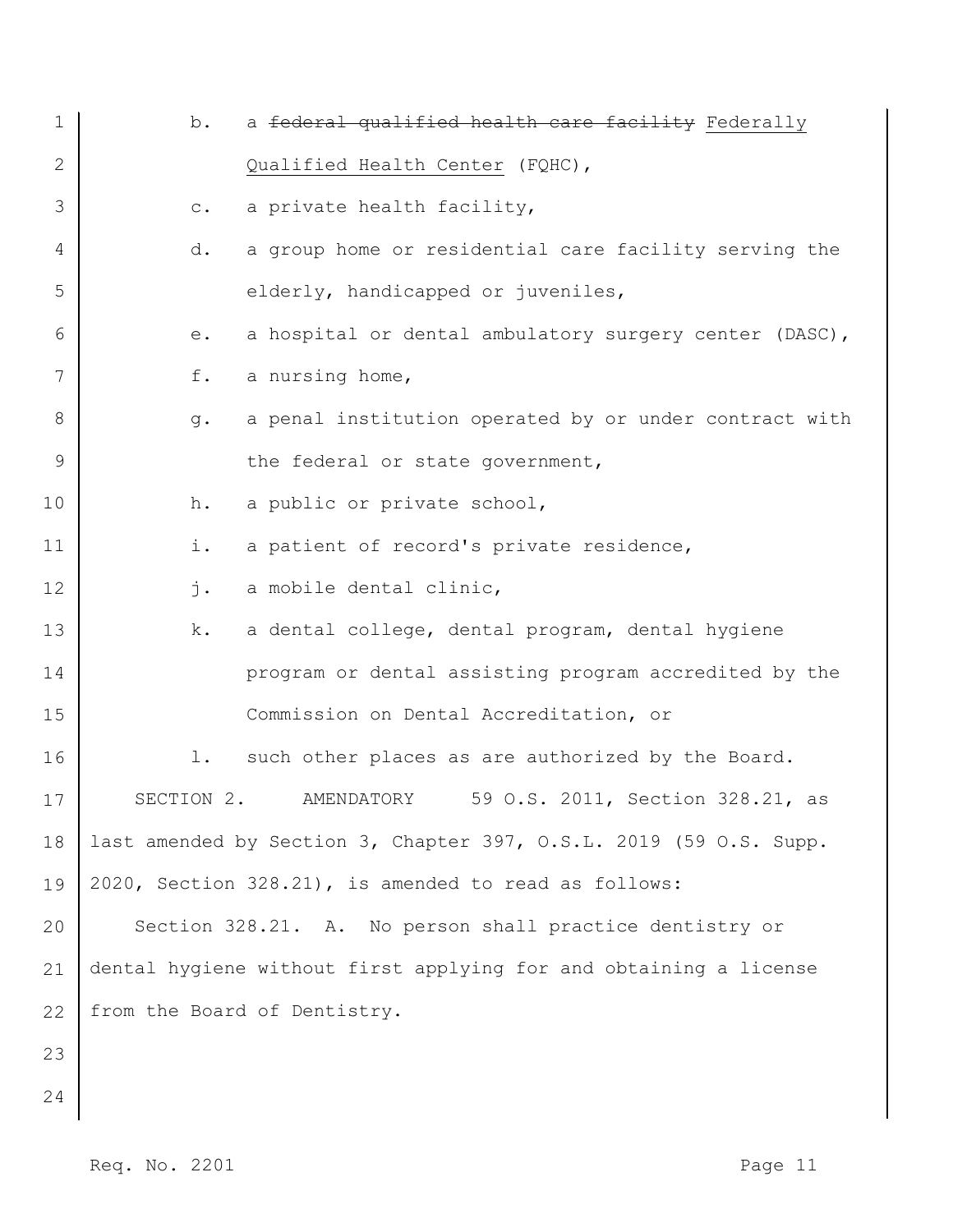1 2 3 4 5 6 7 8 9 10 11 12 13 14 15 16 17 18 19 20 21 22 23 24 B. Application shall be made to the Board in writing and shall be accompanied by the fee established by the rules of the Board, together with satisfactory proof that the applicant: 1. Is of good moral character; 2. Is twenty-one (21) years of age, or over, at the time of making application to practice dentistry or eighteen (18) years of age, or over, if the applicant is to practice dental hygiene; 3. Has passed a written theoretical examination and a clinical examination approved by the Board; and 4. Has passed a written jurisprudence examination over the rules and laws affecting dentistry in this state. C. An application from a candidate who desires to secure a license from the Board to practice dentistry or dental hygiene in this state shall be accompanied by satisfactory proof that the applicant: 1. Is a graduate of an accredited dental college, if the applicant is to practice dentistry; 2. Is a graduate of an accredited dental hygiene program, if the applicant is to practice dental hygiene; and 3. Has passed all portions of the National Board Dental Examination or the National Board Dental Hygiene Examination. D. Pursuant to Section 328.15 of this title, the Board may affiliate as a member state, and accept regional exams including, but not limited to from the Commission on Dental Competency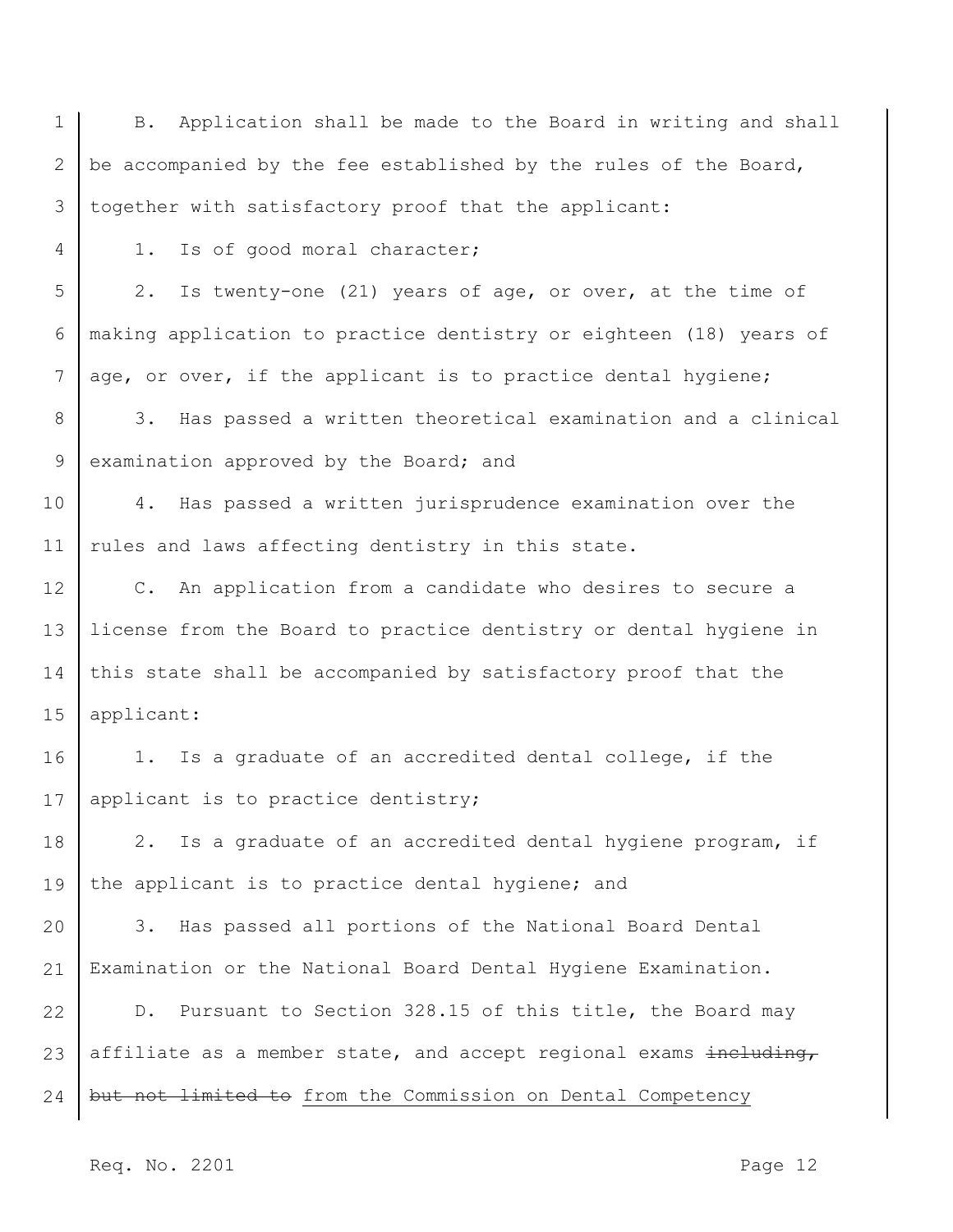| 1              | Assessments (CDCA), the Western Regional Examination Examining Board |  |  |  |  |  |  |  |  |
|----------------|----------------------------------------------------------------------|--|--|--|--|--|--|--|--|
| $\mathbf{2}$   | (WREB), or the Central Regional Dental Testing Service (CRDTS) or    |  |  |  |  |  |  |  |  |
| 3              | another regional exam that includes if the following requirements    |  |  |  |  |  |  |  |  |
| $\overline{4}$ | are included:                                                        |  |  |  |  |  |  |  |  |
| 5              | for<br>$a -$                                                         |  |  |  |  |  |  |  |  |
| 6              | For dental licensing the following components:<br>1.                 |  |  |  |  |  |  |  |  |
| 7              | $\left(\frac{1}{2}\right)$                                           |  |  |  |  |  |  |  |  |
| 8              | a fixed prosthetic component of the preparation of an<br>а.          |  |  |  |  |  |  |  |  |
| 9              | anterior all porcelain crown and the preparation of a                |  |  |  |  |  |  |  |  |
| 10             | three-unit posterior bridge,                                         |  |  |  |  |  |  |  |  |
| 11             | (2)                                                                  |  |  |  |  |  |  |  |  |
| 12             | a periodontal component on a live patient,<br>b.                     |  |  |  |  |  |  |  |  |
| 13             | $+3+$                                                                |  |  |  |  |  |  |  |  |
| 14             | an endodontic component,<br>$\circ$ .                                |  |  |  |  |  |  |  |  |
| 15             | (4)                                                                  |  |  |  |  |  |  |  |  |
| 16             | an anterior class III and posterior class II<br>d.                   |  |  |  |  |  |  |  |  |
| 17             | restorative component on a live patient,                             |  |  |  |  |  |  |  |  |
| 18             | $\leftarrow$                                                         |  |  |  |  |  |  |  |  |
| 19             | a diagnosis and treatment planning section as approved<br>е.         |  |  |  |  |  |  |  |  |
| 20             | by the Board, as specified in Section 328.15 of this                 |  |  |  |  |  |  |  |  |
| 21             | title, and                                                           |  |  |  |  |  |  |  |  |
| 22             | (6)                                                                  |  |  |  |  |  |  |  |  |
| 23             |                                                                      |  |  |  |  |  |  |  |  |
| 24             |                                                                      |  |  |  |  |  |  |  |  |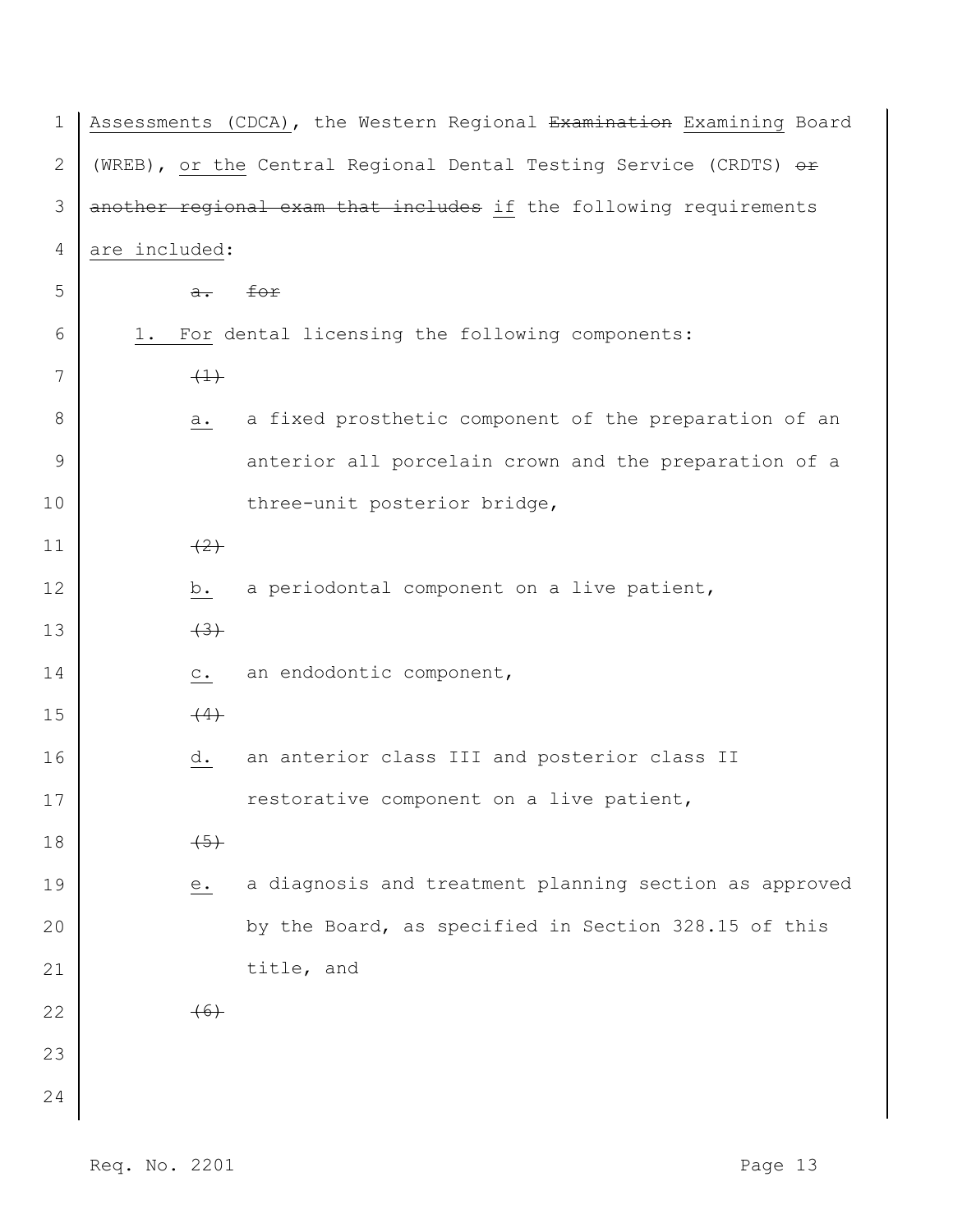| the Board may determine equivalencies based on<br>f.                 |
|----------------------------------------------------------------------|
| components of other exams for the purpose of                         |
| credentialing $\tau$ ; or                                            |
| b. for                                                               |
| For dental hygienists licensing the following components:<br>2.      |
| $\leftarrow$                                                         |
| clinical patient treatments with an evaluation of<br>a.              |
| specific clinical skills as well as, and                             |
| evaluation of the candidate's compliance with<br>b.                  |
| professional standards during the treatment as                       |
| approved by the Board in Section 325.15 328.15 of this               |
| title and shall include:                                             |
| (a)                                                                  |
| extra/intra oral assessment,<br>(1)                                  |
| $\leftrightarrow$                                                    |
| periodontal probing, and<br>(2)                                      |
| $\leftarrow$                                                         |
| scaling/subgingival calculus removal and<br>(3)                      |
| supragingival deposit removal.                                       |
| When the applicant and the accompanying proof are found<br>Ε.        |
| satisfactory, the Board shall notify the applicant to appear for the |
| jurisprudence examination at the time and place to be fixed by the   |
| Board. A dental student or a dental hygiene student in their last    |
| semester of a dental or dental hygiene program, having met all other |
|                                                                      |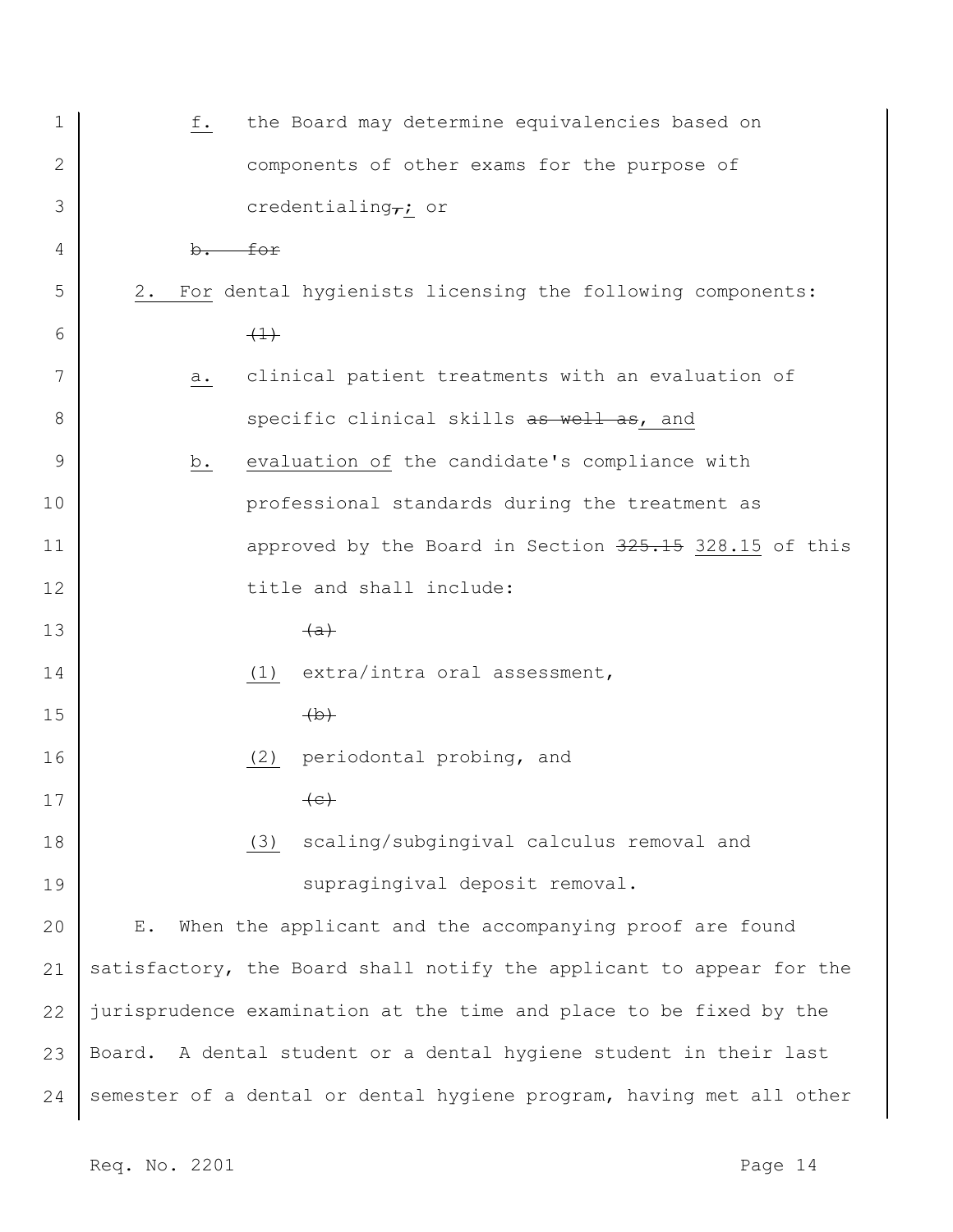1 2 3 4 requirements, may make application and take the jurisprudence examination with a letter from the dean of the dental school or director of the hygiene program stating that the applicant is a candidate for graduation within the next six (6) months.

5 6 7 8 9 F. The Board shall require every applicant for a license to practice dentistry or dental hygiene to submit, for the files of the Board, a copy of a dental degree or dental hygiene degree, an official transcript, a recent photograph duly identified and attested, and any other information as required by the Board.

10 11 12 13 G. Any applicant who fails to pass the jurisprudence examination may apply for a second examination, in which case the applicant shall pay a reexamination fee as established by the statutes or rules of the State Dental Act.

14 15 16 17 18 19 20 21 H. Any applicant who fails to pass the clinical examination as described in paragraph 4 of subsection C of this section may be given credit for such subjects as the Board may allow, but such credits shall be extended only to the succeeding examinations. If the applicant fails to pass a second examination, before further reexamination, the Board may require evidence of additional education, as specified by the Board. After a third examination, the Board may deny the applicant another examination.

22 23  $\overline{1}$ . A dentist or dental hygienist currently licensed in another state having met the qualifications in paragraphs 1 through 3 of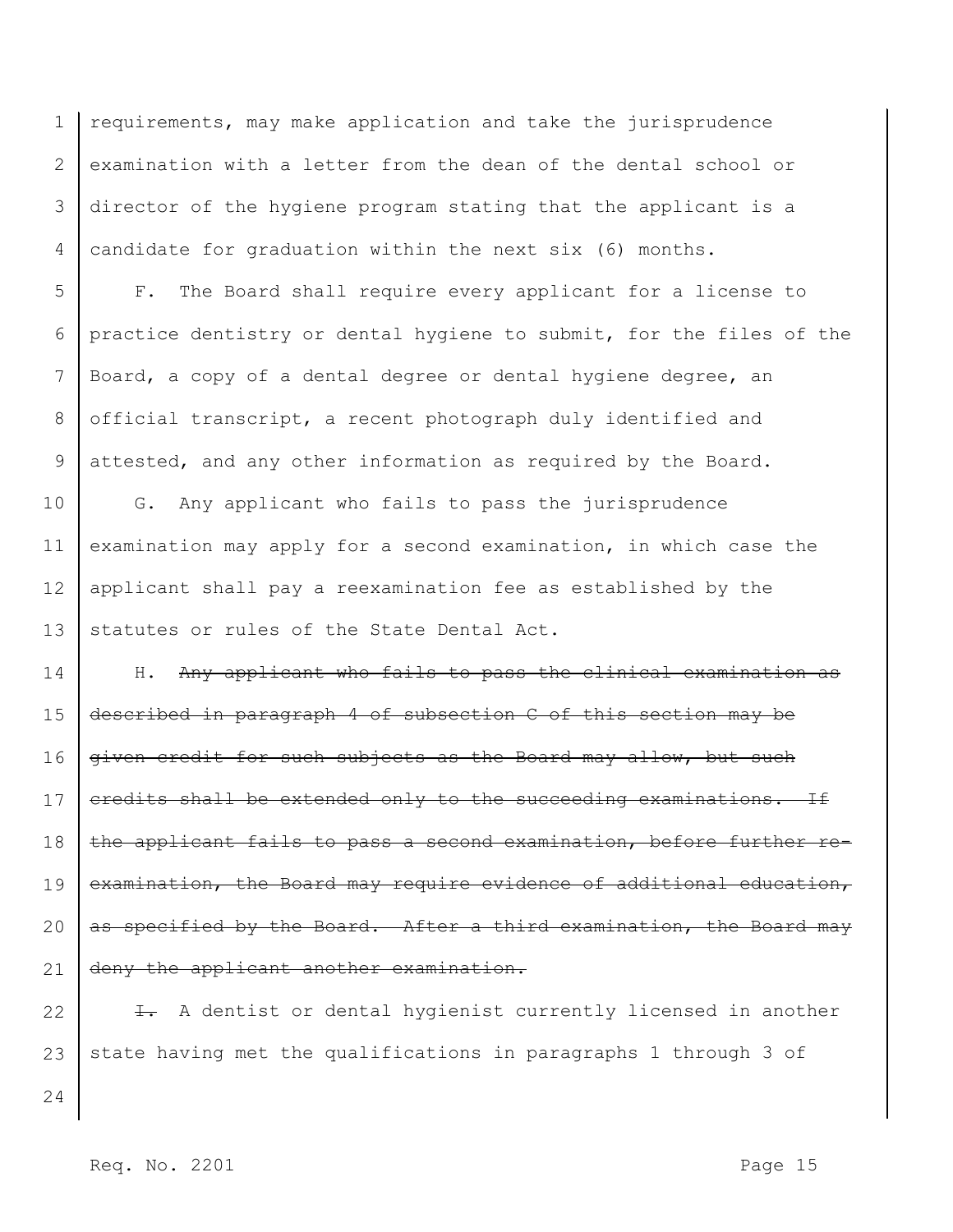1 2 subsections B and C of this section may apply for a license by credentials upon meeting the following:

3 4 5 6 7 1. A dentist holding a general dentist license in good standing and having practiced for at least five hundred (500) hours within the previous five (5) years immediately prior to application and having passed a regional examination substantially equivalent to the requirements for this state may apply for licensure by credentials;

8 9 10 11 12 13 2. A dental hygienist holding a dental hygiene license in good standing and having practiced for at least four hundred twenty (420) hours within the previous five (5) years immediately prior to application and having passed a regional examination substantially equivalent to the requirements for Oklahoma may apply for licensure by credentials. Applicants for credentialing must include:

- 14
- 
- 15

applicant has ever been licensed, and

a. a letter of good standing from all states in which the

16 17 18 19 20 b. any other requirements as set forth by the rules; 3. An applicant applying for a dental or dental hygiene license by credentials shall only be required to pass the jurisprudence portion of the examination requirements as set forth in paragraph 4 of subsection C B of this section; or

21 22 23 4. A dental hygienist applying for credentialing for advanced procedures by providing proof of passage of the advanced procedure in a CDCA, WREB or CRDTS exam.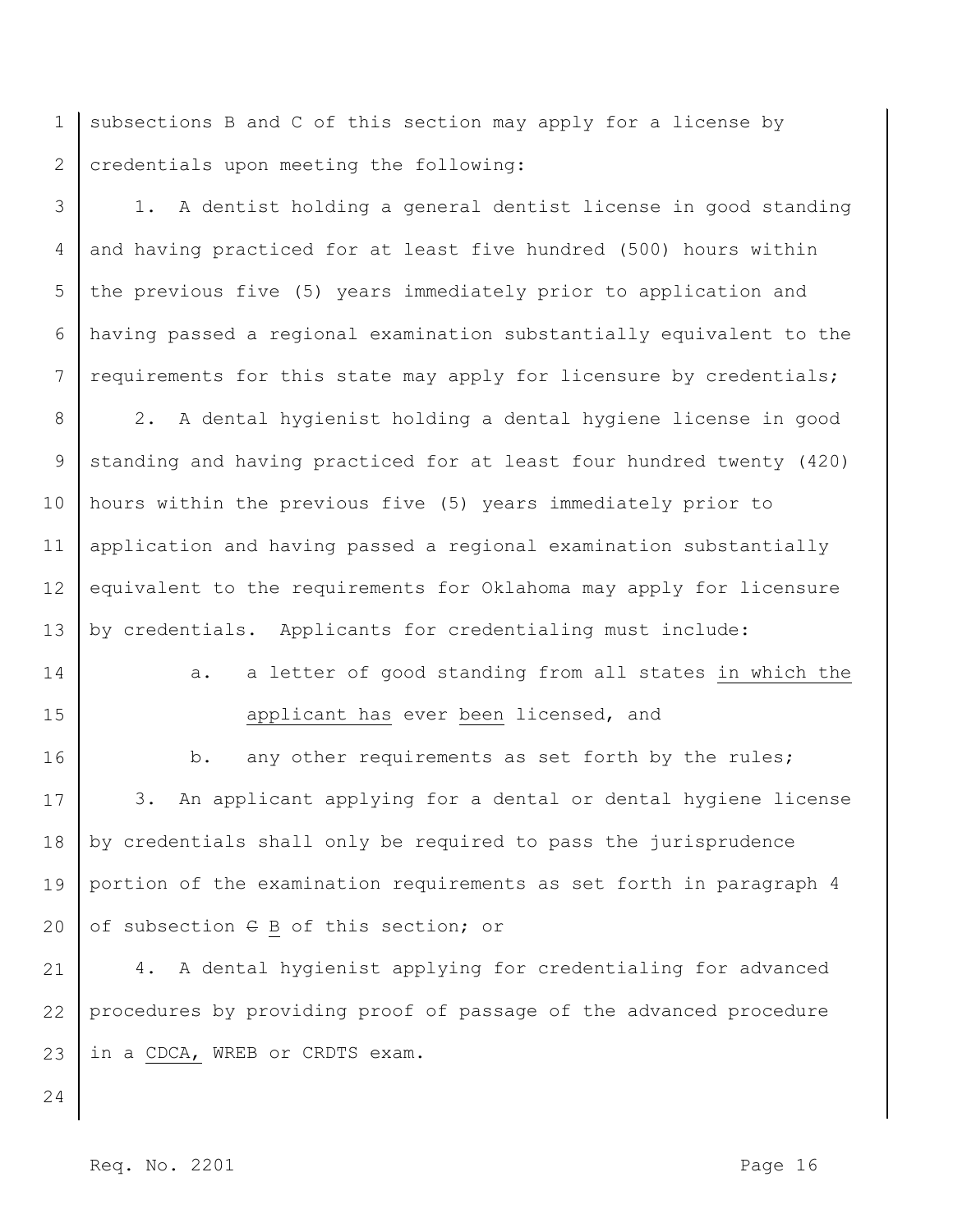| J. I. There shall be two types of advanced procedure available          |
|-------------------------------------------------------------------------|
| for dental hygienists upon completion of a CODA Commission on Dental    |
| Accreditation (CODA) approved program or course that has been           |
| approved by the Board:                                                  |
| Administration of nitrous oxide; and<br>$1$ .                           |
| $2$ .<br>Administration of local anesthesia.                            |
| K. J. All licensees and permit holders shall display their              |
| current permit or license in a visible place within the dental          |
| office or treatment facility.                                           |
| The Board shall have the authority to temporarily change<br>К.          |
| requirements of an examination due to availability or changes in the    |
| examination format, not to exceed one (1) year.                         |
| During a year in which governmental officials have declared<br>L.       |
| a health pandemic, a state or federal disaster, or other natural or     |
| man-made disaster, the Board shall have the authority through a         |
| resolution to change or make allowances in requirements of all          |
| 17   candidates for licensure and issue temporary licenses for extended |
| periods of time or as needed until the event passes. The resolution     |
| shall have a beginning and an end date and shall automatically          |
| expire no less than thirty (30) days after the end of the disaster      |
| is declared by governmental officials.                                  |
| 59 O.S. 2011, Section 328.22, as<br>SECTION 3. AMENDATORY               |
| last amended by Section 4, Chapter 397, O.S.L. 2019 (59 O.S. Supp.      |
| 2020, Section 328.22), is amended to read as follows:                   |
|                                                                         |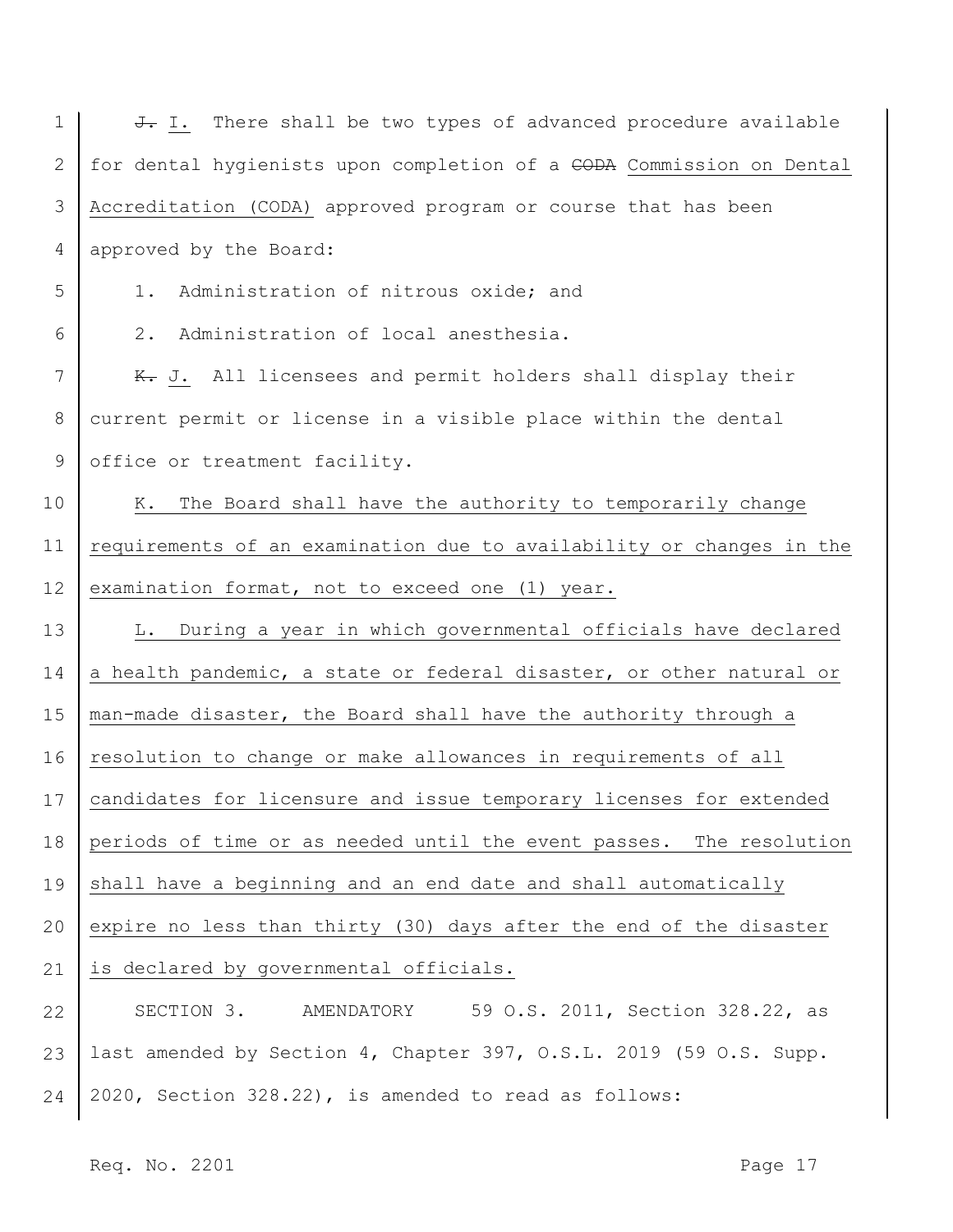| 1            | Section 328.22. A. 1. The Board of Dentistry may issue a                 |
|--------------|--------------------------------------------------------------------------|
| $\mathbf{2}$ | dental specialty license authorizing a dentist to represent himself      |
| 3            | or herself to the public as a specialist, and to practice as a           |
| 4            | specialist, in a dental specialty.                                       |
| 5            | No dentist shall represent himself or herself to the public<br>2.        |
| 6            | as a specialist, nor or practice as a specialist as listed in this       |
| 7            | paragraph, unless the individual:                                        |
| 8            | has successfully completed an advanced dental<br>а.                      |
| 9            | specialty educational program recognized by the Board                    |
| 10           | and accredited by the Commission on Dental                               |
| 11           | Accreditation, or has met the Board Certification                        |
| 12           | requirements of a dental specialty recognized by the                     |
| 13           | Board, requiring a minimum number of hours of approved                   |
| 14           | education and training and recognition by the                            |
| 15           | Commission on Dental Accreditation National Commission                   |
| 16           | on Recognition of Dental Specialties and Certifying                      |
| 17           | Boards,                                                                  |
| 18           | has passed the jurisprudence examination covering the<br>b.              |
| 19           | State Dental Act, rules and state laws, and                              |
| 20           | has completed any additional requirements set forth in<br>$\mathtt{C}$ . |
| 21           | state law or rules and has been issued a dental                          |
| 22           | specialty license by the Board.                                          |
| 23           | 3. Specialties Specialty licenses recognized by the Board shall          |
| 24           | include:                                                                 |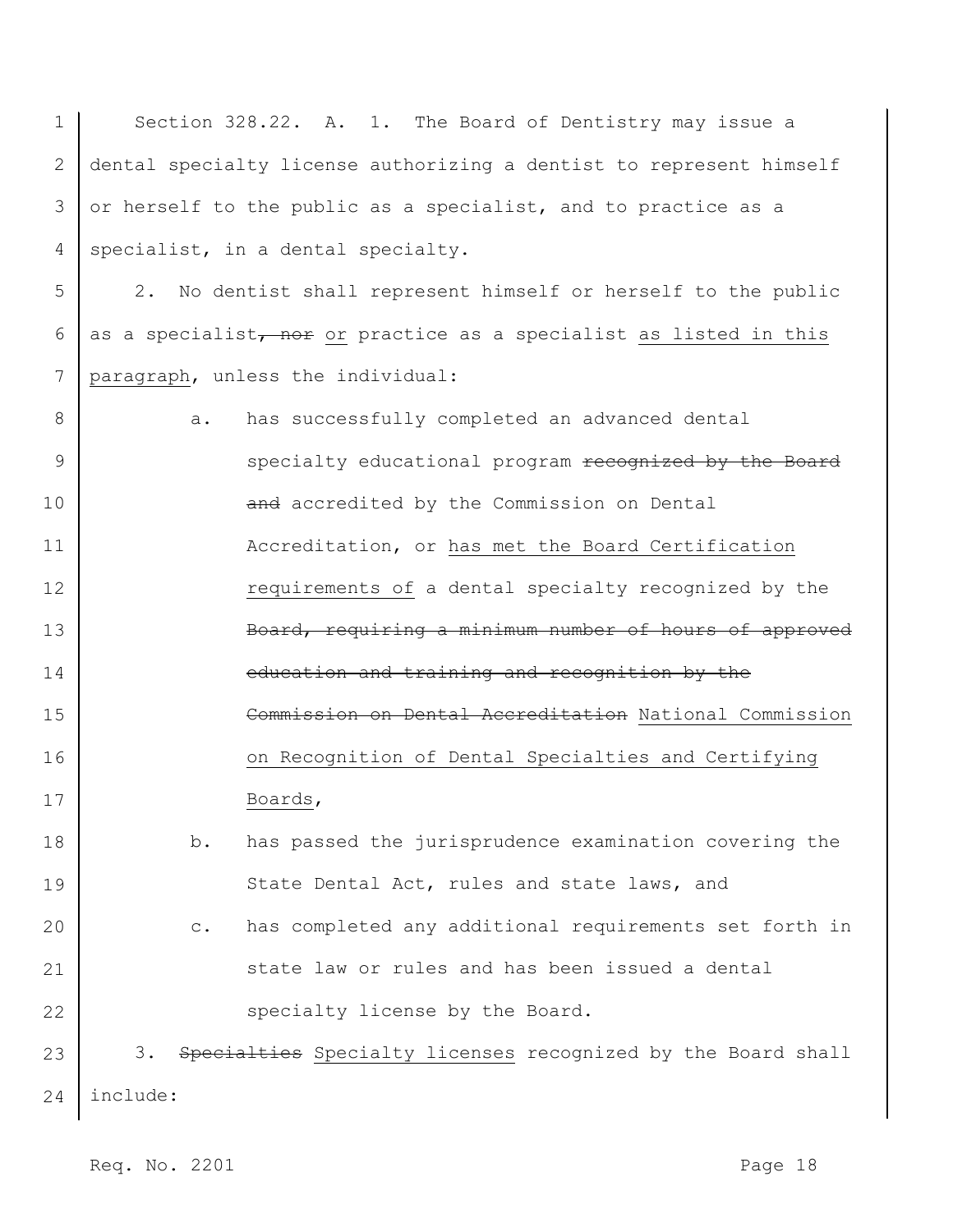| $\mathbf 1$ | a.             | dental public health,                                                |
|-------------|----------------|----------------------------------------------------------------------|
| 2           | b.             | endodontics,                                                         |
| 3           | $\mathtt{C}$ . | oral and maxillofacial surgery,                                      |
| 4           | d.             | oral and maxillofacial radiology,                                    |
| 5           | е.             | orthodontics and dentofacial orthopedics,                            |
| 6           | f.             | pediatric dentistry,                                                 |
| 7           | $g$ .          | periodontics,                                                        |
| 8           | h.             | prosthodontics, and                                                  |
| 9           | i.             | oral and maxillofacial pathology,                                    |
| 10          | j.             | dental anesthesiology,                                               |
| 11          | k.             | oral medicine, and                                                   |
| 12          | l.             | orofacial pain.                                                      |
| 13          | <b>B</b> .     | 1. At the time of application, if the dentist has ever been          |
| 14          |                | licensed in any other state, he or she shall provide a letter of     |
| 15          |                | good standing from such state before the Board may issue a specialty |
| 16          | license.       |                                                                      |
| 17          | 2.             | In conducting an investigation of an applicant who has               |
| 18          |                | applied for a dental specialty license pursuant to this subsection,  |
| 19          |                | the Board shall require of the applicant disclosure of the same      |
| 20          |                | background information as is required of an applicant for a license  |
| 21          |                | to practice dentistry in this state.                                 |
| 22          |                | C. Any person holding an Oklahoma specialty license that does        |
| 23          |                | not have an Oklahoma general dentistry license shall be limited to   |

24 practicing that specialty for which they hold a license.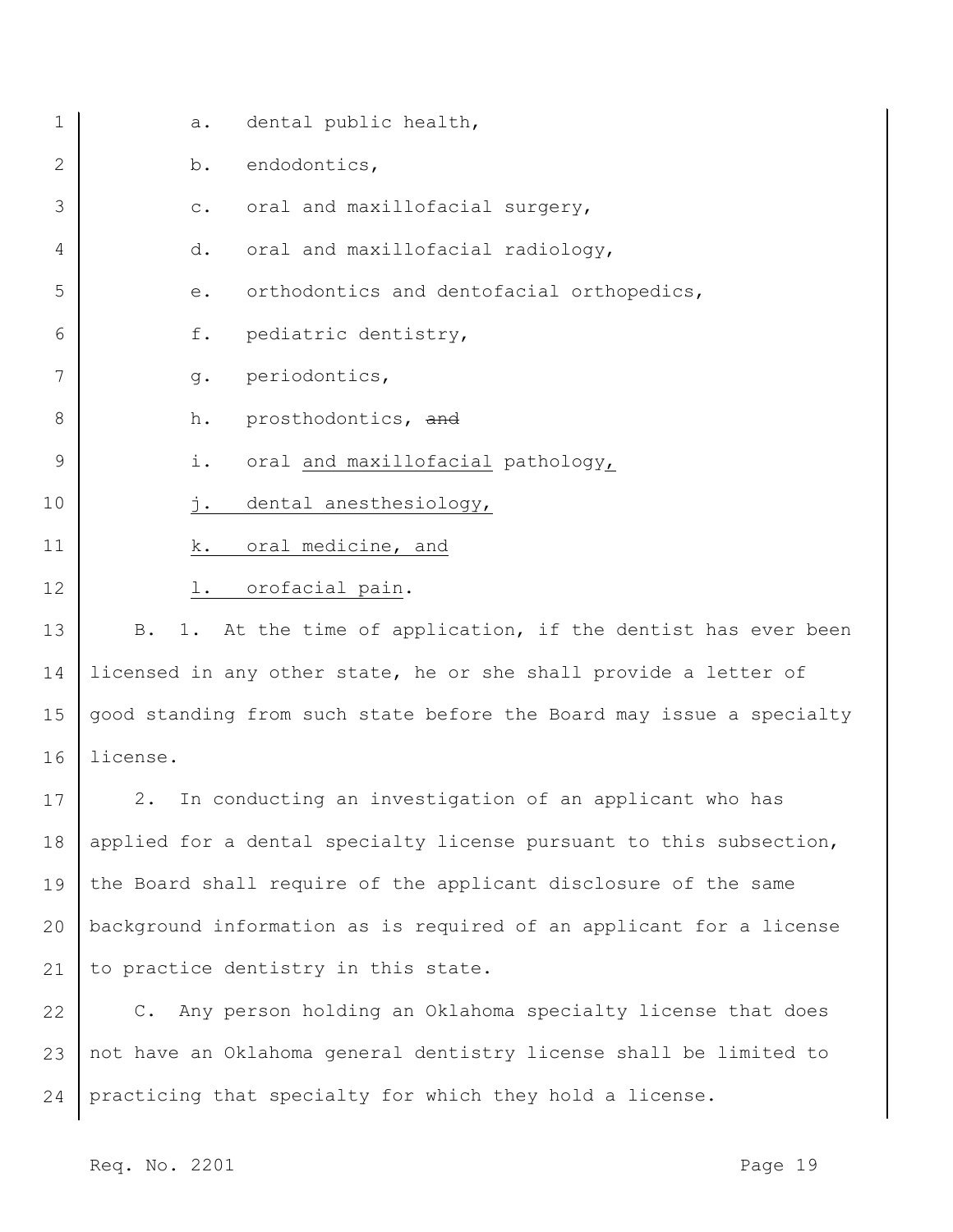1 2 3 4 5 D. The Board may use the American Dental Association National Commission on Recognition of Dental Specialties and Certifying Boards guidelines or the guidelines of another nationally recognized dental association or board for the purpose of defining a specialty practice area not otherwise defined herein.

6 7 8 SECTION 4. AMENDATORY 59 O.S. 2011, Section 328.23, as last amended by Section 5, Chapter 397, O.S.L. 2019 (59 O.S. Supp. 2020, Section 328.23), is amended to read as follows:

9 10 11 12 13 14 15 Section 328.23. A. The President of the Board, upon verification that a person meets the requirements provided for in this section and any other requirements provided for in the State Dental Act, may issue an emergency temporary license to practice dentistry for thirty (30) days. A temporary license may be extended but shall not exceed ninety (90) days or the next available regularly scheduled Board meeting.

16 17 18 19 20 B. The President of the Board, upon verification that a person meets the requirements provided for in the State Dental Act, may issue an emergency temporary license to practice dental hygiene, which shall expire as of the date of the next dental hygiene clinical examination in Oklahoma, as required by the Board.

21 22 23 C. An active duty military spouse residing with the active duty member having met the requirements for licensure shall be eligible for a temporary license.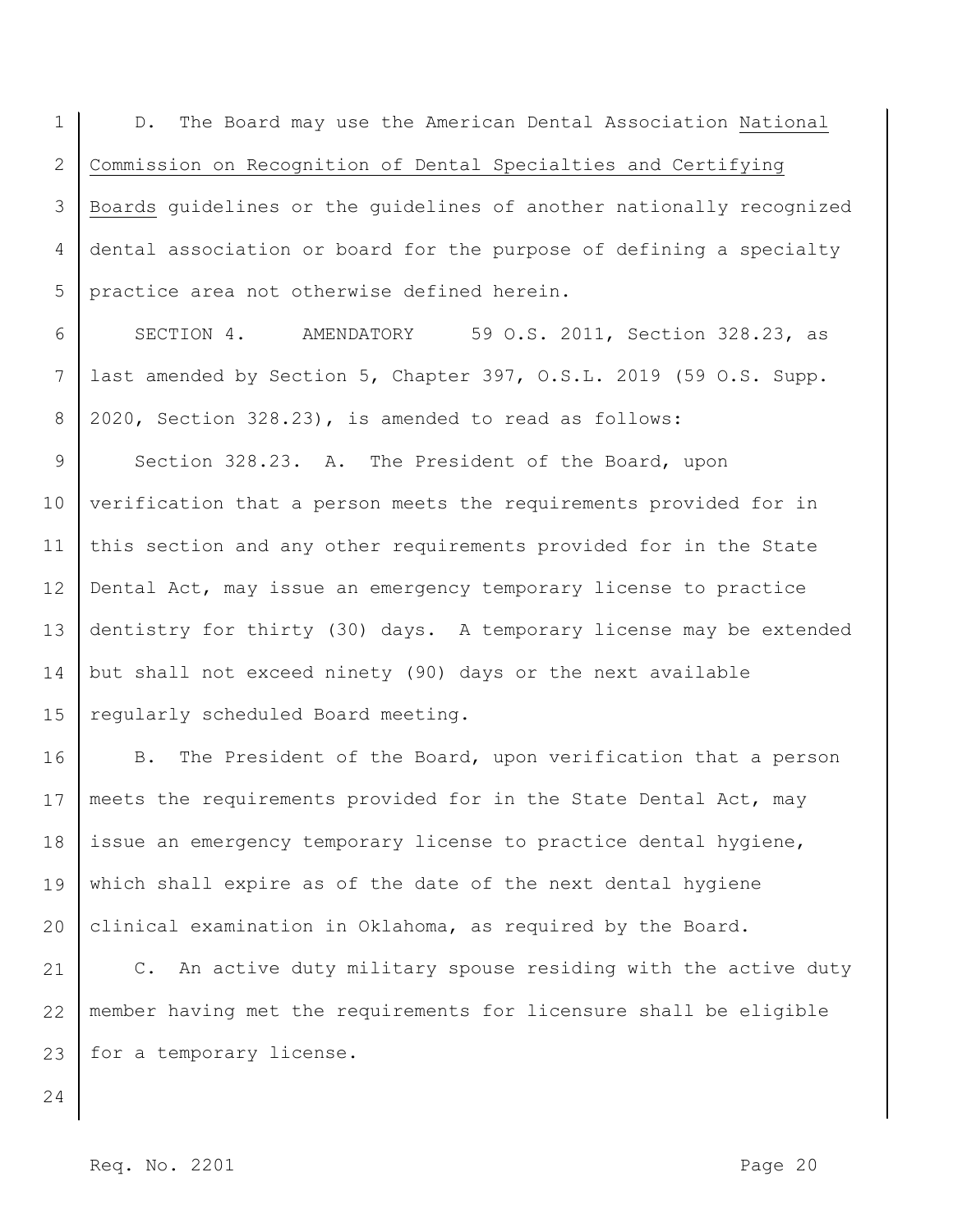1 2 3 4 5 6 D. Any applicant requesting an emergency temporary license shall submit a letter explaining the exigent circumstances along with all application materials. The determination of whether or not to grant the emergency temporary license based upon the exigent circumstances shall be at the sole discretion of the President or acting President of the Board.

7 8 9 10 11 E. A holder of a temporary license to practice dentistry or dental hygiene shall have the same rights and privileges and be governed by the State Dental Act and the rules of the Board in the same manner as a holder of a permanent license to practice dentistry and dental hygiene.

12 13 14 15 16 17 18 F. The President of the Board may authorize patient treatment and care to by individuals taking the Commission on Dental Competency Assessments (CDCA) or the Western Regional Examining Board Exam exam, or other regional exams as approved by the Board, in order for such individuals to complete criteria related to Board examinations and. The Board may authorize specialty examinations to be given throughout the year as needed.

19 20 21 SECTION 5. AMENDATORY 59 O.S. 2011, Section 328.23a, as amended by Section 10, Chapter 229, O.S.L. 2015 (59 O.S. Supp. 2020, Section 328.23a), is amended to read as follows:

22 23 24 Section 328.23a. A. There is established a special volunteer license for dentists and a special volunteer license for dental hygienists who are retired from active practice or out-of-state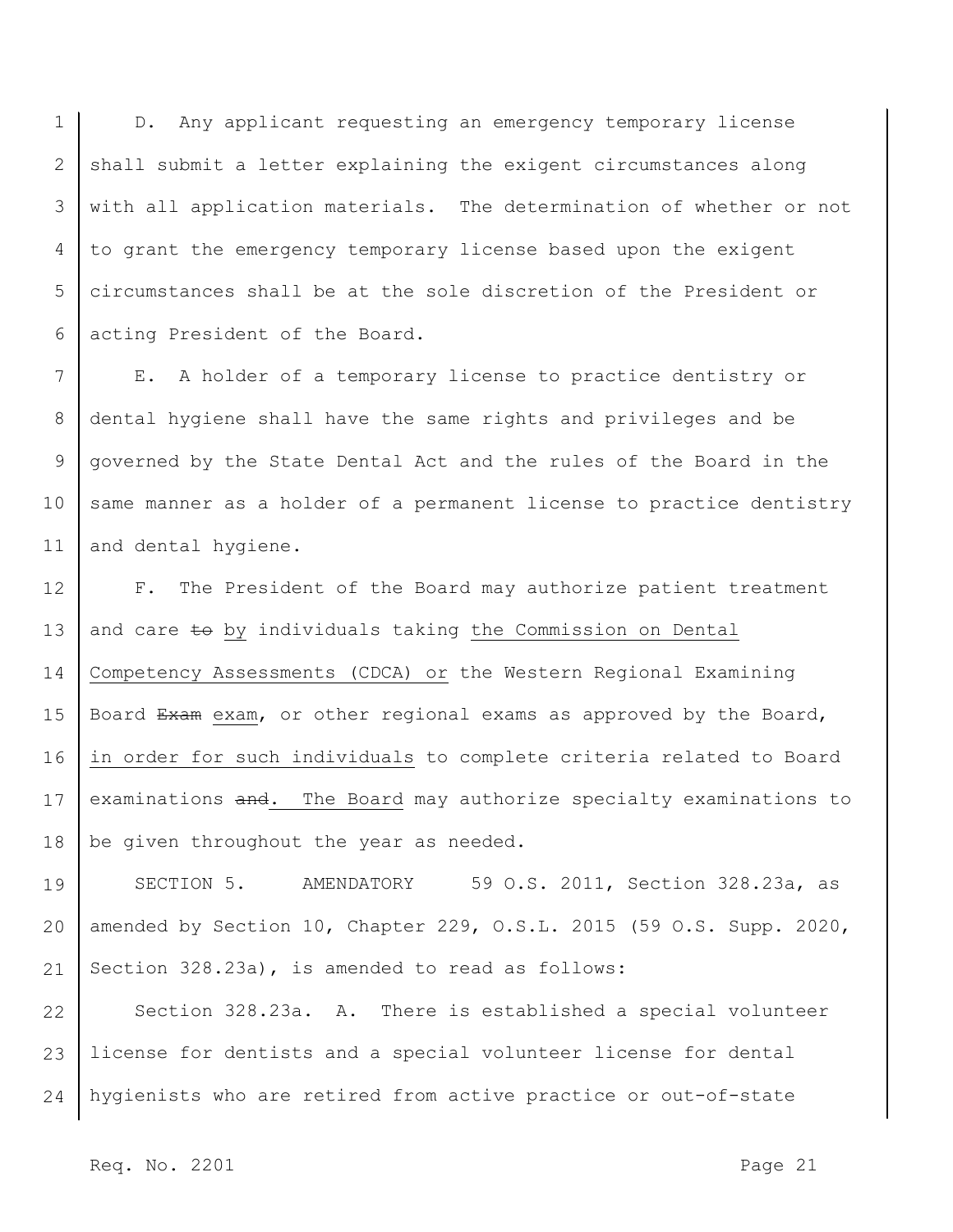| $\mathbf 1$ | licensees in active practice who are in the Oklahoma Medical Reserve                         |  |  |  |  |  |  |  |
|-------------|----------------------------------------------------------------------------------------------|--|--|--|--|--|--|--|
| 2           | Corps or assisting with emergency management, emergency operations $\tau$                    |  |  |  |  |  |  |  |
| 3           | or hazard mitigation in response to any emergency, man-made                                  |  |  |  |  |  |  |  |
| 4           | disaster <sub><math>\tau</math></sub> or natural disaster, or participating in public health |  |  |  |  |  |  |  |
| 5           | initiatives, disaster drills <sub>7</sub> and community service events that are              |  |  |  |  |  |  |  |
| 6           | endorsed by a city, or county, or state health department in the                             |  |  |  |  |  |  |  |
| 7           | state or the State Department of Health and wish to donate their                             |  |  |  |  |  |  |  |
| 8           | expertise for the dental care and treatment of indigent and needy                            |  |  |  |  |  |  |  |
| 9           | persons of the state. The special volunteer license shall be:                                |  |  |  |  |  |  |  |
| 10          | Issued by the Board of Dentistry to eligible persons;<br>$1$ .                               |  |  |  |  |  |  |  |
| 11          | Issued without the payment of an application fee, license<br>2.                              |  |  |  |  |  |  |  |
| 12          | fee or renewal fee;                                                                          |  |  |  |  |  |  |  |
| 13          | Issued or renewed without any continuing education<br>3.                                     |  |  |  |  |  |  |  |
| 14          | requirements for a period less than one (1) calendar year; and                               |  |  |  |  |  |  |  |
| 15          | Issued for one (1) calendar year or part thereof.<br>4.                                      |  |  |  |  |  |  |  |
| 16          | A dentist or dental hygienist must meet the following<br>B.                                  |  |  |  |  |  |  |  |
| 17          | requirements to be eligible for a special volunteer license:                                 |  |  |  |  |  |  |  |
| 18          | 1. Completion of a special volunteer dental or dental hygiene                                |  |  |  |  |  |  |  |
| 19          | license application, including documentation of the dentist's dental                         |  |  |  |  |  |  |  |
| 20          | or dental hygiene school graduation and practice history;                                    |  |  |  |  |  |  |  |
| 21          | $2$ .<br>Documentation that the dentist or dental hygienist has been                         |  |  |  |  |  |  |  |
| 22          | previously issued a full and unrestricted license to practice                                |  |  |  |  |  |  |  |
| 23          | dentistry or dental hygiene in Oklahoma this state or in another                             |  |  |  |  |  |  |  |
| 24          | state of the United States and that he or she has never been the                             |  |  |  |  |  |  |  |
|             |                                                                                              |  |  |  |  |  |  |  |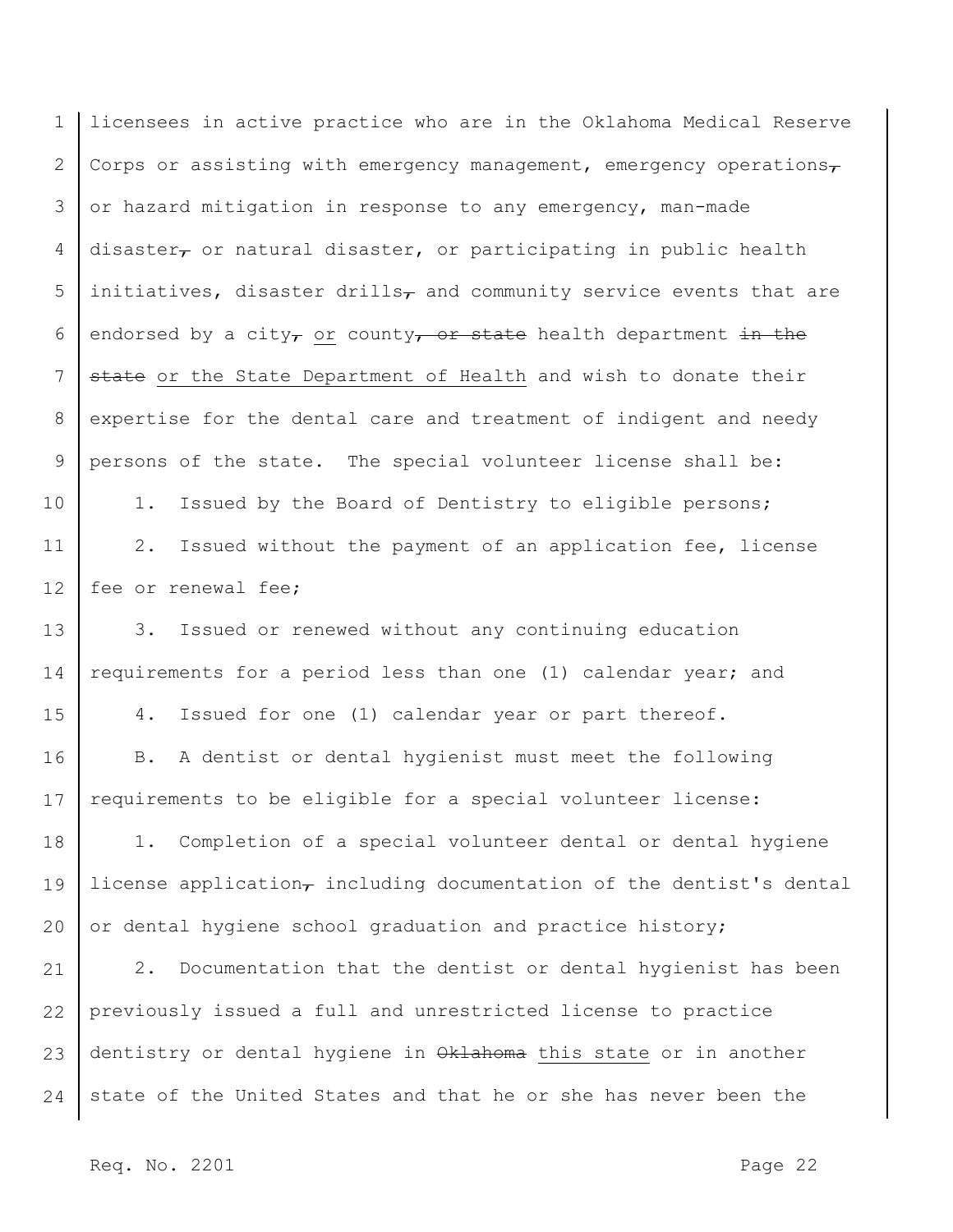1 2 3 4 5 6 7 subject of any reportable medical or dental disciplinary action in any jurisdiction. If the dentist or dental hygienist is licensed in more than one state and any license of the licensee is suspended, revoked, or subject to any agency order limiting or restricting practice privileges, or has been voluntarily terminated under threat of sanction, the dentist or dental hygienist shall be ineligible to receive a special volunteer license;

8 9 10 11 3. Acknowledgement and documentation that the dentist's or dental hygienist's practice under the special volunteer license will be exclusively and totally devoted to providing dental care to needy and indigent persons in Oklahoma this state;

12 13 14 15 4. Acknowledgement and documentation that the dentist or dental hygienist will not receive or have the expectation to receive any payment or compensation, either direct or indirect, for any dental services rendered under the special volunteer license; and

16 17 5. A listing of all locations and dates that the person will be completing volunteer work under the special volunteer license.

18 19 20 21 22 C. The Board of Dentistry shall have jurisdiction over dentists, dental hygienists, dental assistants $_{\tau}$  and dental technicians who volunteer their professional services in the state. Dental assistants and dental technicians shall work under the direct supervision of a dentist.

23 24 D. Dental assistants may be issued a volunteer permit at the request of an entity that provides dental services to the needy.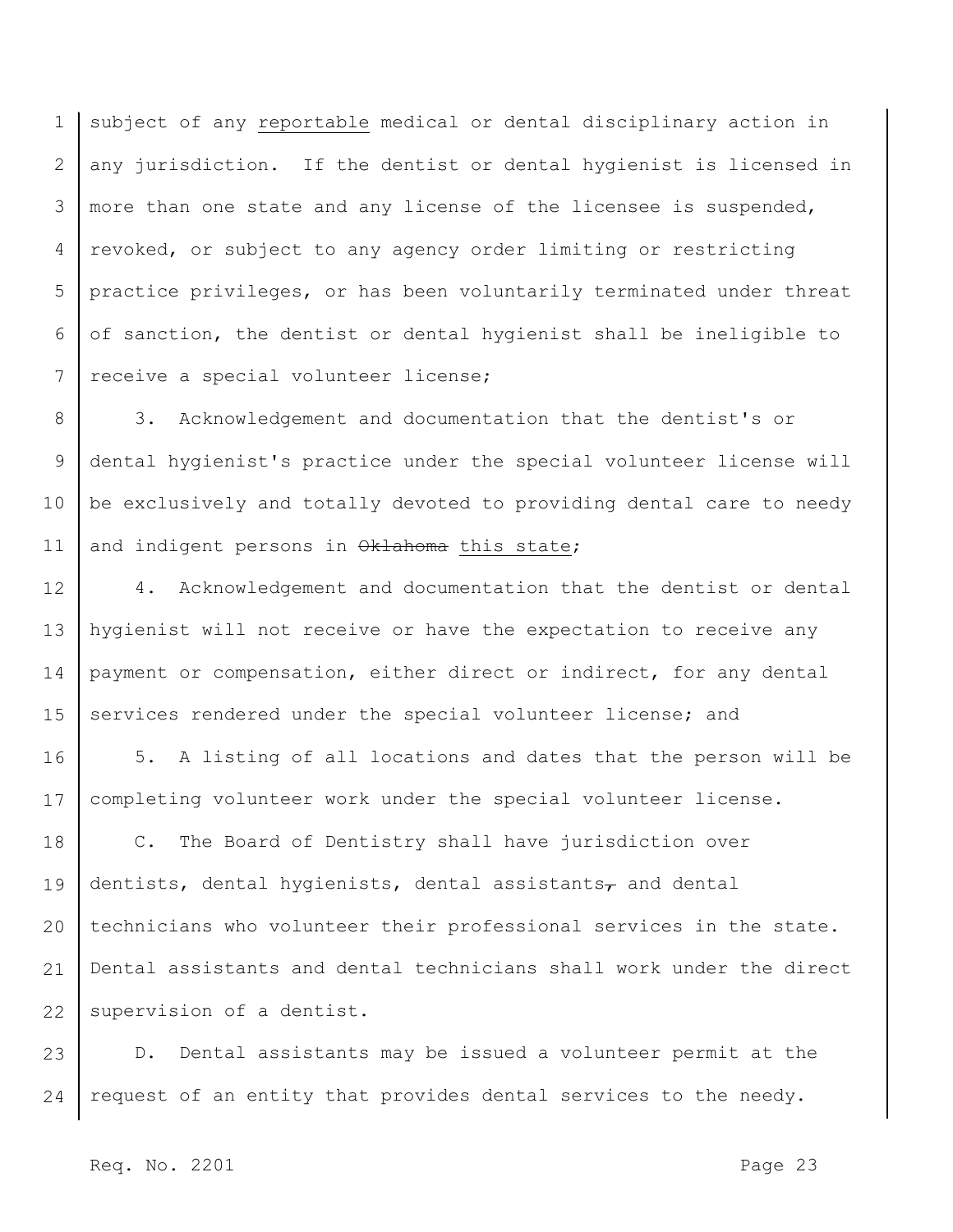1 2 3 4 5 6 7 8 9 10 11 12 Volunteers in a volunteer initiative who are not dentists or dental hygienists shall be named and provided on a list to the Board by the entity hosting the volunteer initiative with any other requirements as set forth by the Board. The Board shall provide written documentation to the host entity designating all persons who may participate in the volunteer initiative $_{\tau}$  including authorization of the timetable requested by the host entity for granting licensure exemption. Any person working under a volunteer dental assistant permit shall not receive payment or compensation for any services rendered under the volunteer dental assistant permit. Volunteer dental assistant permits shall be limited to specific dates and locations of services to be provided.

13 14 15 16 17 E. All persons providing care shall do so under the provisions specified in Section 328.1 et seq. of this title or rules promulgated by the Board. Only those functions authorized by law or administrative rule shall be performed by the named person approved by the Board.

18 19 F. Volunteers shall not use sedation or general anesthesia during volunteer procedures.

20 21 G. Volunteers shall use a form to be provided by the Board for any patient with clear instructions for any and all follow-up care.

22 23 24 H. At any time, the Board shall revoke a volunteer license based on documentation of failure to participate according to state laws or administrative rules.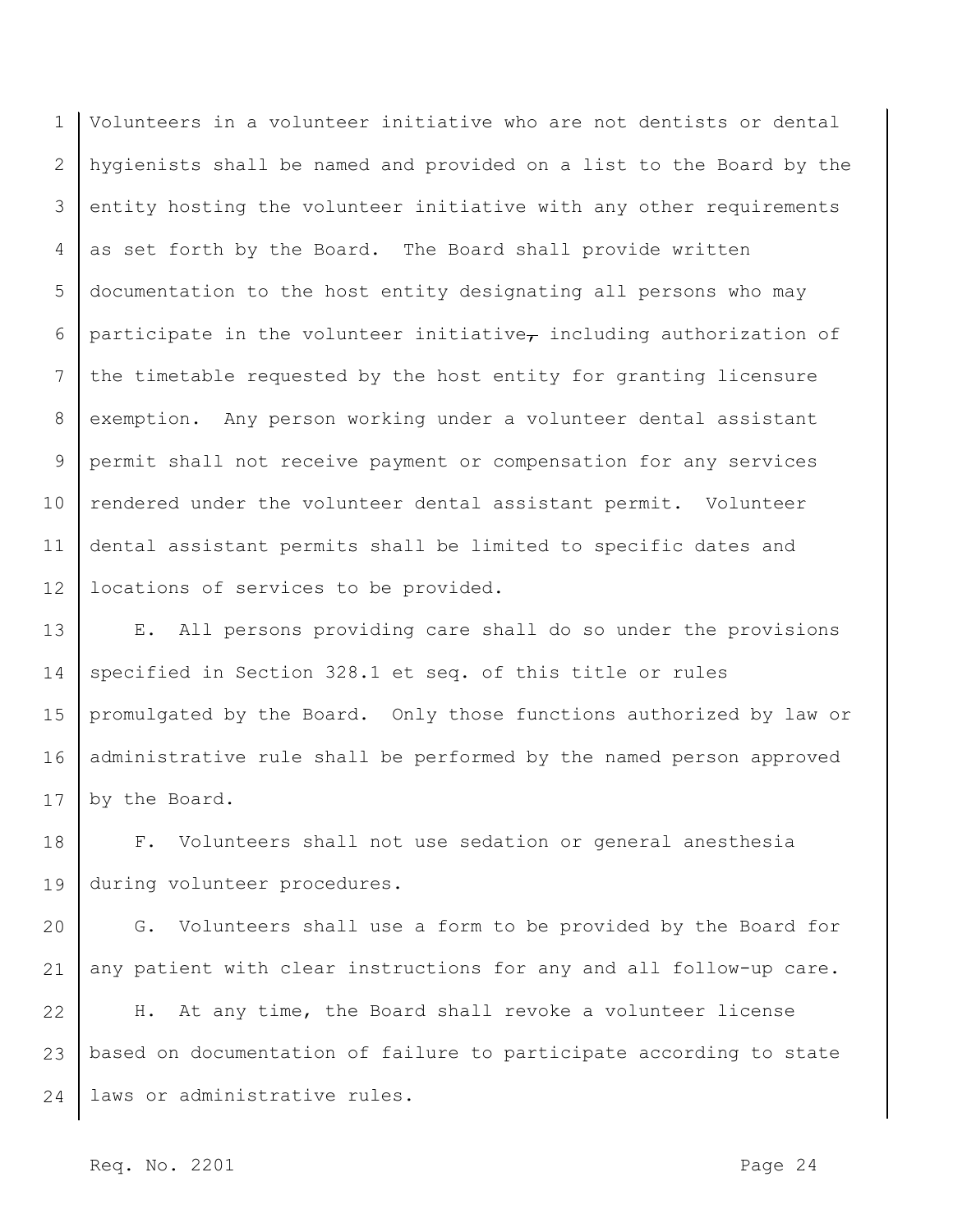1 2 3 4 I. A special volunteer license shall be restricted to services provided at the locations listed on the application or for a specific not-for-profit treatment provider group as approved by the Board.

5 6 7 SECTION 6. AMENDATORY 59 O.S. 2011, Section 328.25, as last amended by Section 11, Chapter 363, O.S.L. 2019 (59 O.S. Supp. 2020, Section 328.25), is amended to read as follows:

8 9 10 Section 328.25. A. No person shall practice as an oral maxillofacial surgery assistant without having obtained a permit as an oral maxillofacial surgery assistant from the Board of Dentistry.

11 12 13 14 B. Any person seeking to obtain an oral maxillofacial surgery assistant permit must have a supervising oral maxillofacial surgeon with a current Oklahoma license and complete the requirements set forth by the Board.

15 16 17 C. The application shall be made to the Board in writing and shall be accompanied by the fee established by the Board, together with the satisfactory proof that the applicant:

18 19 1. Passes a background check with criteria established by the Board; and

20 21 2. Has completed all of the training requirements for the oral maxillofacial surgery assistant permit as established by the Board.

22 23 24 D. An oral maxillofacial surgery assistant permit shall be considered a temporary training permit until all of the training requirements, as established by the Board for each oral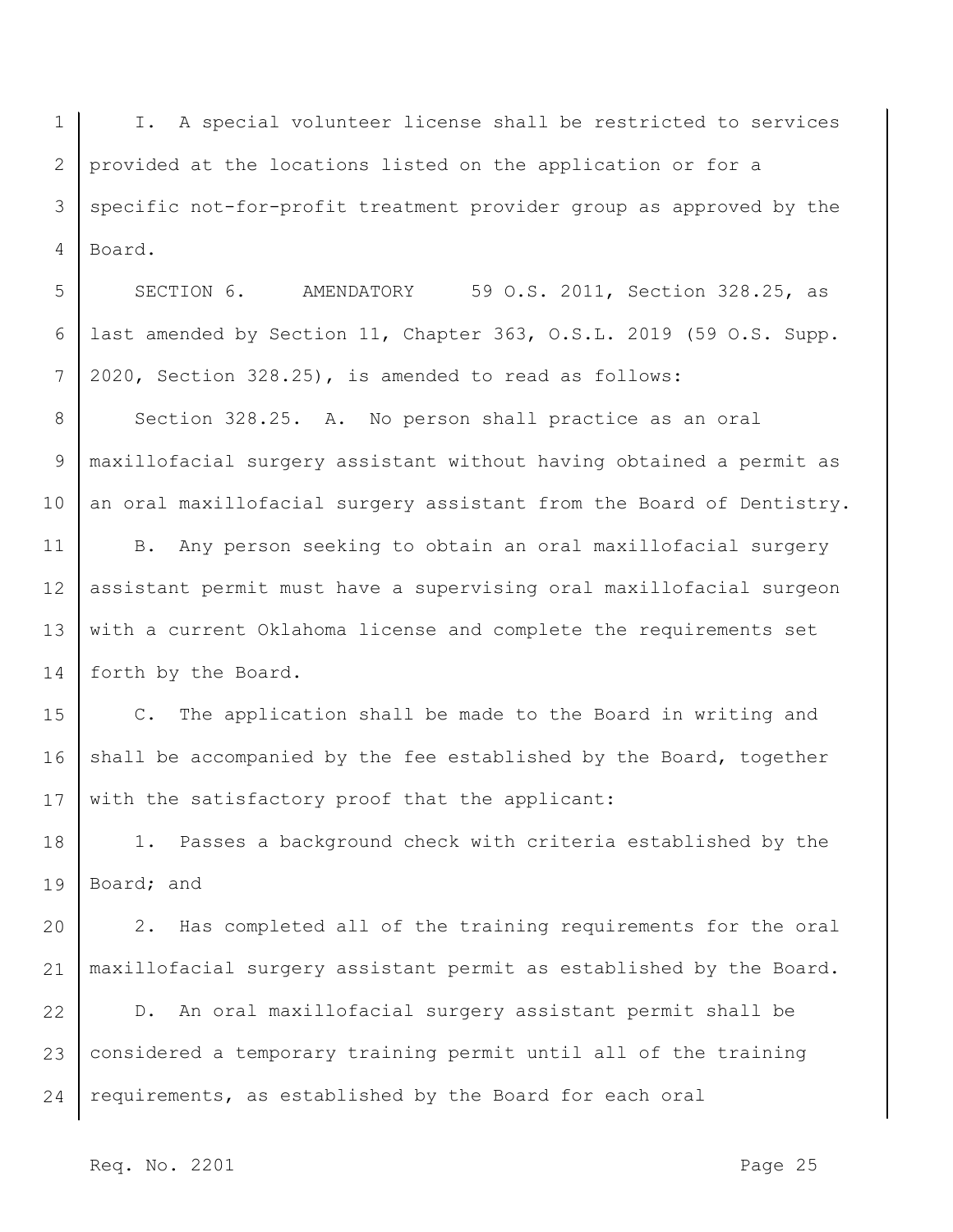1 2 maxillofacial surgery assistant, have been completed and approved by the Board.

3 4 E. A temporary training permit for each oral maxillofacial surgery assistant shall not be extended beyond two (2) years.

5 6 7 F. All oral maxillofacial surgery assistants are required to be under direct supervision or direct visual supervision at all times by a licensed oral maxillofacial surgeon.

8 9 10 11 12 13 14 15 16 17 G. If an oral maxillofacial surgery assistant is not currently employed by an oral maxillofacial surgeon, the oral maxillofacial surgery assistant permit shall automatically revert to a dental assistant permit as set forth in Section 328.24 of this title and may be eligible for an expanded function assisting a dentist who holds a parenteral or pediatric anesthesia permit; provided, only the dentist may administer anesthesia and assess the patient's level of sedation. The oral maxillofacial surgery assistant permit may be reinstated upon employment under a licensed oral maxillofacial surgeon.

18 19 20 H. Any oral maxillofacial surgeon shall notify the Board within thirty (30) days of an oral maxillofacial surgery assistant no longer under his or her supervision.

21 22 I. An applicant for an oral maxillofacial surgery assistant permit shall provide satisfactory proof of:

23 24 1. Successful completion of the Dental Anesthesia Assistant National Certification Examination (DAANCE) provided by the American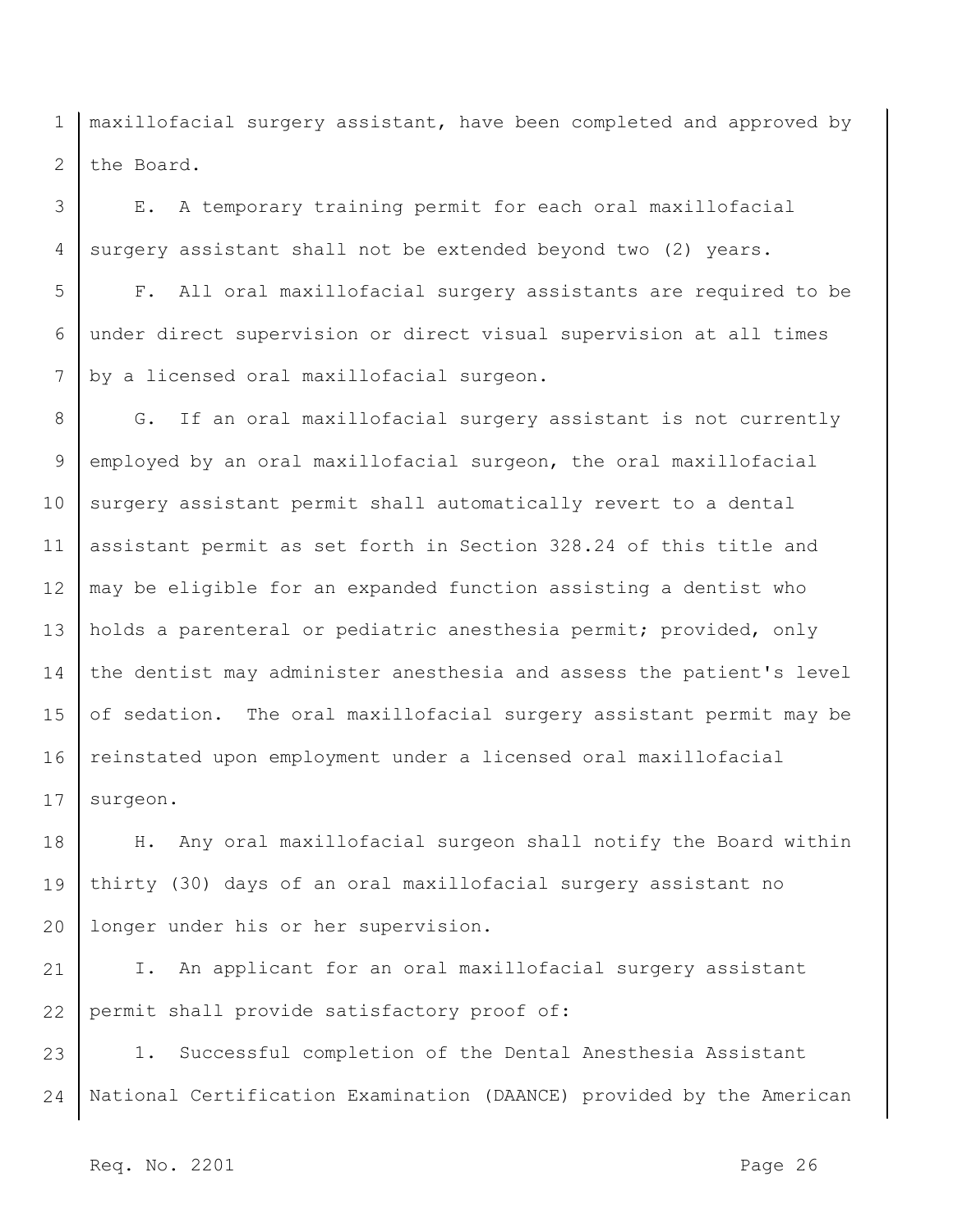1 2 Association of Oral Maxillofacial Surgeons (AAOMS) or another program or examination as approved by the Board;

3

2. A valid BLS certification;

4 5 6 7 3. Employment and completion of a minimum of six (6) months of training under the direct supervision of a licensed oral maxillofacial surgeon prior to starting DAANCE or another program or examination as approved by the Board;

8 9 10 11 12 13 4. A Completion of a standardized course approved by the Board including a minimum of four (4) hours of didactic training that must include anatomy, intravenous access or phlebotomy, technique, risks and complications, and hands-on experience starting and maintaining intravenous lines on a human or simulator/manikin, and pharmacology; and

14 15 5. Completion of an infection-control course as approved by the Board.

16 17 18 19 J. An oral maxillofacial surgery assistant who has completed all the requirements shall receive a permit to practice as an oral maxillofacial surgery assistant within a dental office, surgery center, dental ambulatory surgery center or hospital.

20 21 22 23 K. Oral maxillofacial surgery assistants shall be required to complete twelve (12) eight (8) hours of continuing education every  $t$ hree  $(3)$  two (2) years in classes approved by AAOMS that are certified by the American Dental Association CERP program or another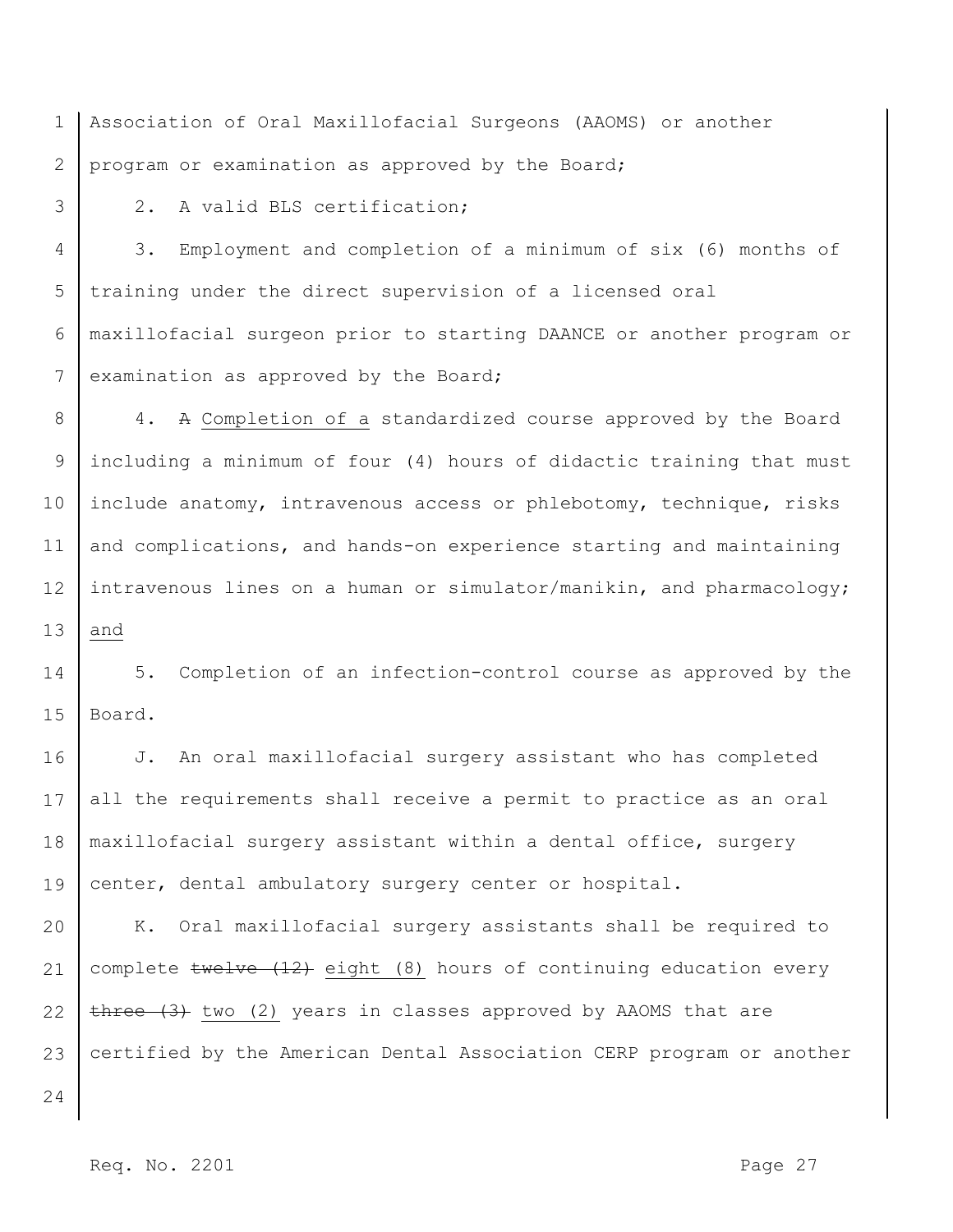1 2 program approved by the Board. The continuing education requirement shall include at least one (1) hour on infection control.

3 4 5 6 7 8 9 10 11 L. The anesthesia committee Anesthesia Committee provided pursuant to Section 328.17 of this title may make a recommendation to the Board for an oral maxillofacial surgery assistant holding a temporary training permit to substitute training received from another state university, dental school or technical training institute or training acquired in a surgery center or hospital while working under the authority of a licensed physician, to qualify as a partial substitute for the requirements to attain an oral maxillofacial surgery assistant permit.

12 13 M. An oral maxillofacial surgery assistant may only accept delegation from an oral and maxillofacial surgeon:

1. Under direct supervision:

| 15 | a. | initiate and discontinue an intravenous line for a   |
|----|----|------------------------------------------------------|
| 16 |    | patient being prepared to receive intravenous        |
| 17 |    | medications, sedation or general anesthesia, or      |
| 18 | b. | draw up and prepare medications; and                 |
| 19 |    | 2. Under direct visual supervision:                  |
| 20 | a. | follow instructions of the oral surgeon while acting |
| 21 |    | as an accessory hand on behalf of the oral surgeon   |
| 22 |    | that is administering the medication and actively    |
| 23 |    | treating the patient. For the purposes of this       |
| 24 |    | section, "administer" means to have the sole         |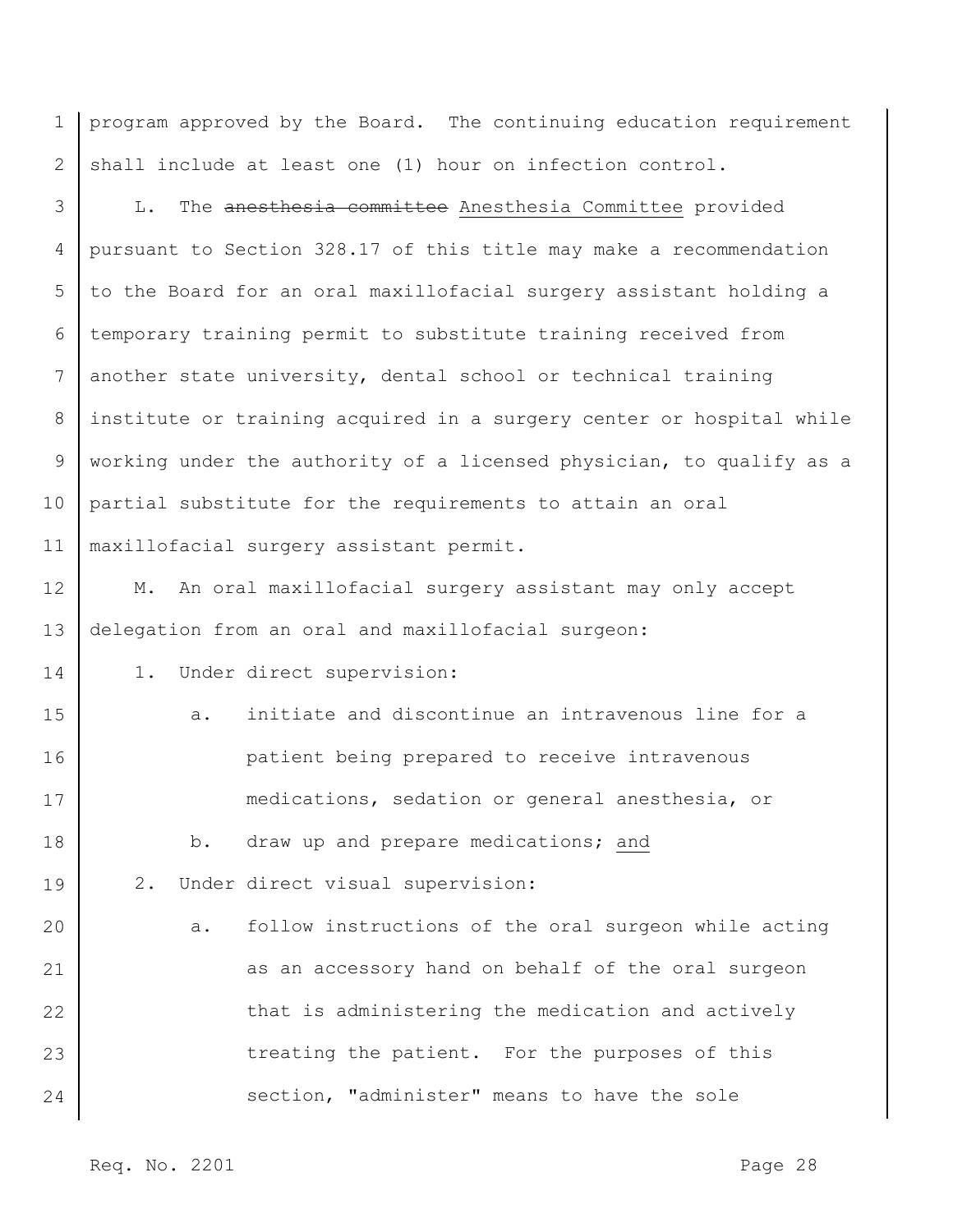1 2 3 4 5 6 7 8 9 10 11 12 13 14 15 16 17 18 19 20 responsibility for anesthesia care $\tau$  including determining medicines to be used and the dosage, timing, route of delivery and administration of medication and the assessment of the level of anesthesia and monitoring the physiological results of such care; provided, only an oral surgeon or dentist possessing a current general anesthesia permit may administer or assess the level of sedation or general anesthesia and monitor the results of such care, b. follow instructions of the oral surgeon to adjust the rate of intravenous fluids to maintain or keep the line patent or open and adjust an electronic device to provide medications such as an infusion pump, and c. assist the oral surgeon by reading, recording vital signs of a patient receiving deep sedation or general anesthesia; provided, only an oral surgeon may assess the level of sedation.; and 3. N. Only an oral surgeon shall be responsible to diagnose, treat, monitor, determine and administer the selection of the drug, dosage, and timing of all anesthetic medications, and care of the

21 22 patient through the perioperative period shall rest solely with the supervising oral and maxillofacial surgeon.

- 23
- 24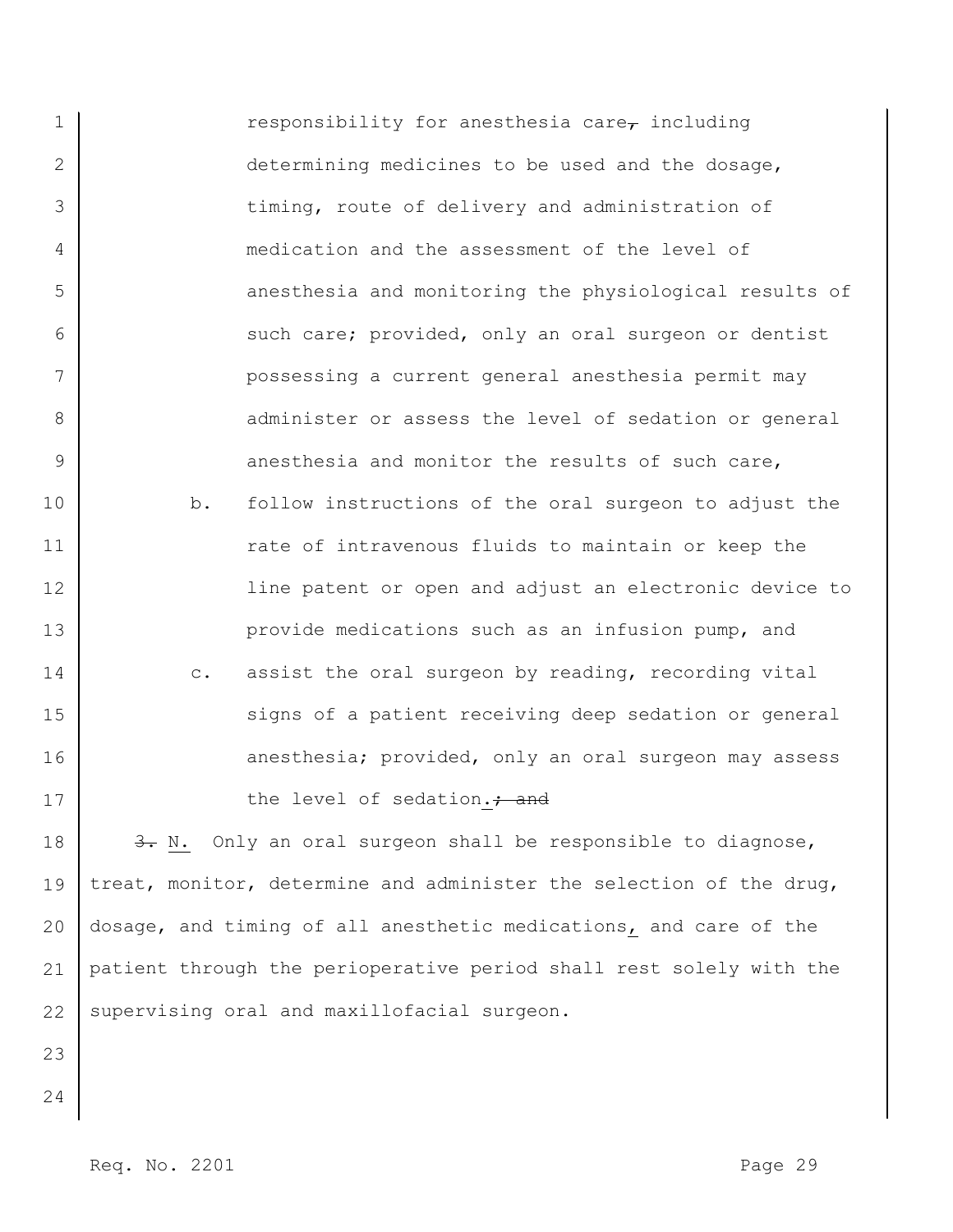1 2 3 4. O. Nothing in this act the State Dental Act shall be construed as to allow an oral surgery assistant or dental assistant to administer anesthesia care to a patient.

4 5 6 SECTION 7. AMENDATORY 59 O.S. 2011, Section 328.26, as last amended by Section 4, Chapter 302, O.S.L. 2017 (59 O.S. Supp. 2020, Section 328.26), is amended to read as follows:

7 8 9 10 11 12 13 14 15 16 17 Section 328.26. A. The Board of Dentistry may, without examination, issue a dental student intern, resident or fellowship permit to a student or graduate of an approved dental school or college, or a residency program approved by the Commission on Dental Accreditation (CODA). Upon meeting the qualifications and upon approval of the dean or the governing body of any public or private institution any person may request a dental student intern, resident or fellow permit to be issued from the Board, with limited duties as defined in the permit. A fellowship permit may only be given to a person currently participating in a fellowship program affiliated with an accredited dental school.

18 19 20 21 B. A dental student intern, resident or fellowship permit shall not be issued to any person whose license to practice dentistry in this state or in another state has been suspended or revoked, or to whom a license to practice dentistry has been refused.

22 23 24 C. A dental student intern, resident or fellowship permit shall not authorize the holder to open an office for the private practice of dentistry, or to receive compensation for the practice of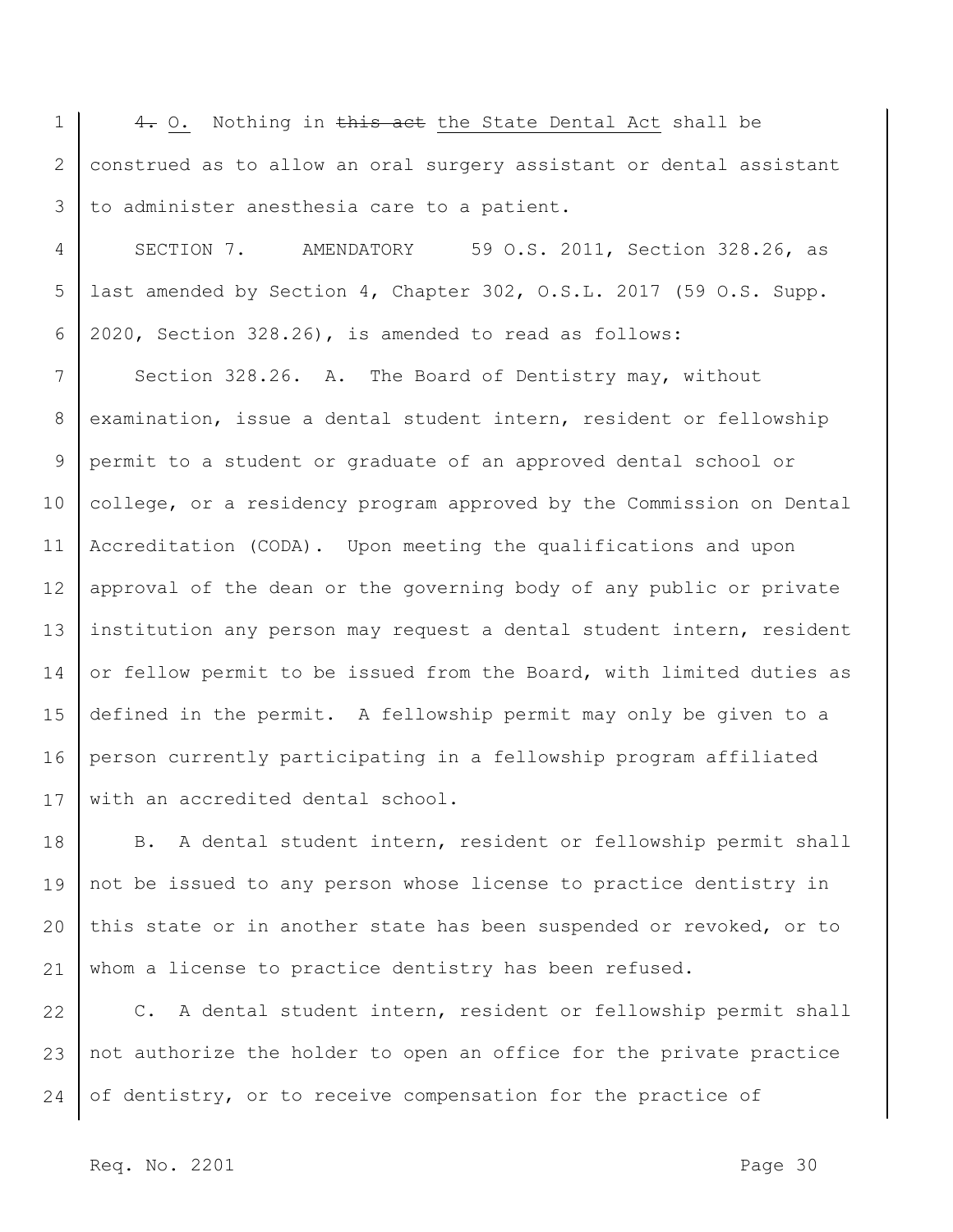1 2 3 4 dentistry, except a salary paid by the federal government or this state, or their subdivisions, or the public or private institution where the holder of the dental student intern, resident or fellowship permit will be employed.

5 6 7 D. A dental student intern with a valid dental student intern permit may work under the direct supervision of a licensed dentist for compensation upon meeting the following criteria:

8 9 1. The dental student intern shall notify the Board of the supervising dentist;

10 11 12 2. A dental student intern, having finished the first year of dental school, may assist in all duties of a dental assistant pursuant to the administrative rules of the Board; and

13 14 15 3. A dental student intern, having finished the second year of dental school, may assist in all duties permitted in paragraph 2 of this subsection, radiation safety, coronal polishing and sealants.

16 17 18 19 E. A dental student intern, resident or fellowship permit shall automatically expire when the permit holder is no longer participating in the program offered by the college of dentistry, the accredited dental college or the institution.

20 21 22 23 F. The issuance of a dental student intern, resident or fellowship permit by the Board shall in no way be considered a guarantee or predetermination of any person to receive a full license issued by the Board.

24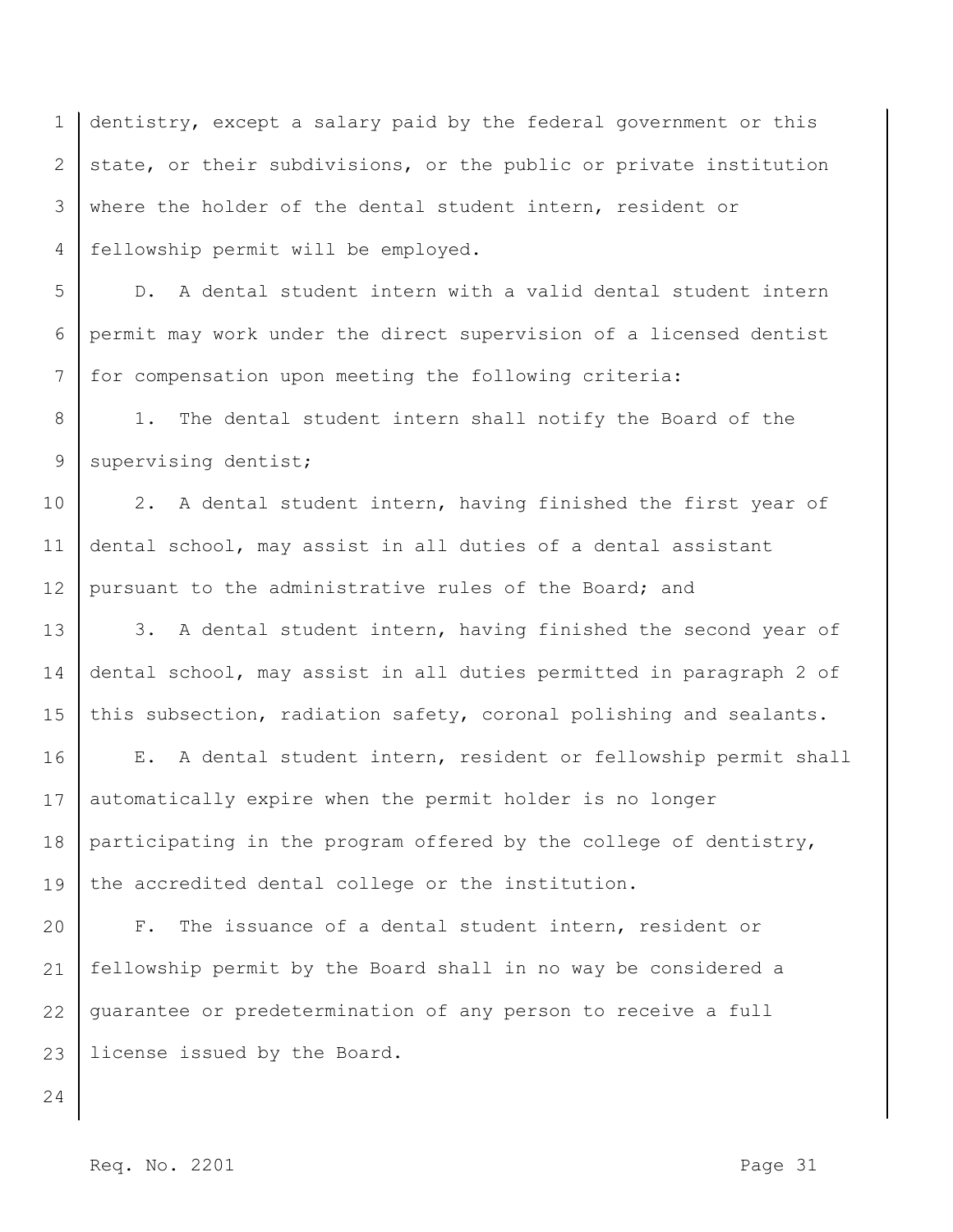1 2 3 4 G. Dental student intern or resident or fellowship permits may be renewed annually at the request of the dean of the college or program director of the program approved by CODA and at the discretion of the Board.

5 6 7 H. Residents and Fellows with a valid permit may supervise student dental clinics under the authority of the Dean or Associate Dean of the University of Oklahoma College of Dentistry.

8 9 10 11 12 13 14 15 16 17 I. Students currently enrolled at the University of Oklahoma College of Dentistry or an accredited dental hygiene or dental assisting program shall be exempted from Sections 328.19 and 328.21 of this title while participating in an educational program located at the University of Oklahoma College of Dentistry or the clinic of an accredited dental hygiene or dental assisting program. A licensed dentist, hygienist or faculty license holder shall be physically present in the facility whenever students of dentistry, dental hygiene or dental assisting are performing a clinical dental procedure on patients.

18 19 20 SECTION 8. AMENDATORY Section 19, Chapter 229, O.S.L. 2015 (59 O.S. Supp. 2020, Section 328.31b), is amended to read as follows:

21 22 23 24 Section 328.31b. A. Every dental office or treatment facility, whether individual, group or multi-doctor practice operating under a name, trade name or other professional entity shall maintain written records on each patient treated at the facility and shall make these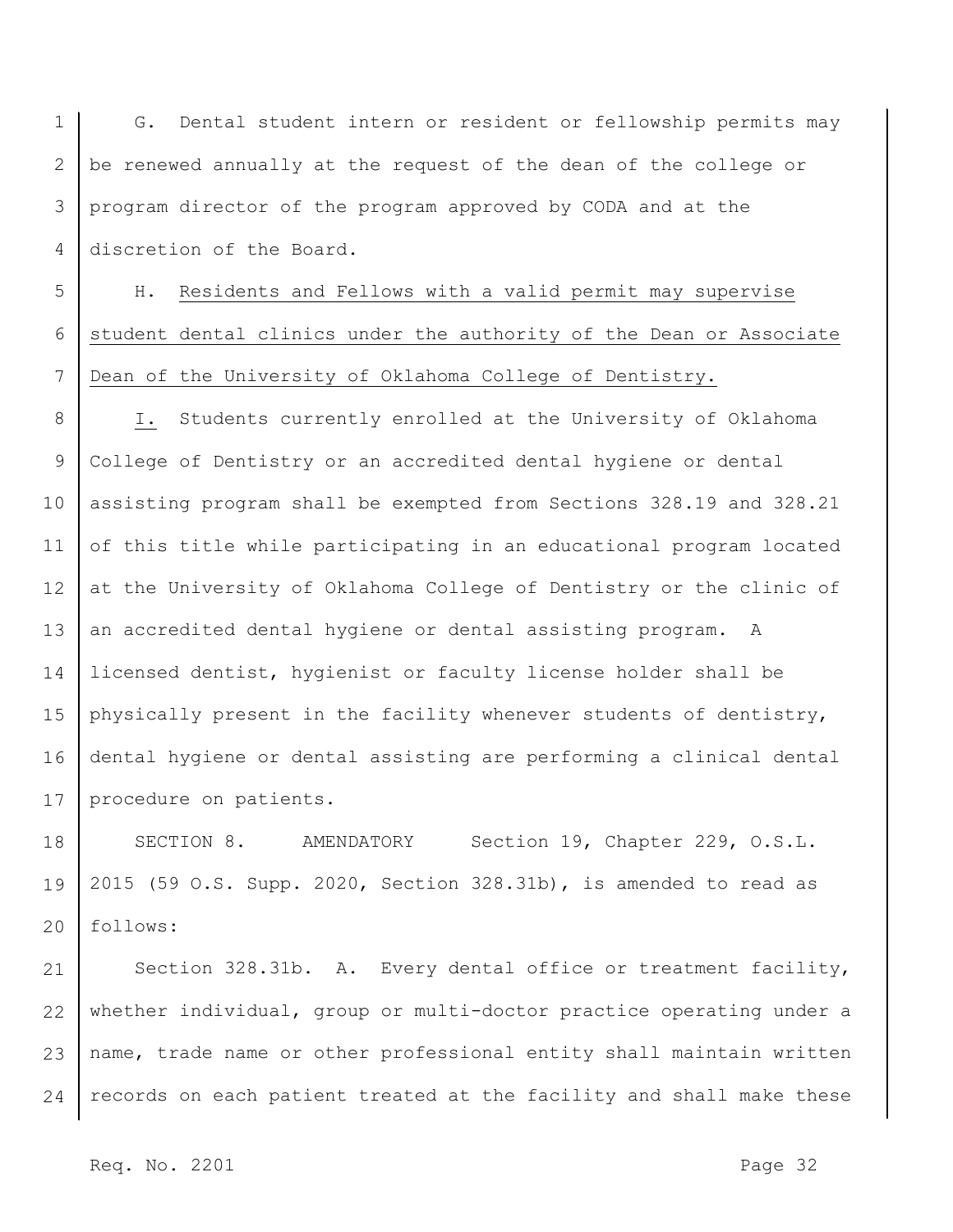1 2 3 records available to the Board and other regulatory entities or be subject to the penalties as set forth in Section 328.44 328.44a of this title.

4 5 6 B. Each licensed dentist shall maintain written records on each patient that shall contain, at a minimum, the following information about the patient:

7 8 1. A health history listing known illnesses, other treating  $physicians<sub>7</sub>$  and current medications prescribed;

9 10 11 2. Results of clinical examination and tests conducted $\tau$ including the identification, or lack thereof, of any oral pathology or diseases;

12 3. Treatment plan proposed by the dentist; and

13 14 15 16 17 18 19 20 21 4. Treatment rendered to the patient. The patient record shall clearly identify the dentist and the dental hygienist providing the treatment with the dentist, specialty or dental hygienist license number<sub>7</sub>. The patient record shall include documentation of any medications prescribed, administered or dispensed to the patient. 5. C. Whenever patient records are released or transferred, the dentist releasing or transferring the records shall maintain either the original records or copies thereof and a notation shall be made in the retained records indicating to whom the records were released

22 or transferred.<sup>2</sup> and

23 24 6. D. All claims being submitted for insurance must be signed, stamped or have an electronic signature by the treating dentist.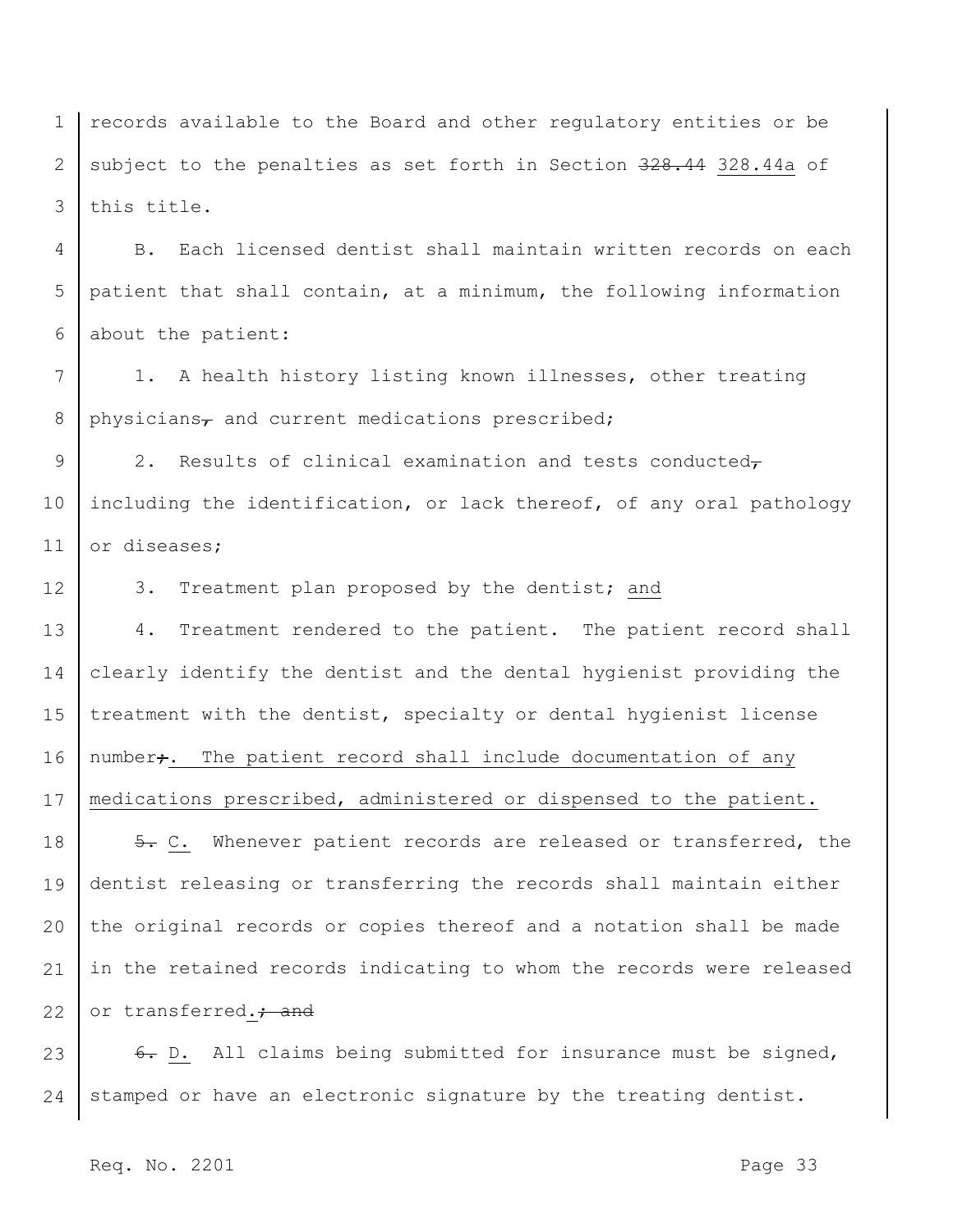1 2 3 4 5 6 7 E. E. Patient records may be kept in an electronic data format, provided that the dentist maintains a backup copy of information stored in the data processing system using disk, tape or other electronic back-up system and that backup is updated on a regular basis, at least weekly, to assure that data is not lost due to system failure. Any electronic data system shall be capable of producing a hard copy on demand.

8 9 D. F. All patient records shall be maintained for seven (7) years from the date of treatment.

10 11 12 13 14 E. G. Each licensed dentist shall retain a copy of each entry in his or her patient appointment book or such other log, calendar, book, file or computer data used in lieu of an appointment book for a period of no less than seven (7) years from the date of each entry thereon.

15 16 17 SECTION 9. AMENDATORY 59 O.S. 2011, Section 328.32, as last amended by Section 34, Chapter 161, O.S.L. 2020 (59 O.S. Supp. 2020, Section 328.32), is amended to read as follows:

18 19 20 21 22 Section 328.32. A. The following acts or occurrences by a dentist shall constitute grounds for which the penalties specified in Section 328.44a of this title may be imposed by order of the Board of Dentistry or be the basis for denying a new applicant any license or permit issued by the Board:

23 24 1. Pleading guilty or nolo contendere to, or being convicted of, a felony, a misdemeanor involving moral turpitude, any crime in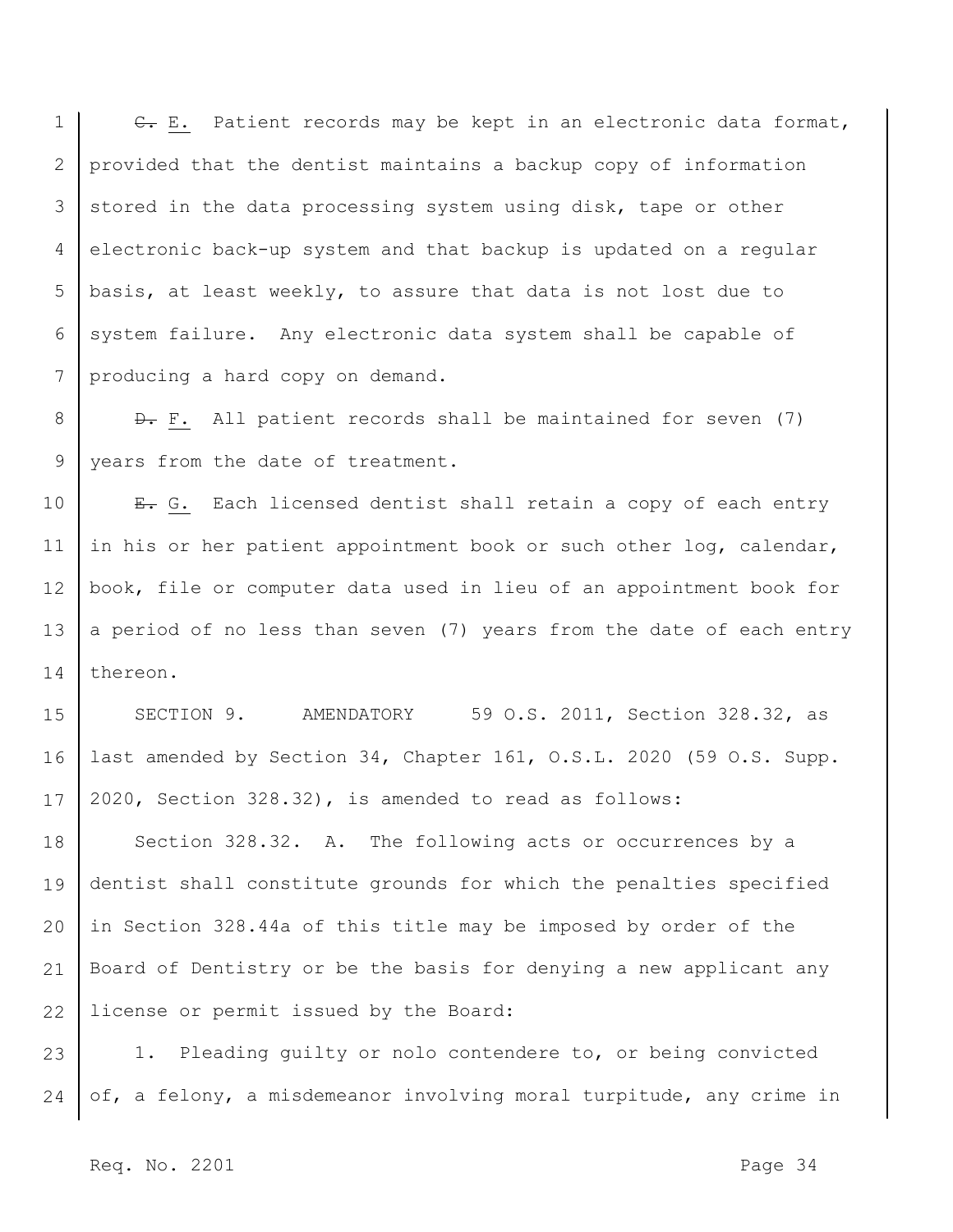1 2 3 4 which an individual would be required to be a registered sex offender under Oklahoma law, any violent crime, Medicaid fraud, insurance fraud, identity theft, embezzlement or a violation of federal or state controlled dangerous substances laws;

5 6 7 2. Presenting to the Board a false diploma, license, or certificate, or one obtained by fraud or illegal means, or providing other false information on an application or renewal;

8 9 3. Being, by reason of persistent inebriety or addiction to drugs, incompetent to continue the practice of dentistry;

10 11 4. Publishing a false, fraudulent, or misleading advertisement or statement;

12 13 14 5. Authorizing or aiding an unlicensed person to practice dentistry, to practice dental hygiene<sub> $\tau$ </sub> or to perform a function for which a permit from the Board is required;

15 16 17 6. Authorizing or aiding a dental hygienist to perform any procedure prohibited by the State Dental Act or the rules of the Board;

18 19 20 7. Authorizing or aiding a dental assistant or oral maxillofacial surgery assistant to perform any procedure prohibited by the State Dental Act or the rules of the Board;

21 22 8. Failing to pay fees as required by the State Dental Act or the rules of the Board;

23 9. Failing to complete continuing education requirements;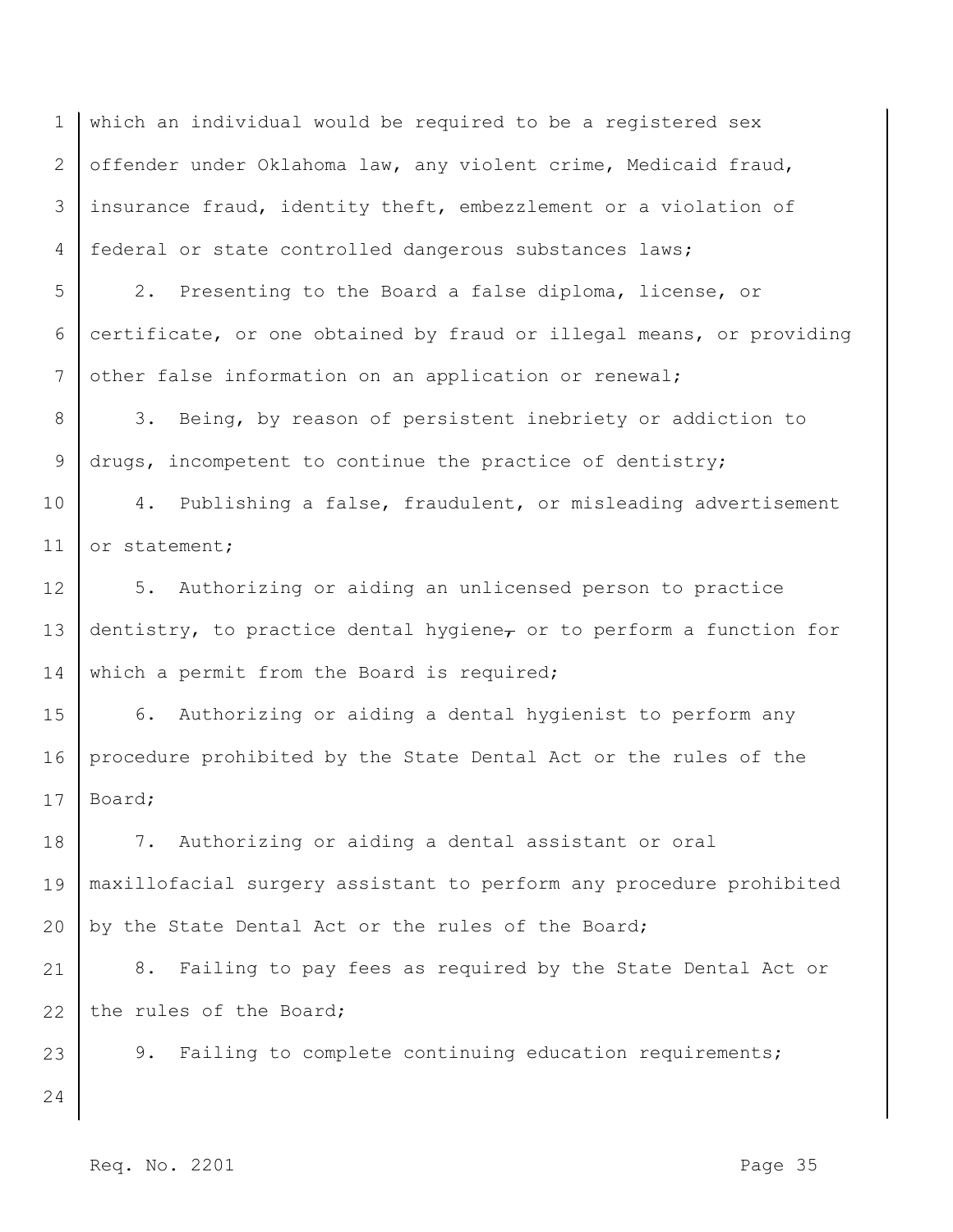1 2 3 10. Representing himself or herself to the public as a specialist in a dental specialty without holding a dental specialty license therefor;

4 5 6 11. Representing himself or herself to the public as a specialist whose practice is limited to a dental specialty, when such representation is false, fraudulent, or misleading;

7 8 9 12. Endangering the health of patients by reason of having a highly communicable disease and continuing to practice dentistry without taking appropriate safeguards;

10 11 12 13 13. Practicing dentistry in an unsafe or unsanitary manner or place<sub>r</sub> including but not limited to repeated failures to follow Centers for Disease Control and Prevention (CDC) or Occupational Safety and Health Administration (OSHA) guidelines;

14. Being shown to be mentally unsound;

15 16 15. Being shown to be grossly immoral and that such condition represents a threat to patient care or treatment;

17 18 16. Being incompetent to practice dentistry while delivering care to a patient;

19 20 21 17. Committing gross negligence in the practice of dentistry; 18. Committing repeated acts of negligence in the practice of dentistry;

22 23 24 19. Offering to effect or effecting a division of fees, or agreeing to split or divide a fee for dental services with any person, in exchange for the person bringing or referring a patient;

Req. No. 2201 **Page 36**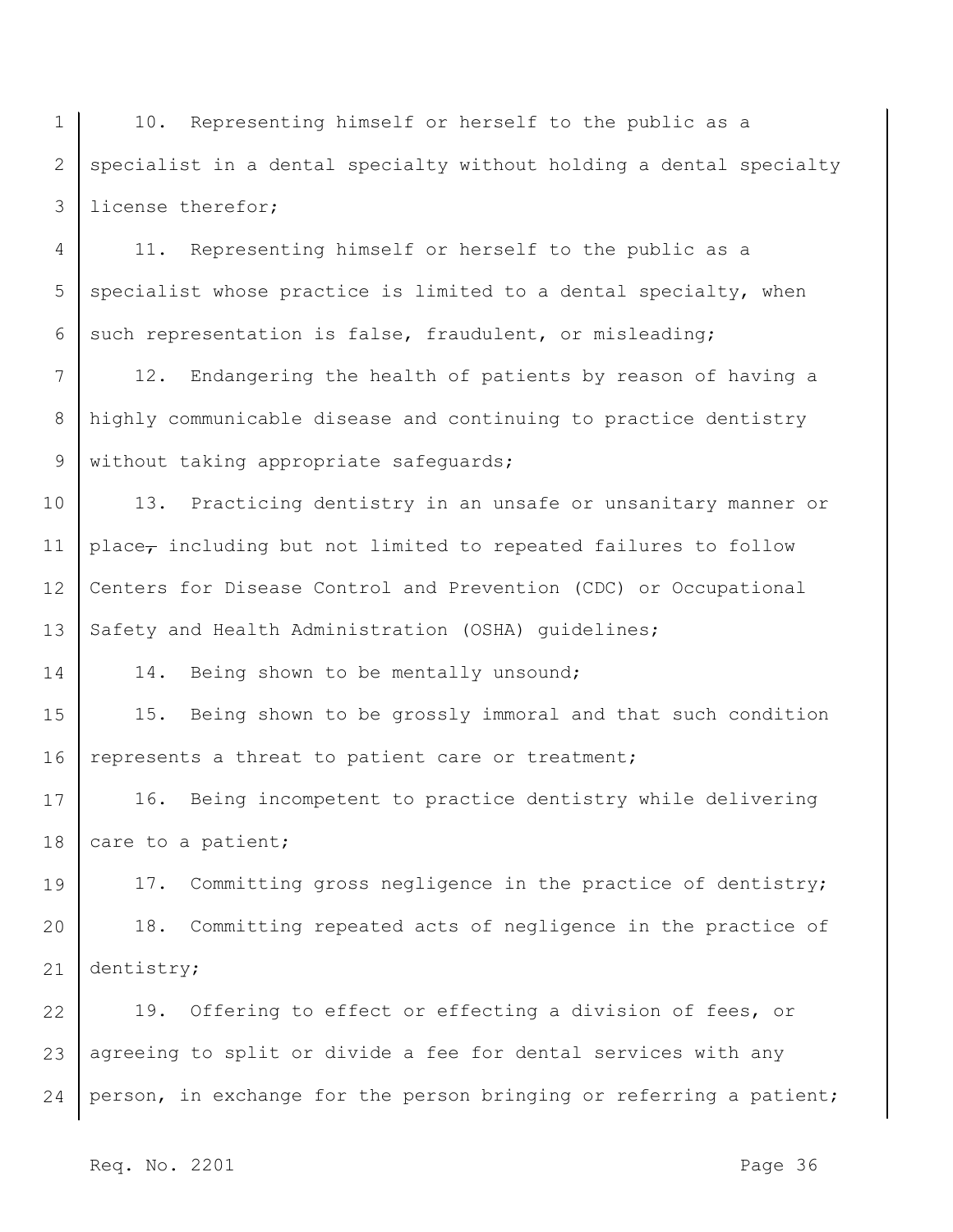1 2 20. Being involuntarily committed to an institution for treatment for substance abuse, until recovery or remission;

3 4 5 6 21. Using or attempting to use the services of a dental laboratory or dental laboratory technician without issuing a laboratory prescription, except as provided in subsection C of Section 328.36 of this title;

7 8 9 10 11 22. Aiding, abetting, or encouraging a dental hygienist employed by the dentist to make use of an oral prophylaxis list, or the calling by telephone or by use of letters transmitted through the mails mail to solicit patronage from patients formerly served in the office of any dentist formerly employing such hygienist;

12 13 14 23. Having more than the equivalent of three full-time dental hygienists for each dentist actively practicing in the same dental office;

15 16 17 24. Allowing a person not holding a permit or license issued by the Board to assist in the treatment of a patient without having a license or permit issued by the Board;

18 19 20 25. Knowingly patronizing or using the services of a dental laboratory or dental laboratory technician who has not complied with the provisions of the State Dental Act and the rules of the Board;

21 22 23 24 26. Authorizing or aiding a dental hygienist, dental assistant, oral maxillofacial surgery assistant, dental laboratory technician, or holder of a permit to operate a dental laboratory to violate any provision of the State Dental Act or the rules of the Board;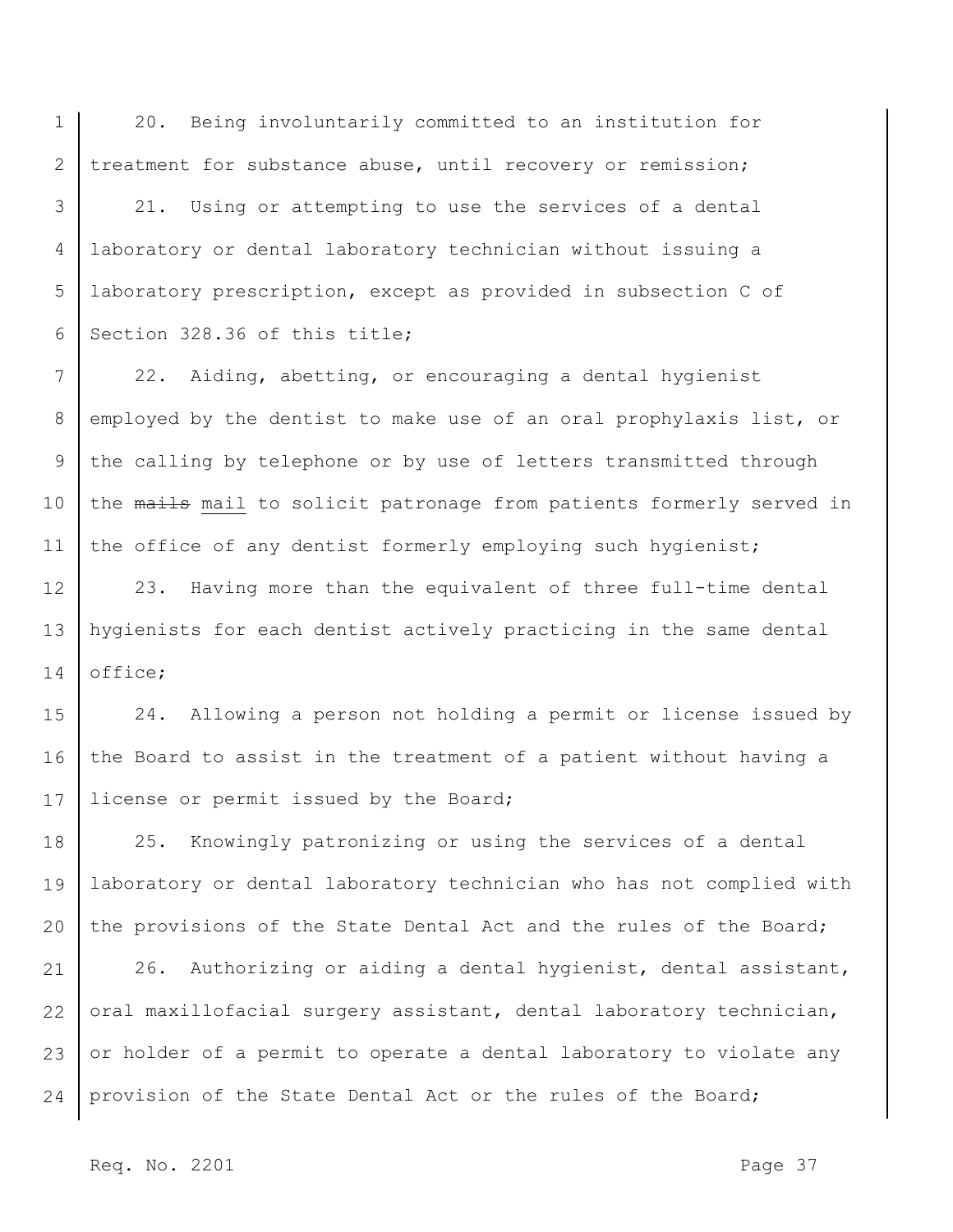1 2 27. Willfully disclosing information protected by the Health Information Portability and Accountability Act, P.L. 104-191;

3 4 5 6 7 28. Writing a false, unnecessary, or excessive prescription for any drug or narcotic which is a controlled dangerous substance under either federal or state law, or prescribing, dispensing or administering opioid drugs in excess of the maximum limits authorized in Section 2-309I of Title 63 of the Oklahoma Statutes;

8 9 29. Prescribing or administering any drug or treatment without having established a valid dentist-patient relationship;

10 11 30. Using or administering nitrous oxide gas in a dental office in an inappropriate or unauthorized manner;

12 13 14 31. Engaging in nonconsensual physical contact with a patient which is sexual in nature, or engaging in a verbal communication which is intended to be sexually demeaning to a patient;

15 16 17 18 32. Practicing dentistry without displaying, at the dentist's primary place of practice, the license issued to the dentist by the Board to practice dentistry and the current renewal certificate; 33. Being dishonest in a material way with a patient;

19 20 21 22 23 24 34. Failing to retain all patient records for at least seven (7) years from the date of the last treatment as provided by Section 328.31b of this title, except that the failure to retain records shall not be a violation of the State Dental Act if the dentist shows that the records were lost, destroyed, or removed by another, without the consent of the dentist;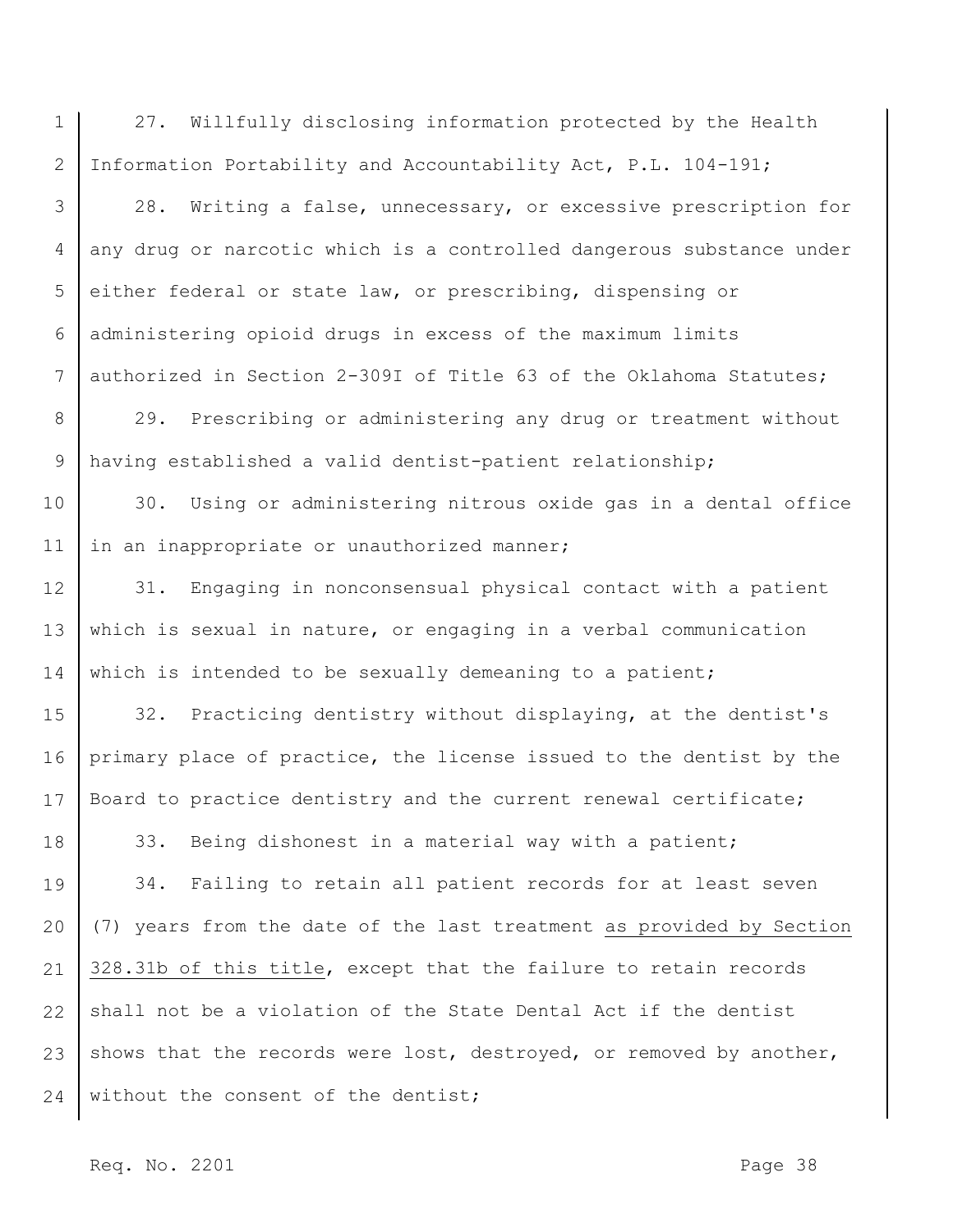1 2 3 4 5 6 35. Failing to retain the dentist's copy of any laboratory prescription for at least three (3) seven (7) years, except that the failure to retain records shall not be a violation of the State Dental Act if the dentist shows that the records were lost, destroyed, or removed by another, without the consent of the dentist;

7 8 9 10 11 12 13 14 15 16 17 36. Allowing any corporation, organization, group, person, or other legal entity, except another dentist or a professional entity that is in compliance with the registration requirements of subsection B of Section 328.31 of this title, to direct, control, or interfere with the dentist's clinical judgment. Clinical judgment shall include, but not be limited to, such matters as selection of a course of treatment, control of patient records, policies and decisions relating to pricing, credit, refunds, warranties and advertising, and decisions relating to office personnel and hours of practice. Nothing in this paragraph shall be construed to: a. limit a patient's right of informed consent, or

18 19 20 21 b. prohibit insurers, preferred provider organizations and managed care plans from operating pursuant to the applicable provisions of the Oklahoma Insurance Code and the Public Health Code;

22 23 37. Violating the state dental act of another state resulting in a plea of guilty or nolo contendere, conviction or suspension or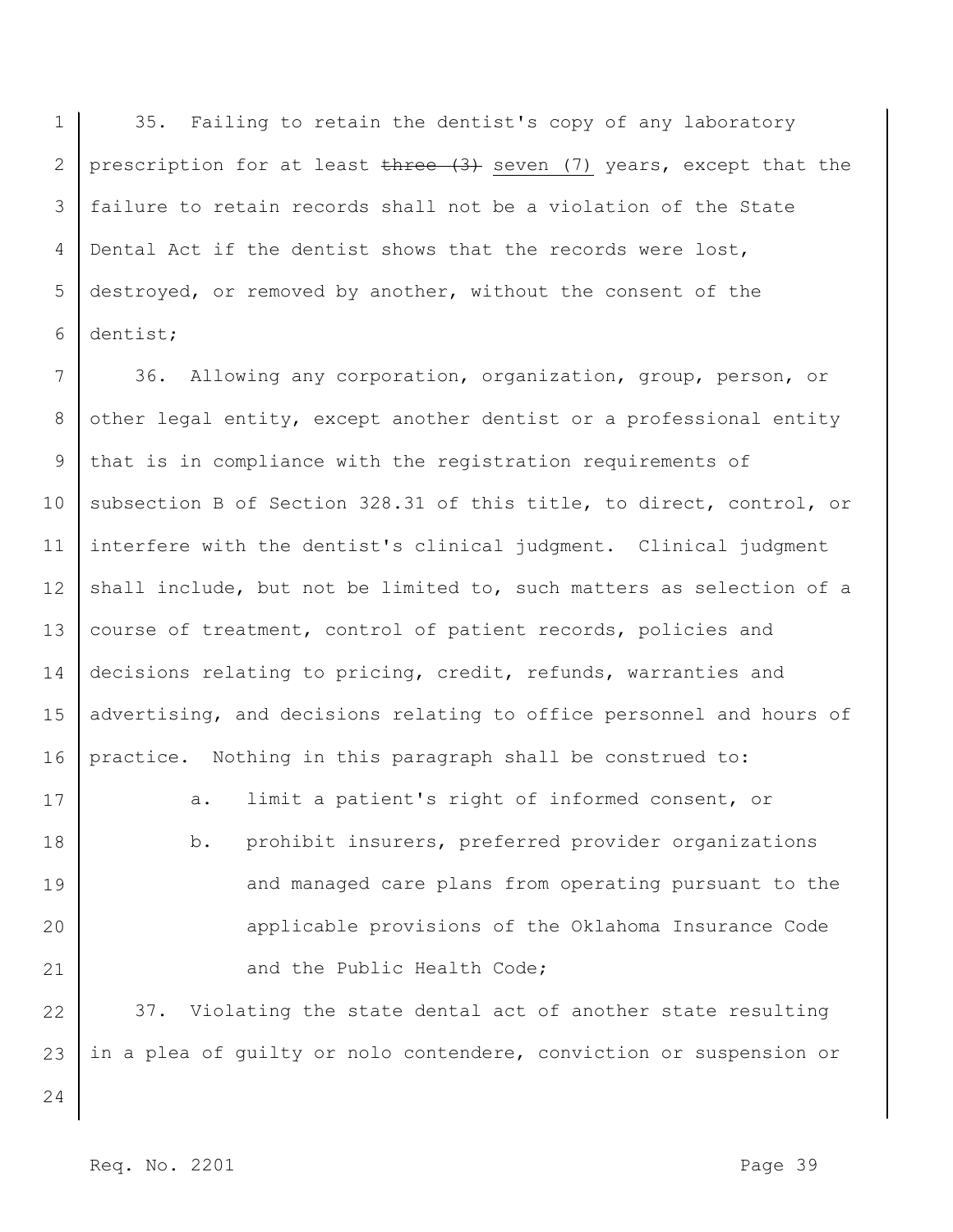1 2 revocation or other sanction by another state board, of the license of the dentist under the laws of that state;

3 4 5 6 7 8 38. Violating or attempting to violate the provisions of the State Dental Act or the rules of the Board, a state or federal statute or rule relating to scheduled drugs, fraud, a violent crime or any crime for which the penalty includes the requirement of registration as a sex offender in Oklahoma as a principal, accessory or accomplice;

9 10 11 39. Failing to comply with the terms and conditions of an order imposing suspension of a license or placement on probation issued pursuant to Section 328.44a of this title;

12 13 14 40. Failing to cooperate during an investigation or providing false information, verbally or in writing, to the Board, the Board's investigator or an agent of the Board;

15 16 41. Having multiple administrative or civil actions reported to the National Practitioner Databank; or

17 18 19 20 21 42. Failing to complete an approved two-hour course on opioid and scheduled drug prescribing within one (1) year of obtaining a license or a violation of a law related to controlled dangerous substances including prescribing laws pursuant to Section 2-309D of Title 63 of the Oklahoma Statutes.

22 23 24 B. The provisions of the State Dental Act shall not be construed to prohibit any dentist from displaying or otherwise advertising that the dentist is also currently licensed, registered,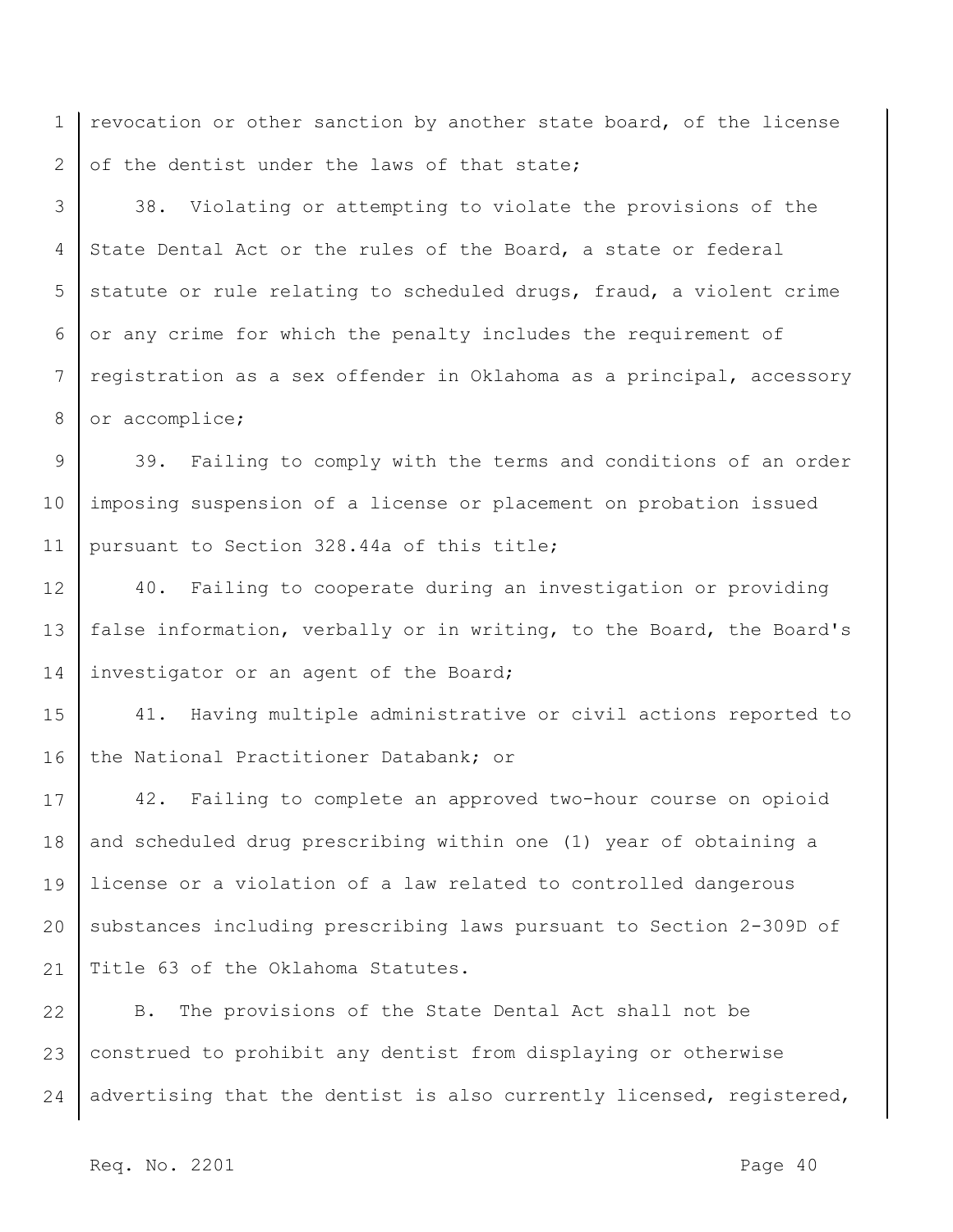1 2 3 4 5 certified $_{\tau}$  or otherwise credentialed pursuant to the laws of this state or a nationally recognized credentialing board, if authorized by the laws of the state or credentialing board to display or otherwise advertise as a licensed, registered, certified, or credentialed dentist.

6 7 8 SECTION 10. AMENDATORY 59 O.S. 2011, Section 328.33, as last amended by Section 5, Chapter 113, O.S.L. 2016 (59 O.S. Supp. 2020, Section 328.33), is amended to read as follows:

9 10 11 12 13 Section 328.33. A. The following acts or occurrences by a dental hygienist shall constitute grounds for which the penalties specified in Section 328.44a of this title may be imposed by order of the Board of Dentistry or be the basis for denying a new applicant any license or permit issued by the Board:

14 15 1. Any of the causes now existing in the laws of the State of Oklahoma this state;

16 17 18 2. A violation of the provisions of the State Dental Act; or 3. A violation of the rules of the Board promulgated pursuant to the State Dental Act.

19 20 21 22 23 24 B. The Board shall also have the power to act upon a petition by a dental hygienist for reinstatement to good standing. The Board shall keep a record of the evidence and proceedings in all matters involving the revocation or suspension of a license or reprimand or probation of a dental hygienist. The Board shall make findings of fact and a decision thereon. The Board shall immediately forward a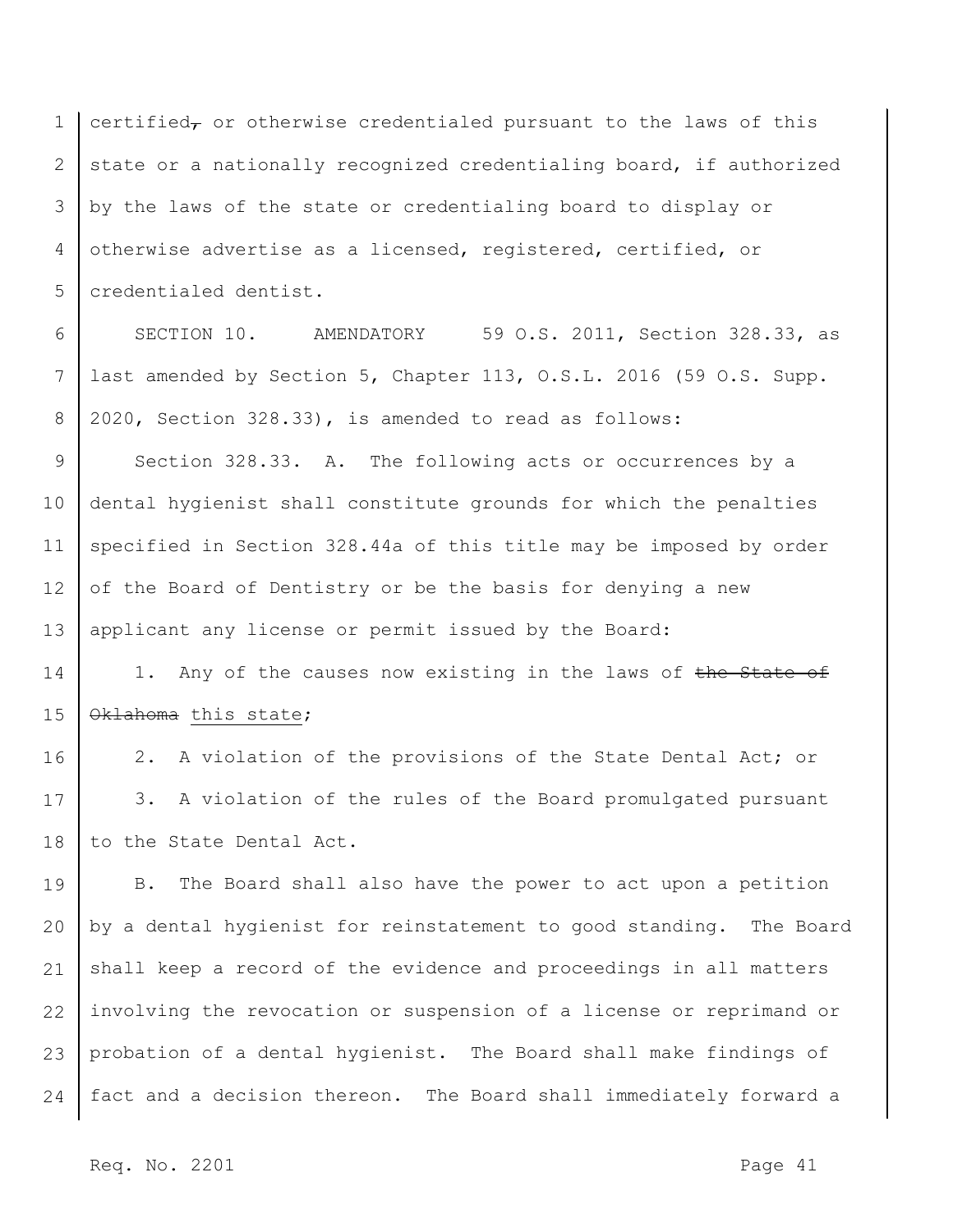1 2 3 certified copy of the decision to the dental hygienist involved by registered mail to the last-known business address of the dental hygienist.

4 5 C. 1. The decision shall be final unless the dental hygienist appeals the decision as provided by the State Dental Act.

6 7 8 9 10 2. If an appeal is not timely taken, the decision shall be carried out by striking the name of the dental hygienist from the rolls, or suspending the dental hygienist for the period mentioned in issuing a reprimand, or otherwise acting as required by the decision.

11 12 13 D. The Board shall have power to revoke or suspend the license, reprimand, or place on probation a dental hygienist for a violation of one or more of the following:

14 15 16 1. Pleading guilty or nolo contendere to, or being convicted of, a felony, a misdemeanor involving moral turpitude $_{\tau}$  or a violation of federal or state controlled dangerous substances laws;

17 18 2. Presenting to the Board a false diploma, license or certificate $\tau$  or one obtained by fraud or illegal means;

19 20 21 22 23 3. Being, by reason of persistent inebriety or addiction to drugs, incompetent to continue the practice of dental hygiene; 4. Has been quilty of dishonorable or unprofessional conduct; 5. Failure to pay registration fees as provided by the State Dental Act;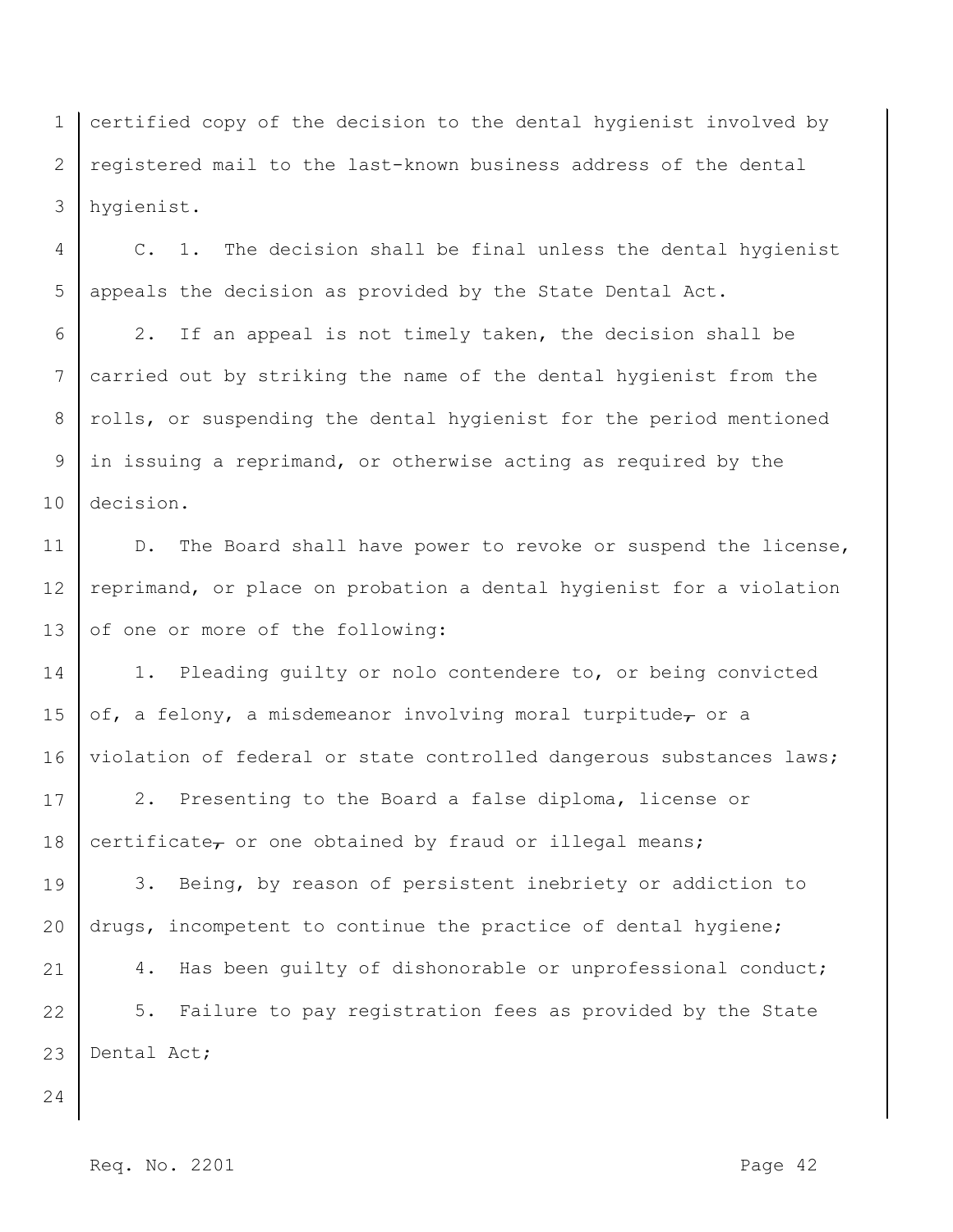1 2 6. Is a menace to the public health by reason of communicable disease;

| 3              | 7. Being shown to be mentally incapacitated or has been              |
|----------------|----------------------------------------------------------------------|
| 4              | admitted to a mental institution, either public or private, and      |
| 5              | until the dental hygienist has been proven to be mentally competent; |
| 6              | 8.<br>Being shown to be grossly immoral;                             |
| 7              | 9.<br>Being incompetent in the practice of dental hygiene;           |
| 8              | Committing willful negligence in the practice of dental<br>10.       |
| $\overline{9}$ | hygiene;                                                             |
| 10             | Being involuntarily committed for treatment for drug<br>11.          |
| 11             | addiction to a facility, either public or private, and until the     |
| 12             | dental hygienist has been proven cured;                              |
| 13             | 12. Practicing or attempting to practice dental hygiene in any       |
| 14             | place or in any manner other than as authorized by Section 328.34 of |
| 15             | this title;                                                          |
| 16             | 13.<br>Claiming the use of any secret or patented methods or         |
| 17             | treatments with materials not approved by the Food and Drug          |
| 18             | Administration;                                                      |
| 19             | 14. Making statements or advertising as having the ability to        |
| 20             | diagnose or prescribe for any treatment;                             |
| 21             | 15. Performing any services in the mouth other than those            |
| 22             | authorized by the Board of Dentistry pursuant to authority conferred |
| 23             | by the State Dental Act;                                             |
| 24             |                                                                      |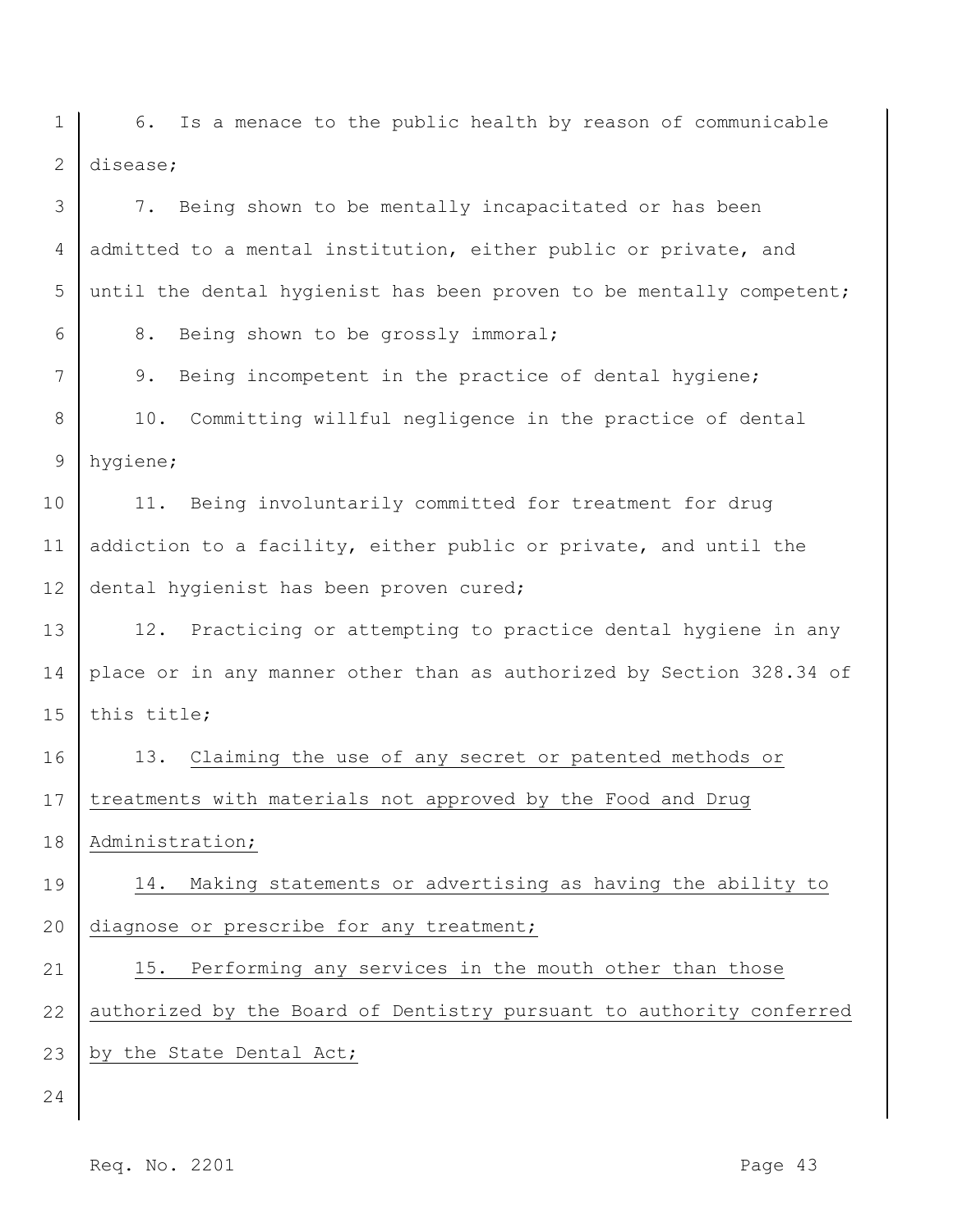| $1 \mid$                                                               |  |  |  |  | 16. Attempting to conduct a practice of dental hygiene in any |  |
|------------------------------------------------------------------------|--|--|--|--|---------------------------------------------------------------|--|
| 2 place or in any manner other than as authorized by Section 328.34 of |  |  |  |  |                                                               |  |
| 3 this title;                                                          |  |  |  |  |                                                               |  |

4 5 6 7 8 17. Attempting to use in any manner whatsoever any oral prophylaxis list, call list, records, reprints or copies of same or information gathered therefrom, or the names of patients whom he or she has formerly treated when serving as an employee in the office of a dentist for whom he or she was formerly employed;

9 10 11 18. Failing to keep prominently displayed in the office of the dentist for whom he or she is employed his or her current valid license renewal certificate;

12 13 14 15 16 17 18 19 19. Using or attempting to use in any manner whatsoever any oral prophylaxis list, call list, records, reprints or copies of same, or information gathered therefrom, of the names of patients whom such dental hygienist might have served in the office of a prior employer, unless such names appear upon the bona fide call or oral prophylaxis list of the present employer of the dental hygienist and were caused to so appear through the legitimate practice of dentistry, as provided for in the State Dental Act;

20 21 22 23 14. 20. Violating the state dental act of another state resulting in a plea of guilty or nolo contendere, conviction, or suspension or revocation of the license of the dental hygienist under the laws of that state;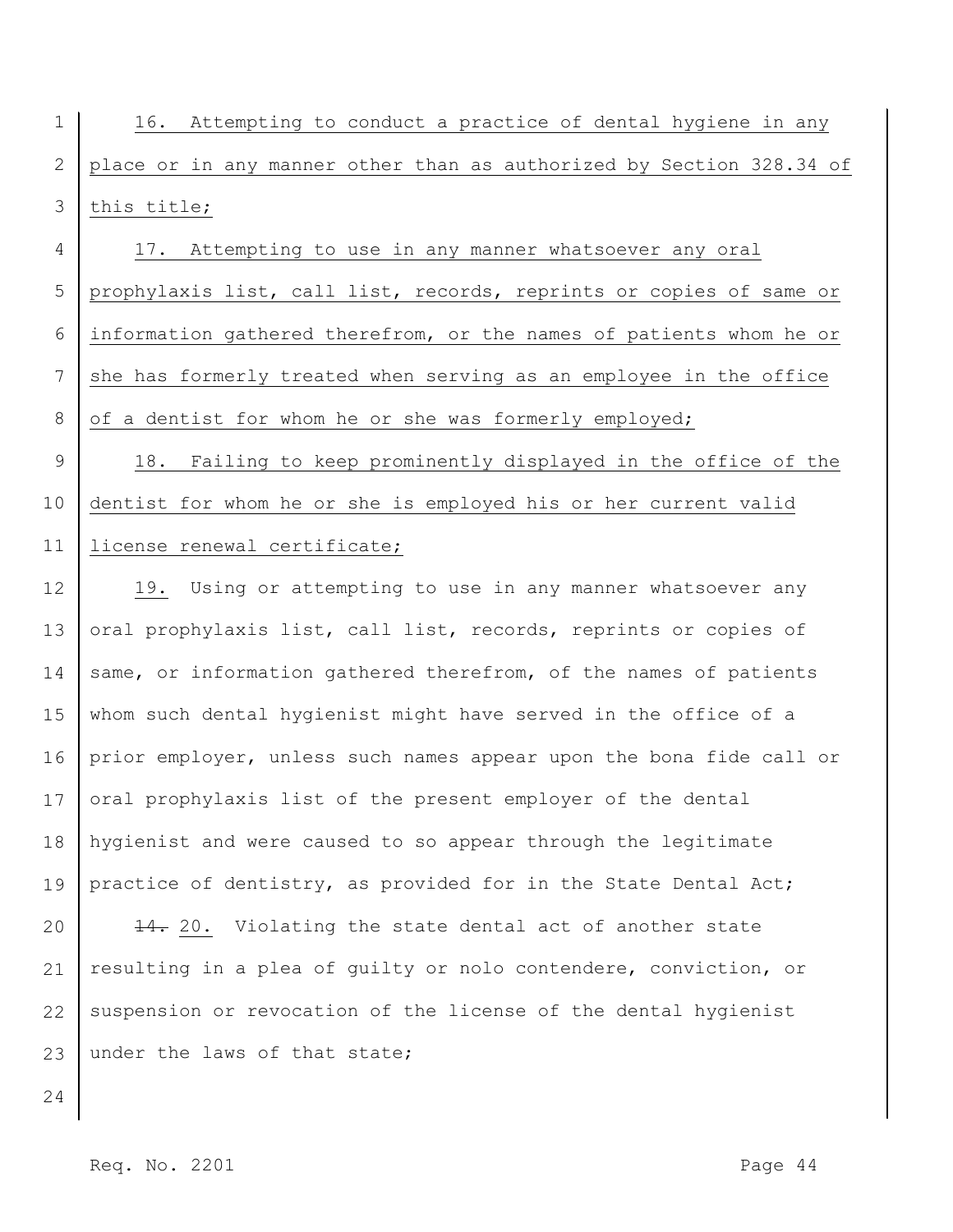1 2 3 15. 21. Violating or attempting to violate the provisions of the State Dental Act or the rules of the Board, as a principal, accessory or accomplice;

4 5 6 16. 22. Failing to comply with the terms and conditions of an order imposing suspension of a license or placement on probation issued pursuant to Section 328.44a of this title; or

7 8 17. 23. Any violation that would otherwise be a violation for a dentist under Section 328.32 of this title.

9 10 11 E. A dental hygienist may advertise that he or she is practicing in the office of the supervising dentist in which he or she is employed.

12 13 SECTION 11. AMENDATORY 59 O.S. 2011, Section 328.36a, is amended to read as follows:

14 15 16 17 18 19 20 Section 328.36a. A. A dentist may utilize a dental laboratory technician and a dental laboratory to perform or provide dental laboratory technology. Except as provided in subsection C of Section 328.36 of this title, a dentist who utilizes the services of a dental laboratory technician or dental laboratory shall furnish a laboratory prescription for each patient for whom a work product is prescribed.

21 22 23 24 B. Laboratory prescriptions issued by a dentist shall be on forms containing the minimum information required by subsection D of this section and shall be produced or printed by each dentist. Such forms shall be provided by the Board of Dentistry or downloaded from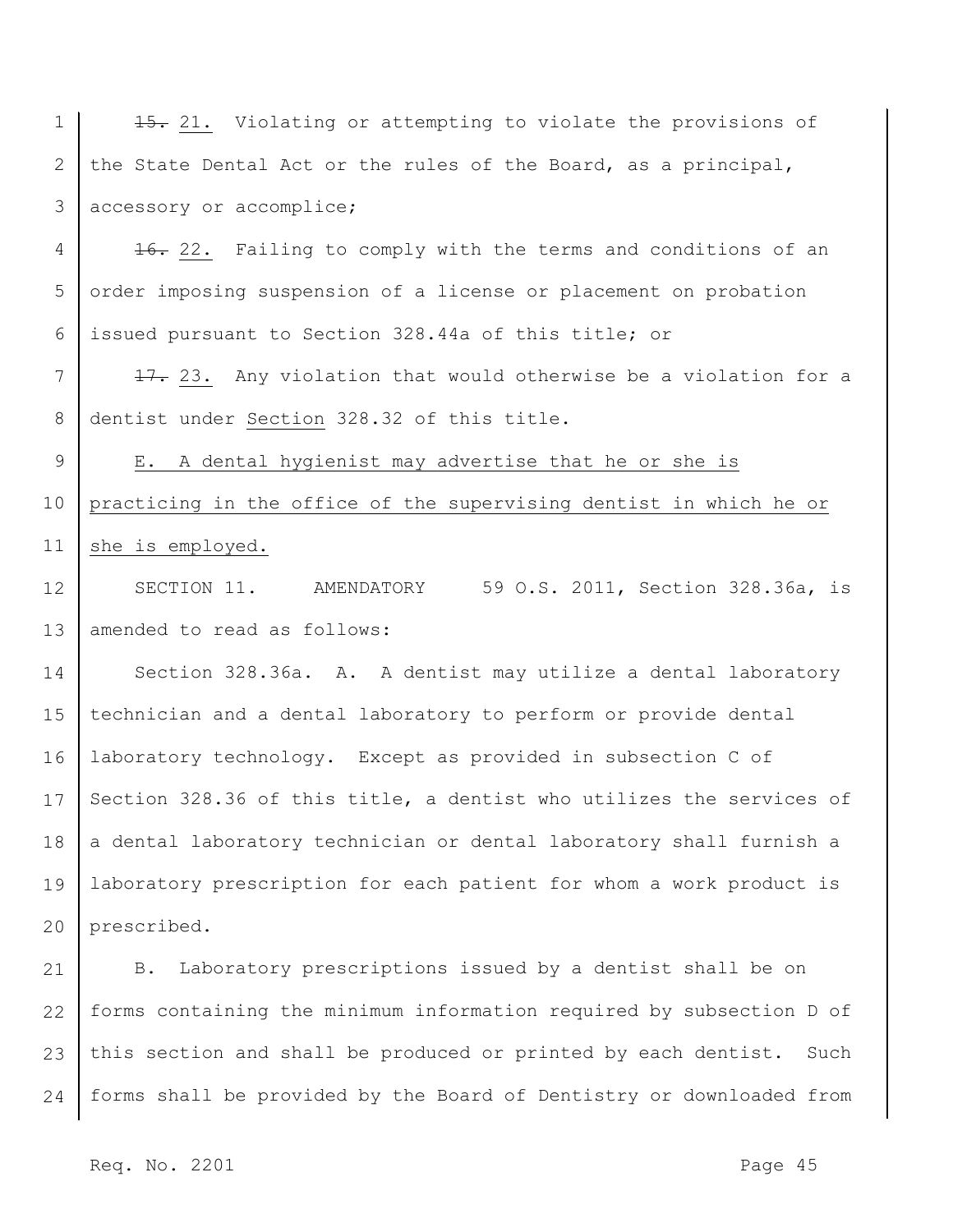1 2 3 4 5 6 7 8 9 10 11 the Board's website. All forms shall be completed in full and signed by the prescribing dentist. The owner of a dental laboratory shall retain each original laboratory prescription received from a prescribing dentist and produce the document for inspection and copying by a member of the Board or by an agent or employee of the Board, for a period of  $t$ hree  $(3)$  seven  $(7)$  years from the date of the laboratory prescription. The prescribing dentist shall retain the duplicate copy of each laboratory prescription and produce the document for inspection and copying by a member of the Board or by an agent or employee of the Board, for a period of  $t$ here  $(3)$  seven (7) years from the date of the laboratory prescription.

12 13 14 15 16 17 18 19 20 21 22 23 24 C. The patient's name or the identification number of the laboratory prescription shall appear on all dental models and correspond to all dental restorations, appliances or other devices being constructed, reproduced or repaired. Any dental model, restoration, appliance or other device in the possession of a dental laboratory technician or dental laboratory without a laboratory prescription and corresponding number on the model, restoration, appliance or device shall be prima facie evidence of a violation of the State Dental Act. After completion, the prescribed work product shall be returned by the dental laboratory technician or dental laboratory to the prescribing dentist or the dental office of the dentist with the name or number of the laboratory prescription accompanying the invoice.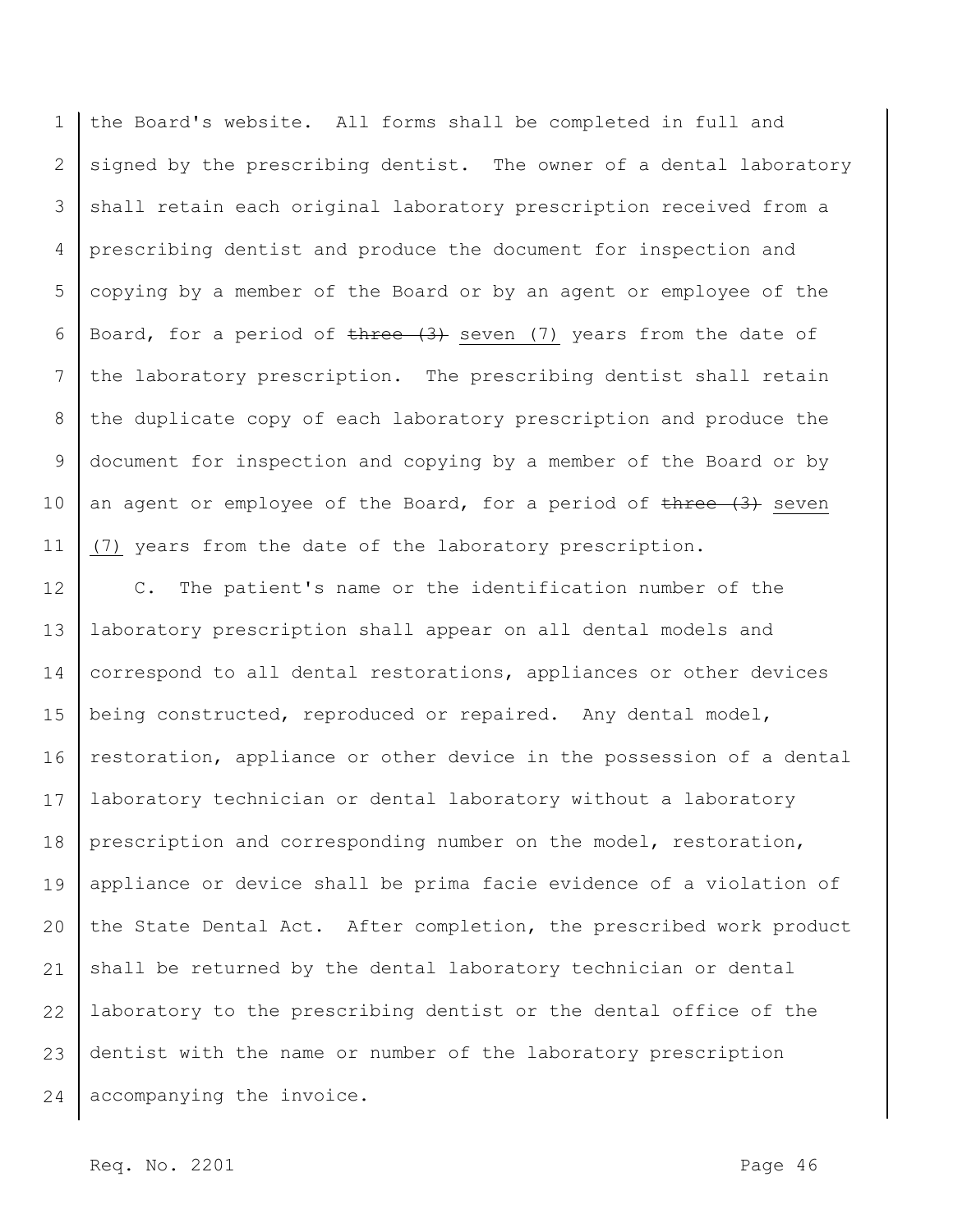1 2 D. At a minimum, prescriptions shall contain the following information:

1. The name and address of the dental laboratory;

4 5 6 2. The patient's name and/or identifying number. In the event such identifying number is used, the name of the patient shall be written on a copy of the prescription retained by the dentist;

7 8 3. A description of the work to be completed with diagrams, if applicable;

9 10 11 4. A description of the type of materials to be used; 5. The actual date on which the authorization or prescription was written or completed;

12 13 14 6. The signature in ink or by electronic method of the dentist issuing the prescription and the state license number and address of such dentist; and

15 16 17 18 7. A section to be completed by the dental laboratory and returned to the issuing dentist that shall disclose all information and certify that the information is accurate by including the signature of a reasonable part of the primary contractor.

19 20 E. The Board shall make readily available a sample form on the Board's website for use by any licensee at no cost.

21 22 F. A dentist may produce, transfer and retain copies of the form electronically.

23 24 G. A dentist may refer a patient to a dental laboratory for the purpose of selecting the shading or matching shades of a prosthetic

Req. No. 2201 **Page 47**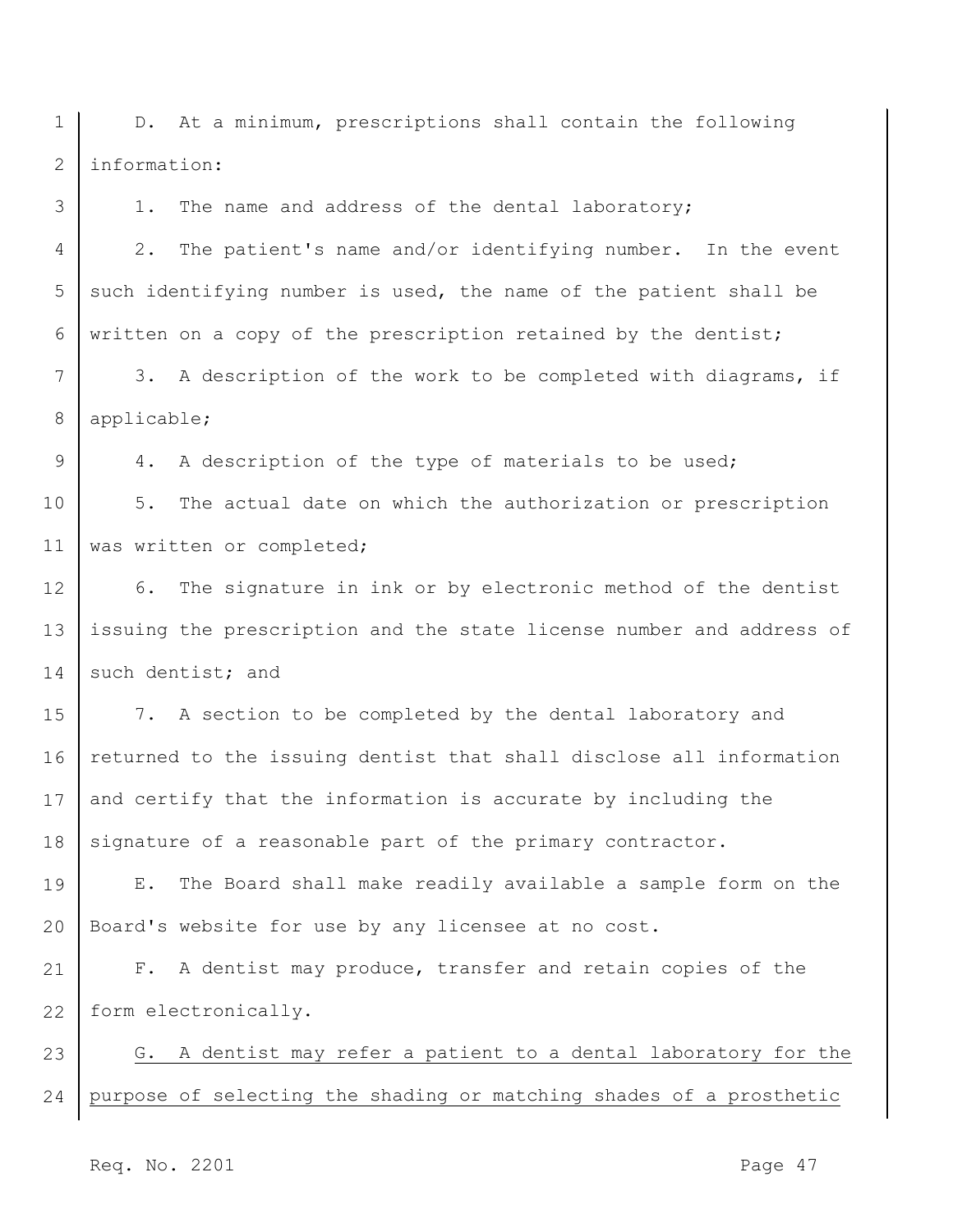1 2 3 device being prepared for the dentist to deliver to the patient. The dentist must maintain a copy of the prescription written for the laboratory.

4 5 6 SECTION 12. AMENDATORY 59 O.S. 2011, Section 328.41, as last amended by Section 9, Chapter 397, O.S.L. 2019 (59 O.S. Supp. 2020, Section 328.41), is amended to read as follows:

7 8 9 10 11 12 13 14 15 16 17 18 19 20 Section 328.41. A. 1. On or before the last day of December of each year, every dentist, dental hygienist, dental assistant, oral maxillofacial surgery assistant and other licensee or permit holders previously licensed or permitted by the Board to practice in this state, with the exception of those listed in paragraph 2 of this subsection, shall submit a completed renewal application with information as may be required by the Board, together with an annual renewal fee established by the rules of the Board. Upon receipt of the annual renewal fee, the Board shall issue a renewal certificate authorizing the dentist, dental hygienist, dental assistant $_{\tau}$  or oral maxillofacial surgery assistant to continue the practice of dentistry or dental hygiene, respectively, in this state for a period of one (1) year. Every license or permit issued by the Board shall begin on January 1 and expire on December 31 of each year.

21 22 23 24 2. Beginning July 1, 2017, resident and fellowship permits shall be valid from July 1 through June 30 of each year and dental student intern permits shall be valid from August 1 through July 31 of each year.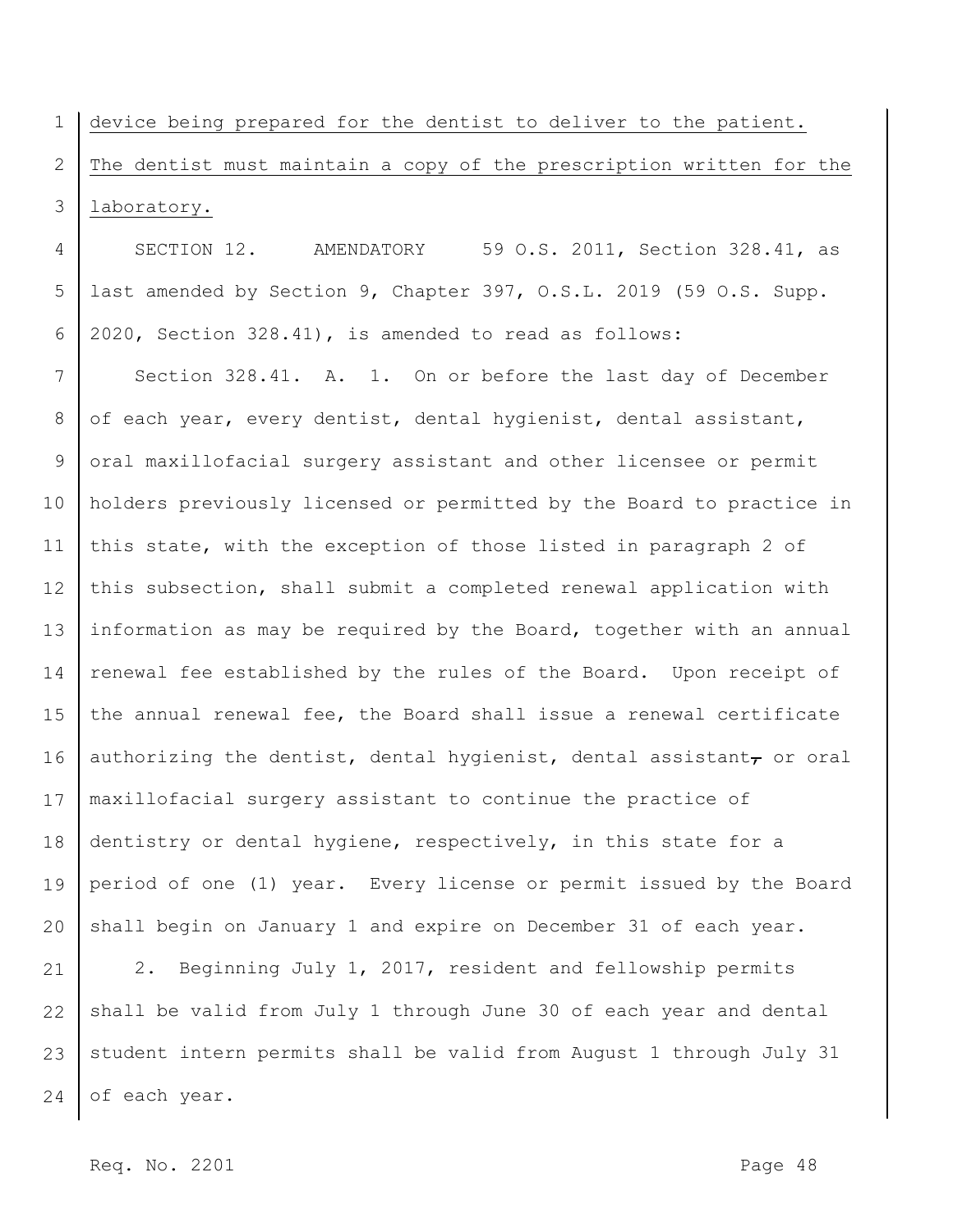| 1            |                    |              | B. Continuing education requirements shall be due at the end of |
|--------------|--------------------|--------------|-----------------------------------------------------------------|
| $\mathbf{2}$ |                    |              | each three-year period ending in 2019 as follows:               |
| 3            |                    |              | 1. Beginning July 1, 2019, through June 30, 2021, continuing    |
| 4            |                    |              | education requirements shall be due at the end of each two-year |
| 5            | period as follows: |              |                                                                 |
| 6            |                    | a. dentists. |                                                                 |
| 7            |                    |              | C. 1. Continuing education requirements for a dentist or        |
| 8            |                    |              | dental hygienist shall consist of:                              |
| 9            | а.                 |              | a live, in-person cardiopulmonary resuscitation class           |
| 10           |                    |              | approved by the Board,                                          |
| 11           | b.                 |              | an ethics class approved by the Board,                          |
| 12           | $\circ$ .          |              | for a dentist, two (2) hours of opioid and scheduled            |
| 13           |                    |              | drug prescribing classes, and                                   |
| 14           | d.                 |              | any combination of the following:                               |
| 15           |                    | (1)          | completion of classes at a university, college or               |
| 16           |                    |              | technology center school accredited by the                      |
| 17           |                    |              | Commission on Dental Accreditation (CODA) or                    |
| 18           |                    |              | college courses related to dentistry, which shall               |
| 19           |                    |              | count equal to credit hours received on a                       |
| 20           |                    |              | transcript,                                                     |
| 21           |                    | (2)          | teaching one or more classes at a school or                     |
| 22           |                    |              | program accredited by CODA, for which the dentist               |
| 23           |                    |              | or dental hygienist shall receive credit for the                |
| 24           |                    |              |                                                                 |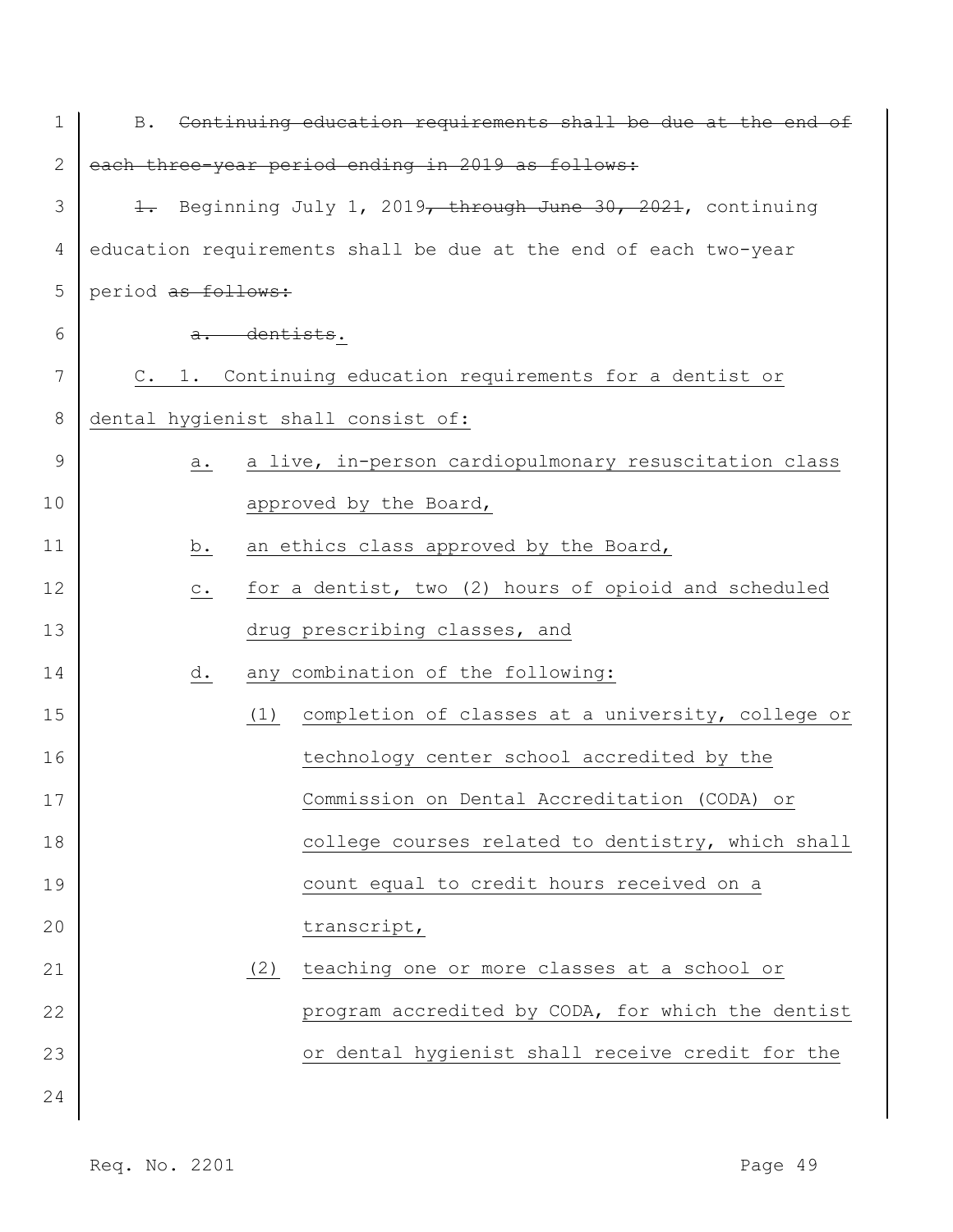| 1              |     | semester credit hours and one (1) hour of credit  |
|----------------|-----|---------------------------------------------------|
| $\overline{2}$ |     | per eighteen (18) hours of clinical instruction,  |
| 3              | (3) | publishing papers, presenting clinics and         |
| 4              |     | lecturing, for which the dentist or dental        |
| 5              |     | hygienist shall receive six (6) credit hours for  |
| 6              |     | each hour of the original presentation and hour-  |
| 7              |     | for-hour credit for a subsequent presentation of  |
| 8              |     | the same material. No more than fifty percent     |
| 9              |     | (50%) of total required continuing education      |
| 10             |     | hours may be fulfilled by activities described in |
| 11             |     | this division,                                    |
| 12             | (4) | a scientific-based medical treatment and patient  |
| 13             |     | care class approved by the Board,                 |
| 14             | (5) | any health-related program sponsored by the       |
| 15             |     | Veterans Administration or Armed Forces provided  |
| 16             |     | at a government facility,                         |
| 17             | (6) | formal meetings by national or state professional |
| 18             |     | organizations for dental providers, or            |
| 19             |     | university-sponsored professional alumni clinical |
| 20             |     | meetings approved by the Board,                   |
| 21             | (7) | organized study clubs,                            |
| 22             | (8) | uncompensated volunteer work at an event approved |
| 23             |     | by the Board not to exceed seven (7) hours for a  |
| 24             |     |                                                   |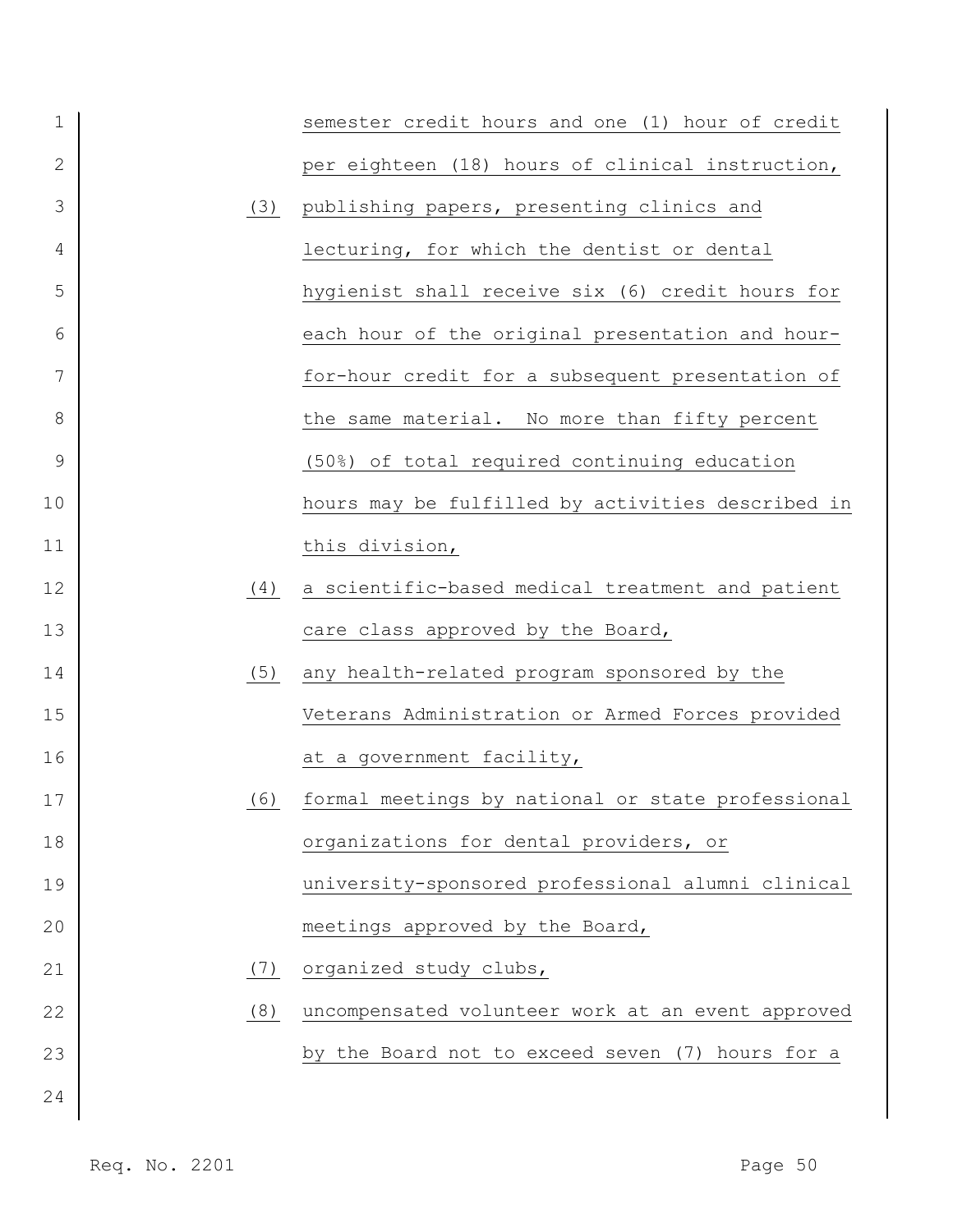| $\mathbf 1$ |                                    | dentist or four (4) hours for a dental hygienist,                   |
|-------------|------------------------------------|---------------------------------------------------------------------|
| 2           |                                    | $\overline{\circ}$                                                  |
| 3           | (9)                                | practice-management-related courses not to exceed                   |
| 4           |                                    | four (4) hours for a dentist or two (2) hours for                   |
| 5           |                                    | a dental hygienist.                                                 |
| 6           | 2.                                 | Full-time graduate study, internships, residencies and              |
| 7           |                                    | dentists and dental hygienists engaged in a full-time program       |
| $8\,$       |                                    | accredited by CODA shall be exempt from continuing education for a  |
| 9           |                                    | continuing education year per academic year completed.              |
| 10          | 3.                                 | New graduates of dental and hygiene programs shall not be           |
| 11          |                                    | required to complete continuing education for the first year after  |
| 12          |                                    | graduation. Continuing education requirements for dentists and      |
| 13          |                                    | dental hygienists who are new graduates shall begin July 1 of the   |
| 14          |                                    | calendar year following the year of graduation. Hours shall be      |
| 15          | prorated by year of new licensure. |                                                                     |
| 16          | D. 1.                              | Dentists shall complete forty (40) hours, including a               |
|             |                                    | 17   one-time two-hour opioid and scheduled drug prescribing class, |
| 18          | $\mathbf{b}$ .                     | hygienists of continuing education with no more than                |
| 19          |                                    | twenty (20) hours to be completed online. Hygienists                |
| 20          |                                    | shall complete twenty (20) hours <sub>7</sub> of continuing         |
| 21          |                                    | education with no more than ten (10) hours to be                    |
| 22          |                                    | completed online. Interactive classes or webinar                    |
| 23          |                                    | classes may, at the discretion of the Board, count as               |
| 24          |                                    | in-person.                                                          |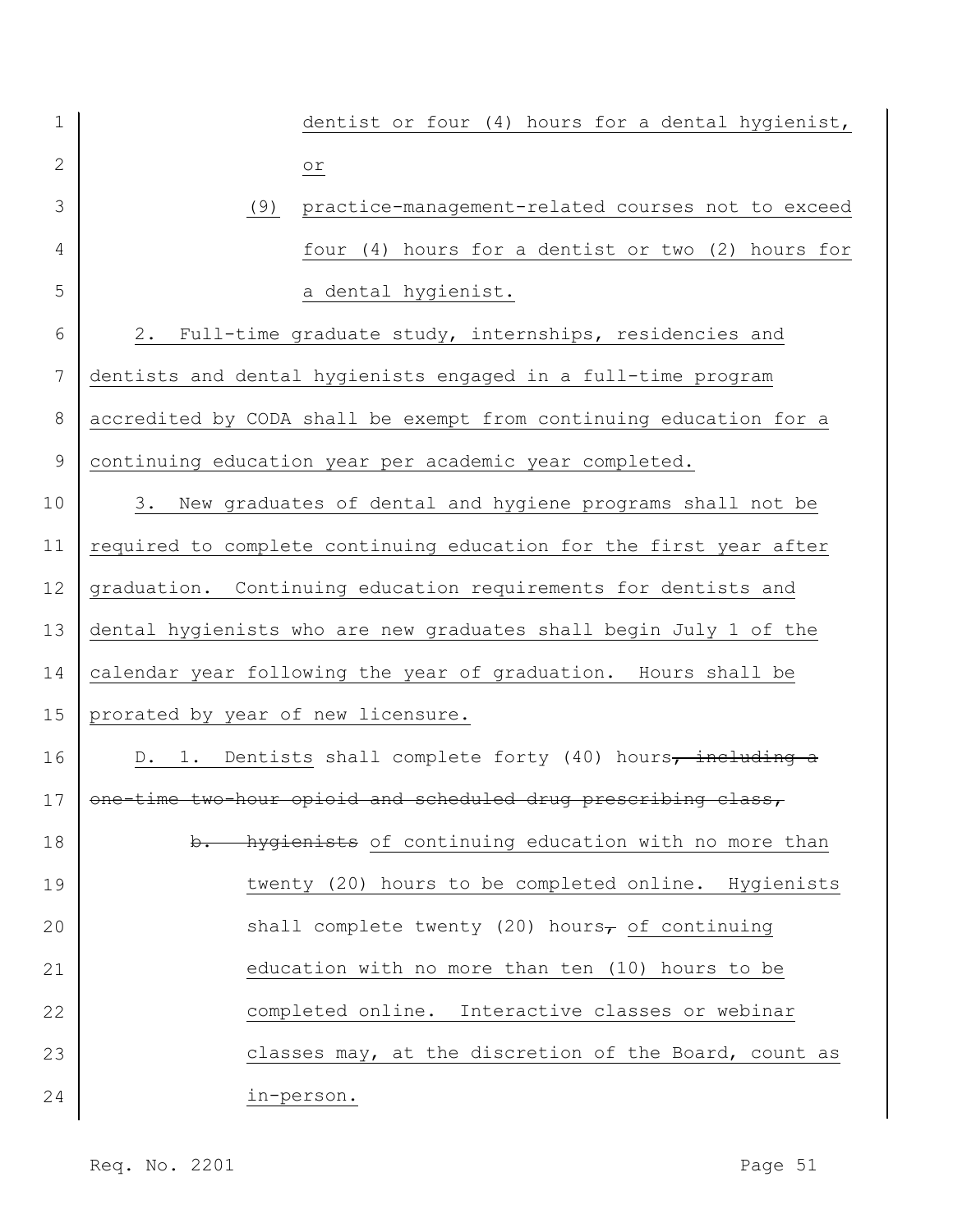1 2

## c. oral

| 3  | Oral maxillofacial surgery assistants shall complete eight<br>2.         |  |  |
|----|--------------------------------------------------------------------------|--|--|
| 4  | (8) hours <sub>7</sub> of continuing education including one (1) hour of |  |  |
| 5  | infection control.                                                       |  |  |
| 6  | $d.$ dental                                                              |  |  |
| 7  | Dental assistants shall have complete two (2) hours of<br>3.             |  |  |
| 8  | infection control $\tau$ and                                             |  |  |
| 9  | e. any.                                                                  |  |  |
| 10 | Any newly licensed dentist shall complete a two-hour opioid<br>4.        |  |  |
| 11 | and scheduled drug prescribing class within one (1) year of              |  |  |
| 12 | obtaining licensure <sub>+</sub>                                         |  |  |
| 13 | 2. Any newly licensed dentist shall complete a two-hour opioid           |  |  |
| 14 | and scheduled drug prescribing class within one (1) year of              |  |  |
| 15 | obtaining licensure; and                                                 |  |  |
| 16 | 3. Beginning in 2020, continuing education requirements shall            |  |  |
| 17 | be due at the end of each two-year period as follows:                    |  |  |
| 18 | dentists shall complete forty (40) hours, including a<br><del>a.</del>   |  |  |
| 19 | one-time, two-hour opioid and scheduled drug                             |  |  |
| 20 | prescribing class,                                                       |  |  |
| 21 | b. hygienists shall complete twenty (20) hours,                          |  |  |
| 22 | OMS assistants shall complete eight (8) hours, and                       |  |  |
| 23 | dental assistants shall have two (2) hours of<br><del>d.</del>           |  |  |
| 24 | infection control.                                                       |  |  |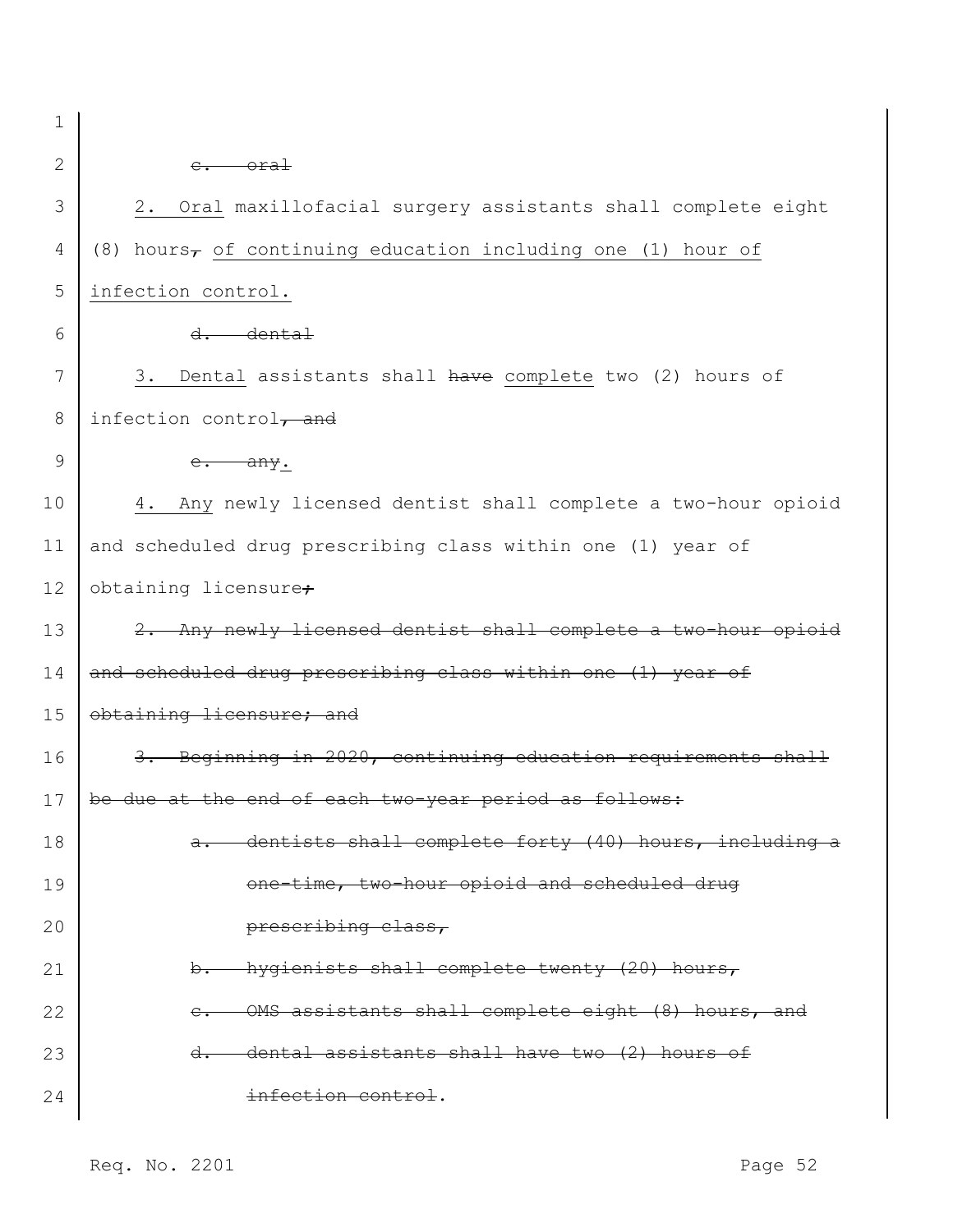1 2 3 4 5 6 7 8 C. E. Upon failure of a dentist, dental hygienist, dental assistant $_{\tau}$  or oral maxillofacial surgery assistant to pay the annual renewal fee within two (2) months after January 1, the Board shall notify the dentist, dental hygienist, dental assistant $_{\mathcal{T}}$  or oral maxillofacial surgery assistant in writing by certified mail to the last-known mailing address of the dentist, dental hygienist, dental assistant $_{\tau}$  or oral maxillofacial surgery assistant as reflected in the records of the Board.

9 10 11 12 13 14 15 16 17 18 19 20 21 22 23  $\theta$ . F. Any dentist, dental hygienist, dental assistant, or oral maxillofacial surgery assistant whose license or permit is automatically canceled by reason of failure, neglect or refusal to secure the renewal certificate may be reinstated by the Board at any time within one (1) year from the date of the expiration of the license, upon payment of the annual renewal fee and a penalty fee established by the rules of the Board. If the dentist, dental hygienist, dental assistant, or oral maxillofacial surgery assistant does not apply for renewal of the license or permit and pay the required fees within one (1) year after the license has expired, then the dentist, dental hygienist, dental assistant $_7$  or oral maxillofacial surgery assistant shall be required to file an application for and take the examination or other requirements provided for in the State Dental Act or the rules promulgated by the Board before again commencing practice.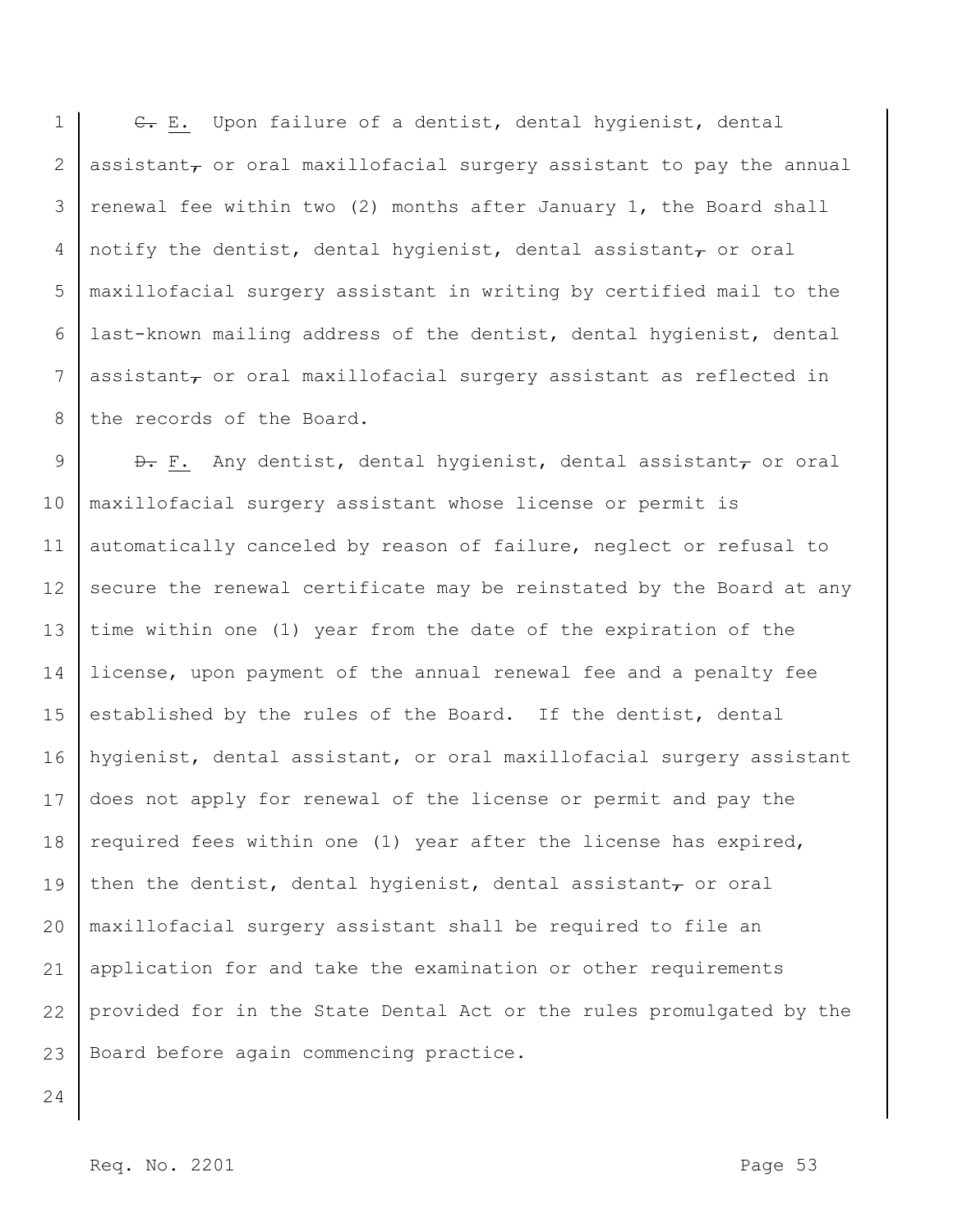1 2 3 4 E. G. The Board, by rule, shall provide for the remittance of fees otherwise required by the State Dental Act while a dentist or dental hygienist is on active duty with any of the Armed Forces of the United States.

5 6 7 8 F. H. In case of a lost or destroyed license or renewal certificate and upon satisfactory proof of the loss or destruction thereof, the Board may issue a duplicate, charging therefor a fee established by the rules of the Board.

9 10 11 12 13 14 15 G. I. A dentist, dental hygienist, oral maxillofacial surgery assistant or dental assistant that is in good standing and not under investigation that notifies the Board in writing of a voluntary nonrenewal of license or requests retirement status shall have a right to renew or reinstate his or her license within five (5) years from the date of notice. The Board may require any training or continuing education requirements to be met prior to reinstatement.

16 17 18 19 H. J. A dentist, dental hygienist, oral maxillofacial dental assistant or dental assistant that has not had an active license or permit in excess of five (5) years shall be required to apply as a new applicant.

20 21 I. K. Any application for a license or permit that has remained inactive for more than one (1) year shall be closed.

22 23 SECTION 13. AMENDATORY 59 O.S. 2011, Section 328.48, is amended to read as follows:

24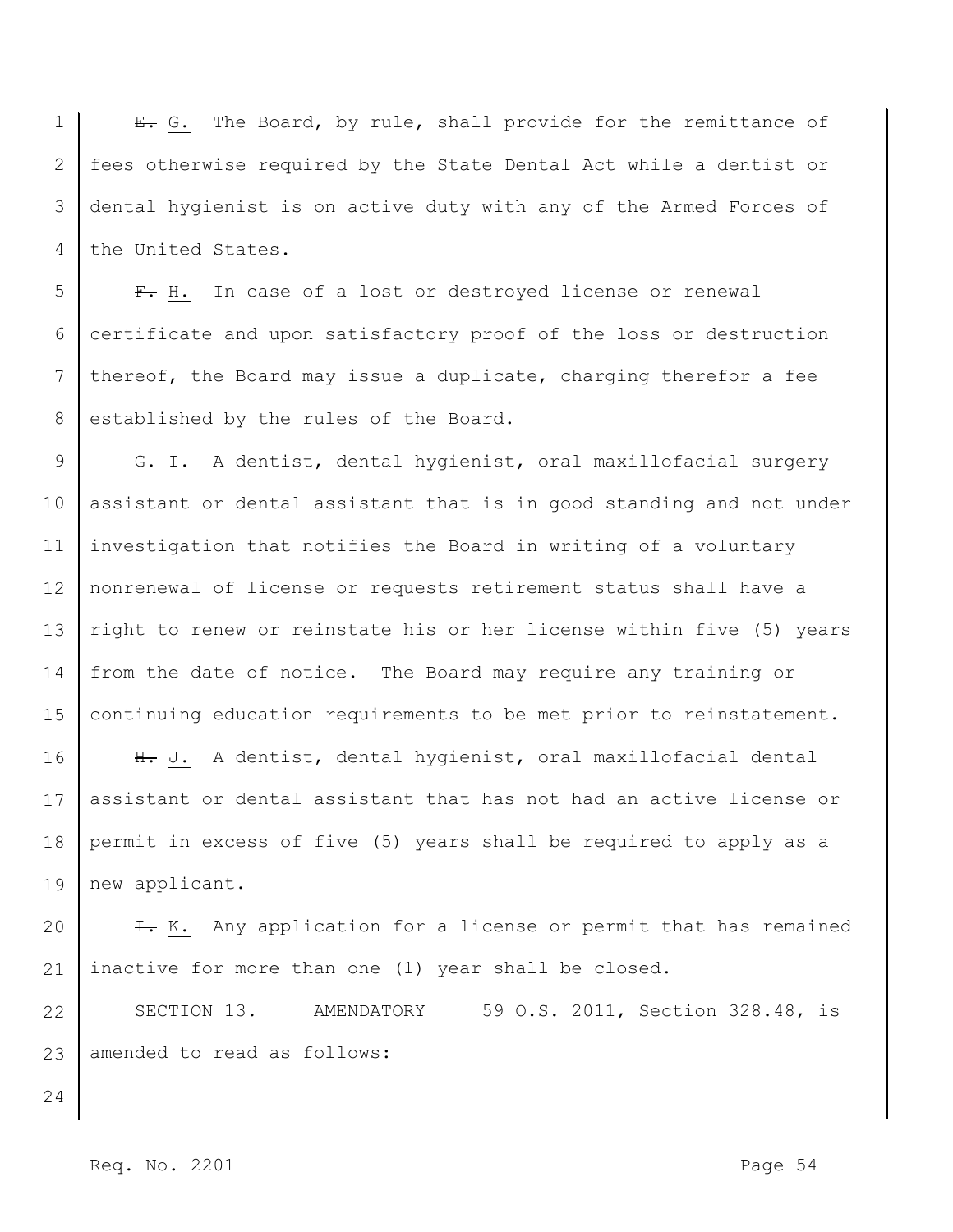1 2 3 4 5 6 Section 328.48. It shall be the duty of the Board of Dentistry, annually, to have prepared a statement showing the total amount of receipts and expenditures of the Board for the preceding twelve (12) months. The statement shall be properly certified under oath by the president and secretary-treasurer Executive Director of the Board to the Governor of this state and may be sent electronically.

7 8 9 SECTION 14. AMENDATORY Section 13, Chapter 270, O.S.L. 2012 (59 O.S. Supp. 2020, Section 328.54), is amended to read as follows:

10 11 12 13 14 15 Section 328.54. A. Any person conducting a diagnosis for the purpose of prescribing medication or treatment or any other action determined to be a dental practice as defined by the State Dental Act, via the Internet or other telecommunications device on any patient that is physically located in this state shall hold a valid Oklahoma state dental license.

16 17 18 19 20 21 22 23 B. A dentist holding a valid dental license in Oklahoma may consult, diagnose and treat a patient of record via synchronous or asynchronous telecommunication between the patient and dentist. The dentist must record all activities relating to teledentistry in the patient record and must have an office location in Oklahoma available for follow-up treatment and maintenance of records. SECTION 15. NEW LAW A new section of law to be codified in the Oklahoma Statutes as Section 328.57 of Title 59, unless there

24 is created a duplication in numbering, reads as follows: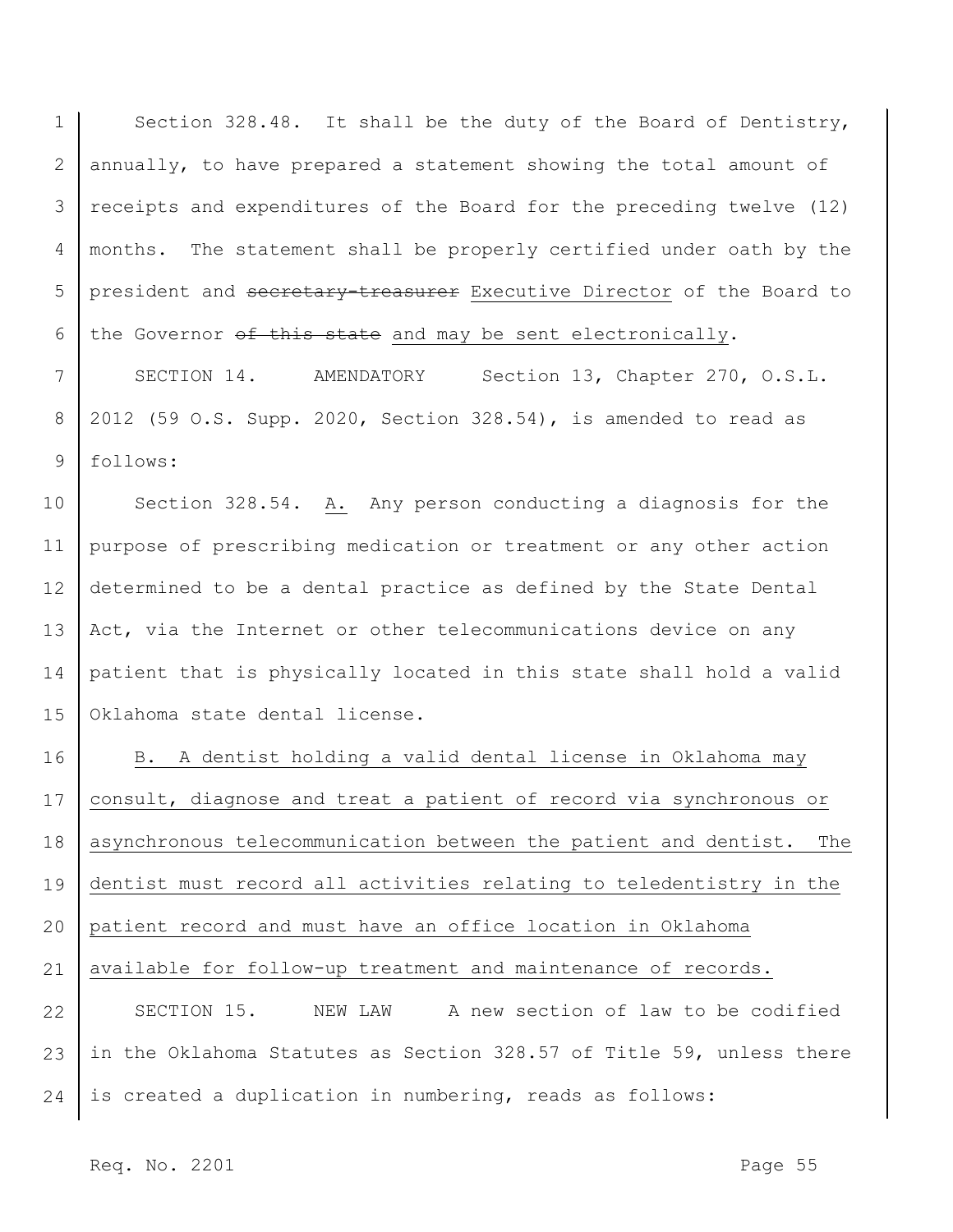1 2 3 4 5 6 7 8 A. Upon the declaration by governmental officials of a health pandemic or a state or federal disaster or emergency, dentists and dental hygienists and dental assistants working under the supervision of a dentist or physician, acting in good faith, shall be considered to be acting within the scope of their profession when providing all needed care during such a declared local, state or national emergency, and shall be allowed to perform services requested of them.

9 10 11 B. Dentists are authorized to administer vaccinations. All dentists shall comply with Centers for Disease Control and Prevention or State Department of Health documentation if required.

12 13 14 15 C. Dental hygienists are authorized to administer vaccinations while working under the general supervision of a physician as defined by subsection C of Section 725.2 of Title 59 of the Oklahoma Statutes.

16 17 SECTION 16. REPEALER 59 O.S. 2011, Section 328.29, is hereby repealed.

18 19 20 SECTION 17. REPEALER 59 O.S. 2011, Section 328.41, as last amended by Section 4, Chapter 428, O.S.L. 2019 (59 O.S. Supp. 2020, Section 328.41), is hereby repealed.

21 22 23 SECTION 18. It being immediately necessary for the preservation of the public peace, health or safety, an emergency is hereby